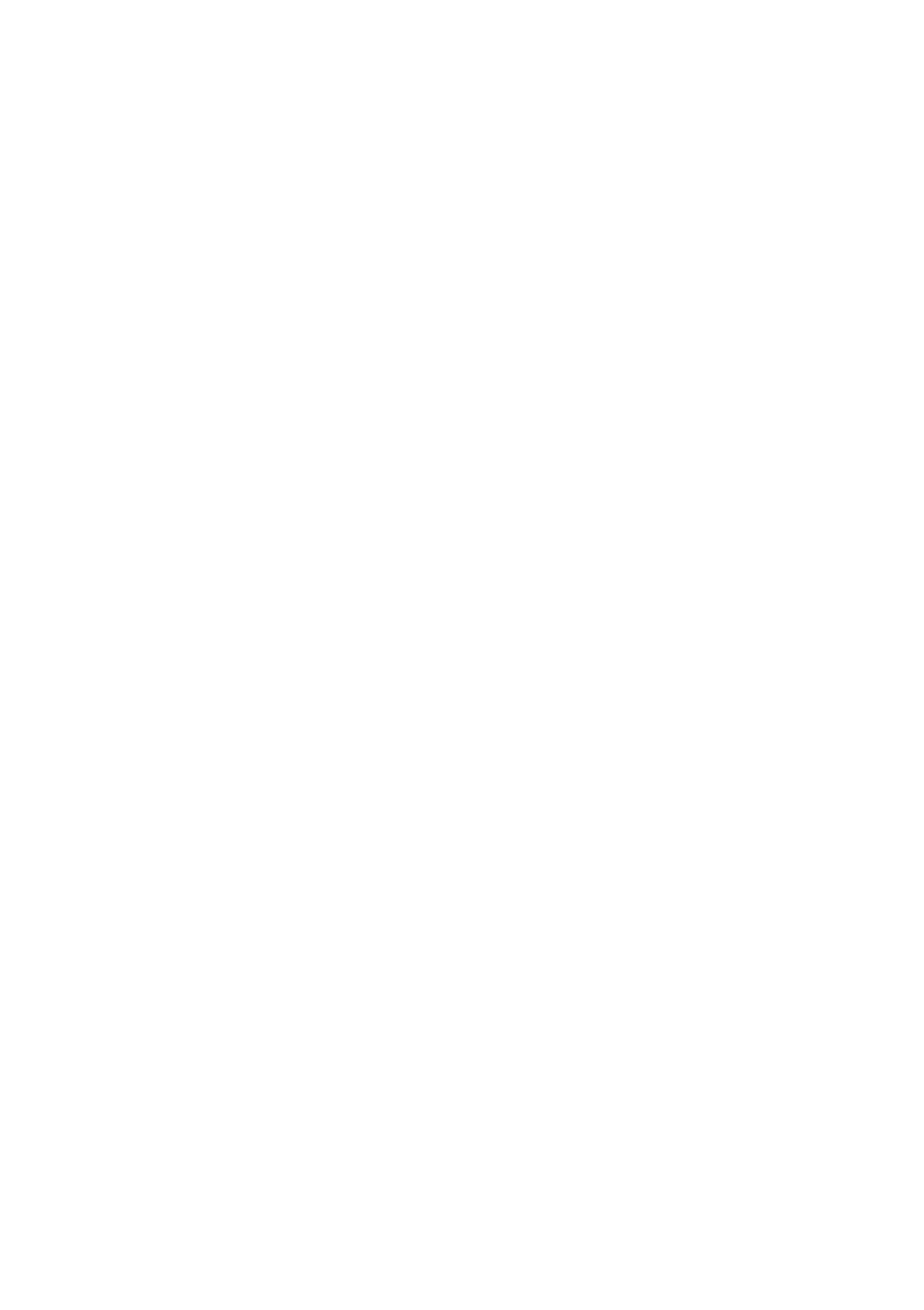# **EN NL**

**FR**

### **1 General Description**

#### **1.1 Ultra fast MPPT tracking**

Especially in case of a clouded sky, when light intensity is changing continuously, a fast MPPT algorithm will improve energy harvest by up to 30% compared to PWM charge controllers and by up to 10% compared to slower MPPT controllers.

#### **1.2 Load output**

Over-discharge of the battery can be prevented by connecting all loads to the load output. The load output will disconnect the load when the battery has been discharged to a pre-set voltage.

Alternatively, an intelligent battery management algorithm can be chosen: see Battery Life.

The load output is short circuit proof.

Some loads (especially inverters) can best be connected directly to the battery, and the inverter remote control connected to the load output. A special interface cable may be needed, please see section 3.6.

### **1.3 Battery Life: intelligent battery management**

When a solar charge controller is not able to recharge the battery to its full capacity within one day, the result is often that the battery will continually be cycled between a 'partially charged' state and the 'end of discharge' state. This mode of operation (no regular full recharge) will destroy a lead-acid battery within weeks or months.

The Battery Life algorithm will monitor the state of charge of the battery and, if needed, day by day slightly increase the load disconnect level (i.e. disconnect the load earlier) until the harvested solar energy is sufficient to recharge the battery to nearly the full 100%. From that point onwards the load disconnect level will be modulated so that a nearly 100% recharge is achieved about once every week.

#### **1.4 Internal temperature sensor**

Compensates absorption and float charge voltages for temperature.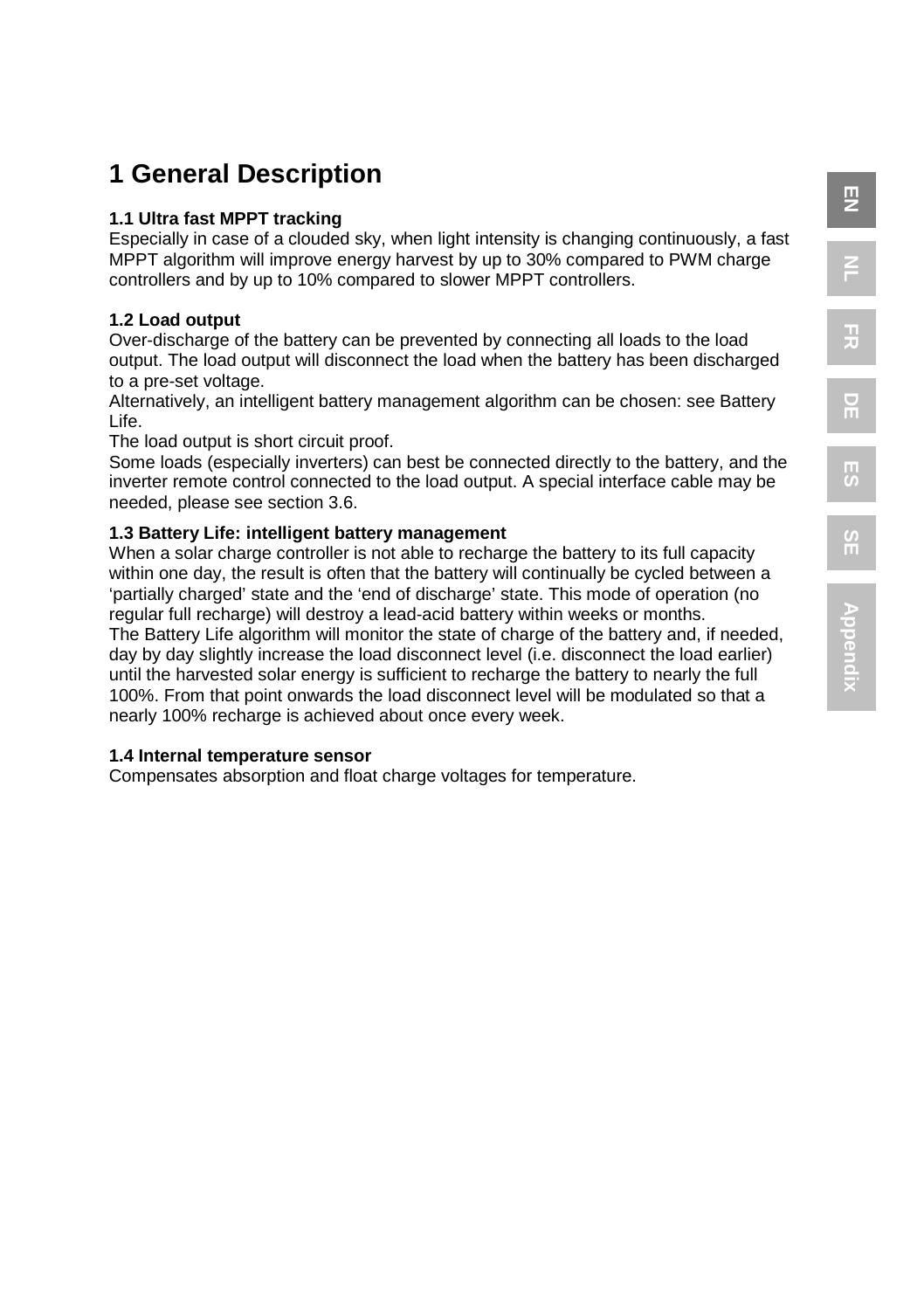#### **1.5 Automatic battery voltage recognition**

The MPPT 100/15 will automatically adjust itself to a 12V or a 24V system.

#### **1.6 Three step charging**

The BlueSolar MPPT Charge Controller is configured for a three step charging process: Bulk – Absorption – Float.

#### 1.6.1. Bulk stage

During this stage the Controller delivers as much charge current as possible to rapidly recharge the batteries. When the battery voltage reaches the absorption voltage setting, the Controller activates the next stage (absorption).

#### 1.6.2. Absorption stage

During this stage, the Controller switches to the constant voltage mode, where the absorption voltage is applied to the battery. When the charge current decreases to the float transition current setting, the battery is fully charged and the Controller switches to the float stage.

#### 1.6.3. Float stage

During this stage, the float voltage is applied to the battery to maintain it in a fully charged state. When battery voltage drops below 13,2 Volt during at least 1 minute a new charge cycle will be triggered.

1.6.4. Equalization See section 3.8.1

#### **1.7 Monitoring and configuring options**

1.7.1 The VictronConnect app

Several parameters can be customized with the VictronConnect app. The VictronConnect app can be downloaded from

http://www.victronenergy.nl/support-and-downloads/software/

- Bluetooth dongle needed when using Bluetooth Smart.
- VE.Direct to USB cable needed when using a computer.
- See the data communication white paper on our website.
- 1.7.2 Monitoring

The ColorControl panel or the MPPT control, VE.Direct cable needed







**MPPT Control Color Control**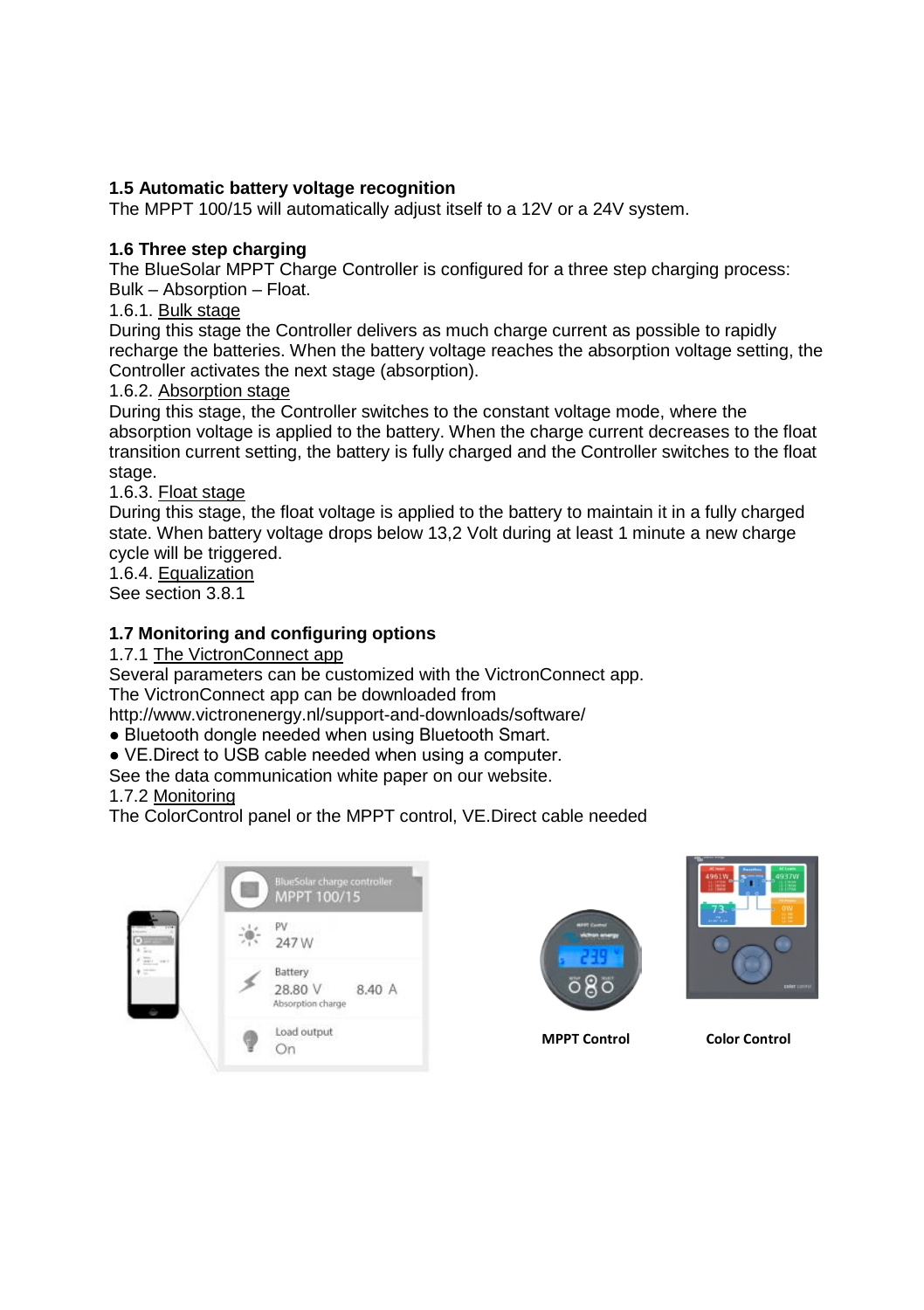### **2. IMPORTANT SAFETY INSTRUCTIONS**

**SAVE THESE INSTRUCTIONS - This manual contains important instructions that shall be followed during installation and maintenance.**

**Danger of explosion from sparking**

**Danger of electric shock**

- It is advised to read this manual carefully before the product is installed and put into use.
- This product is designed and tested in accordance with international standards. The equipment should be used for the designated application only.
- Install the product in a heatproof environment. Ensure therefore that there are no chemicals, plastic parts, curtains or other textiles, etc. in the immediate vicinity of the equipment.
- The product is not allowed to be mounted in a user accessible area.
- Ensure that the equipment is used under the correct operating conditions. Never operate it in a wet environment.
- Never use the product at sites where gas or dust explosions could occur.
- Ensure that there is always sufficient free space around the product for ventilation.
- Refer to the specifications provided by the manufacturer of the battery to ensure that the battery is suitable for use with this product. The battery manufacturer's safety instructions should always be observed.
- Protect the solar modules from direct light during installation, e.g. cover them.
- Never touch uninsulated cable ends.
- Use only insulated tools.
- Connections must always be made in the sequence described in section 3.6.
- The installer of the product must provide a means for cable strain relief to prevent the transmission of stress to the connections.
- **●** In addition to this manual, the system operation or service manual must include a battery maintance manual applicable to the type of batteries used.

 $\overline{\mathbf{E}}$ 

**NL**

**FR**

**DE**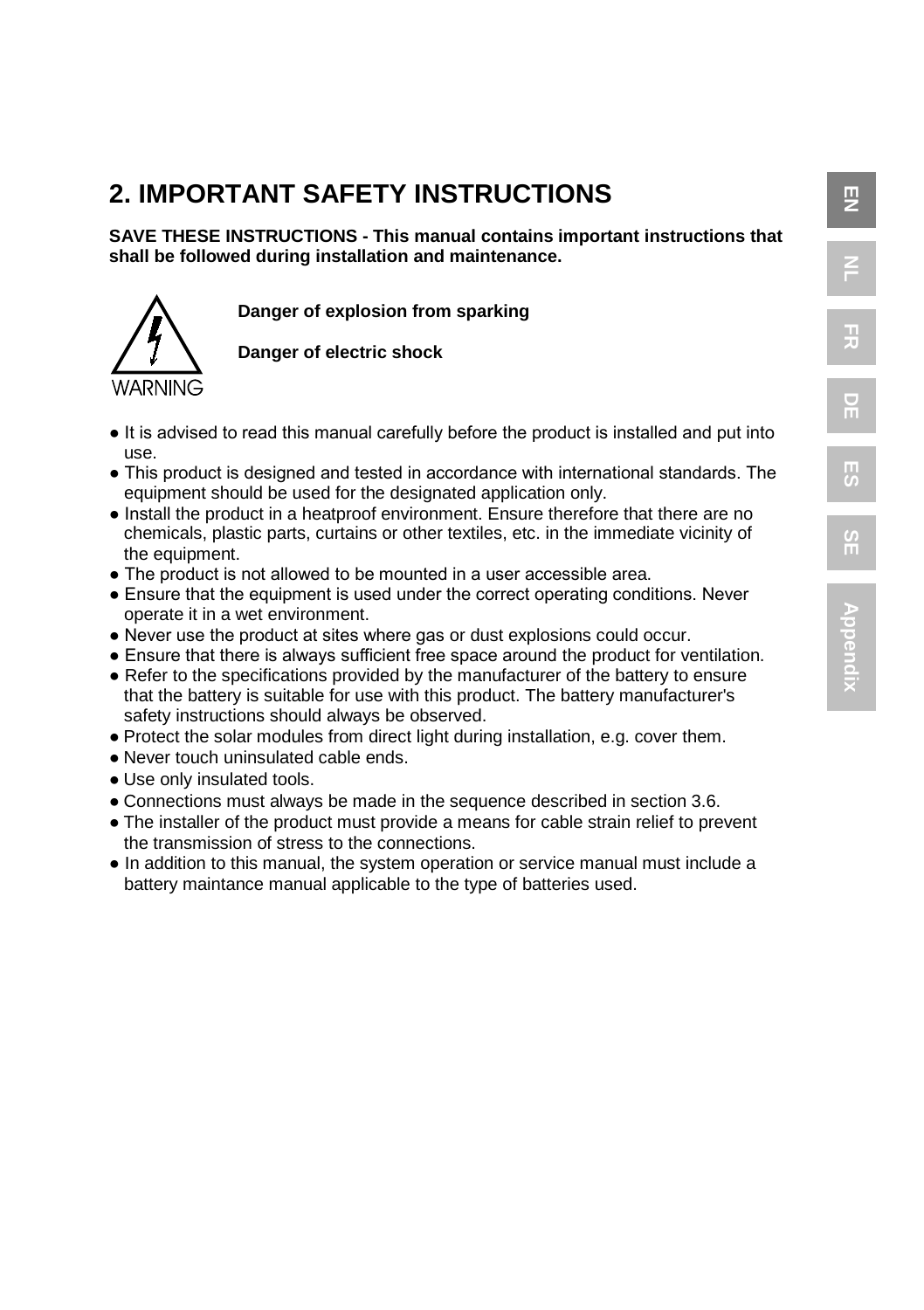### **3. Installation**

#### **WARNING: DC INPUT NOT ISOLATED FROM BATTERY CIRCUIT CAUTION: FOR PROPER TEMPERATURE COMPENSATION THE AMBIENT CONDITION FOR CHARGER AND BATTERY MUST BE WITHIN 5°C.**

#### **3.1. General**

● Mount vertically on a non-flammable substrate, with the power terminals facing downwards.

● Mount close to the battery, but never directly above the battery (in order to prevent damage due to gassing of the battery).

● Improper internal temperature compensation (e.g. ambient condition battery and charger not within 5°C) can lead to reduced battery lifetime.

● Battery installation must be done in accordance with the storage battery rules of the Canadian Electrical Code, Part I.

• The battery connections (and for Tr version also PV connections) must guarded against inadvertent contact (e.g. install in an enclosure).

#### **3.2 Grounding**

*● Battery grounding configuration:* the charger can be configured as a positive- or negativeground system.

Note: apply a single ground connection to prevent malfunctioning of the system.

• *Chassis grounding:* A separate earth path for the chassis ground is permitted because it is isolated from the positive and negative terminal.

● NEC requires the use of an external ground fault protection device (GFPD). These MPPT chargers do not have internal ground fault protection. The system electrical negative should be bonded through a GFPD to earth ground at one (and only one) location.

• The charger must not be connected with grounded PV arrays.

#### **WARNING: WHEN A GROUND FAULT IS INDICATED, BATTERY TERMINALS AND CONNECTED CIRCUITS MAY BE UNGROUNDED AND HAZARDOUS.**

#### **3.3. PV configuration (also see the MPPT Excel sheet on our website)**

● Provide means to disconnect all current-carrying conductors of a photovoltaic power source from all other conductors in a building or other structure.

● A switch, circuit breaker, or other device, either ac or dc, shall not be installed in a grounded conductor if operation of that switch, circuit breaker, or other device leaves the grounded conductor in an ungrounded state while the system remains energized.

• The controller will operate only if the PV voltage exceeds battery voltage (Vbat).

● PV voltage must exceed Vbat + 5V for the controller to start. Thereafter minimum PV voltage is Vbat + 1V.

● Maximum open circuit PV voltage: 100V.

The controller can be used with any PV configuration that satisfies the three above mentioned conditions.

#### **For example:**

12V battery and mono- or polycristalline panels

● Minimum number of cells in series: 36 (12V panel).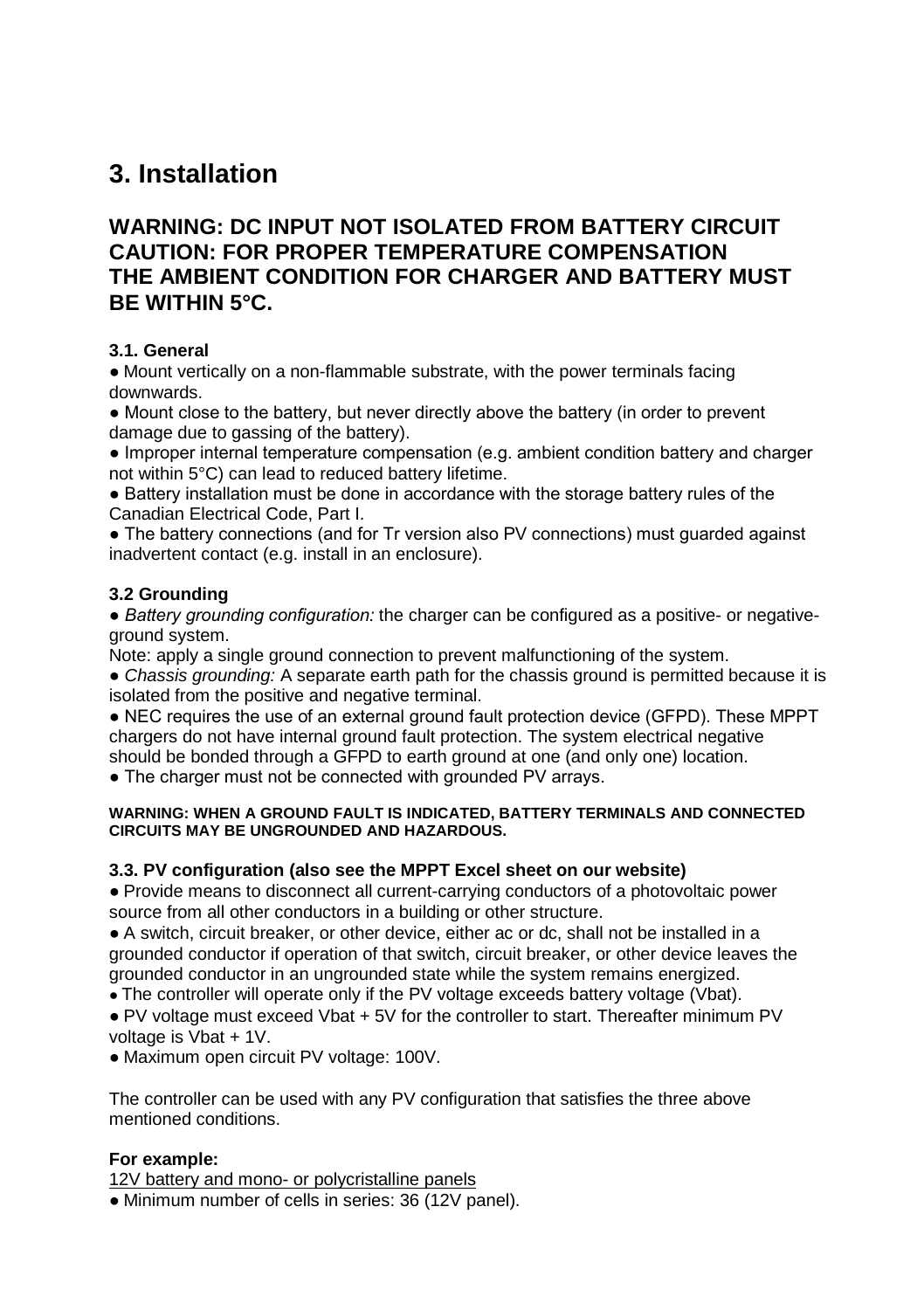- Recommended number of cells for highest controller efficiency: 72 (2x 12V panel in series or 1x 24V panel).
- Maximum: 144 cells 4x 12V panel in series).

24V battery and mono- or polycristalline panels

- Minimum number of cells in series: 72 (2x 12V panel in series or 1x 24V panel).
- Maximum: 144 cells (4x 12V panel in series).

Note: at low temperatures the open circuit voltage of a 144 cell solar array may exceed 100V, depending on local conditions and cell specifications. In that case the number of cells in series must be reduced.

 $\overline{2}$ 

**NL**

**FR**

**DE**

#### **3.4. Configuration of the controller (see figure 1 and 2)**

There is a 4-pin connector available to select one of the three battery control options:

● **No bridge:** BatteryLife algorithm (see 1.2.2.)

#### ● **Bridge between pin 1 and pin 2:** conventional (see 1.2.1.)

Low voltage load disconnect: 11,1V or 22,2V Automatic load reconnect: 13,1V or 26,2V

#### ● **Bridge between pin 2 and pin 3:** conventional (see 1.2.1.) Low voltage load disconnect: 11,8V or 23,6V

Automatic load reconnect: 14V or 28V

#### **3.5 LEDs**

**Green LED:** indicates which load output control algorithm has been chosen. **On:** one of the two conventional load output control algorithms (see Fig 2) **Blinking:** BatteryLife load output control algorithm (see Fig 2)

**Yellow LED:** signals charge sequence **Off:** no power from PV array (or PV array connected with reverse polarity) **Blinking fast:** bulk charge (battery in partially charged state) **Blinking slow:** absorption charge (battery charged to 80% or more) **On:** float charge (battery fully charged)

#### **3.6 Cable connection sequence (see figure 3)**

**First:** connect the cables to the load, but ensure that all loads are switched off.

**Second:** connect the battery (this will allow the controller to recognize system voltage).

**Third:** connect the solar array (when connected with reverse polarity, the controller will heat up but will not charge the battery).

The system is now ready for use.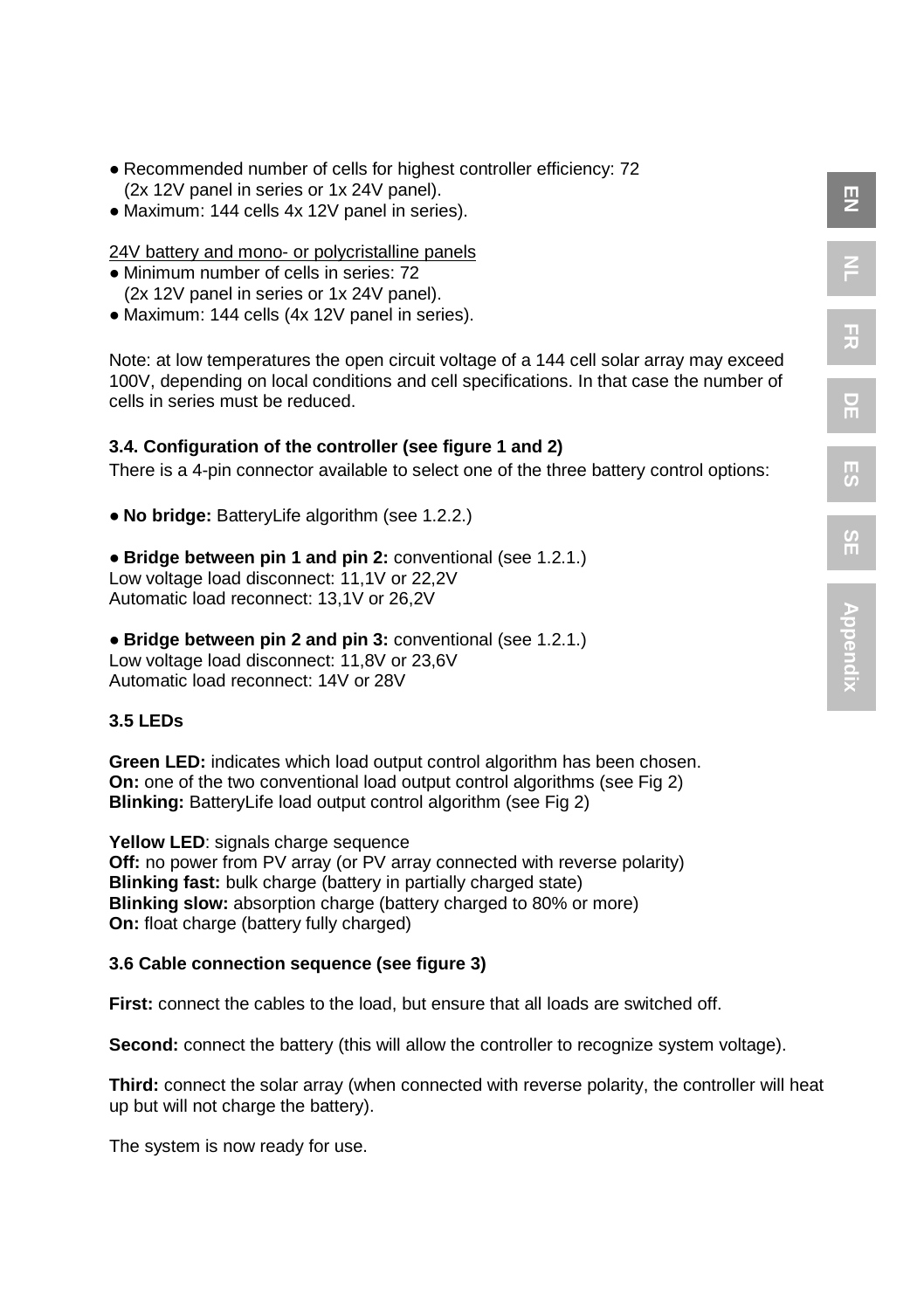#### **3.7 Connecting an inverter**

The load output can be used to supply DC loads and simultaneously to control an inverter.

The Victron inverters model Phoenix 12/800, 24/800, 12/1200 and 24/1200 can be controlled by connecting the left side connection of the inverter remote control directly to the solar charger load output (see figure 4).

For the Victron inverters model Phoenix 12/180, 24/180, 12/350, 24/350, the Phoenix Inverter C models and the MultiPlus C models an interface cable is needed (MPPT 70/15 to inverter remote on-off cable, article number ASS030550100, see figure 5).

#### **3.8 Battery charging information**

The charge controller starts a new charge cycle every morning, when the sun starts shining. The maximum duration of the absorption period is determined by the battery voltage measured just before the solar charger starts up in the morning:

| Battery voltage Vb (@start-up) | Maximum absorption time |
|--------------------------------|-------------------------|
| Vb < 23.8V                     | 6h                      |
| 23.8V < Vb < 24.4V             | 4h                      |
| 24.4V < Vb < 25.2V             | 2h                      |
| Vb > 25.2V                     | 1h                      |

(divide voltages by 2 for a 12V system)

If the absorption period is interrupted due to a cloud or due to a power hungry load, the absorption process will resume when absorption voltage is reached again later that day, until the absorption period has been completed.

The absorption period also ends when the output current of the solar charger drops to less than 1 Amp, not because of low solar array output but because the battery is fully charged (tail current cut off).

This algorithm prevents over charge of the battery due to daily absorption charging when the system operates without load or with a small load.

#### **3.8.1. Automatic equalization**

Automatic equalization is default set to 'OFF'. With the Victron Connect app (see sect 3.8) this setting can be configured with a number between 1 (every day) and 250 (once every 250 days). When automatic equalization is active, the absorption charge will be followed by a voltage limited constant current period. The current is limited to 8% of the bulk current for the factory default battery type, and to 25% of the bulk current for a user defined battery type. The bulk current is the rated charger current unless a lower maximum current setting has been chosen.

When using the factory default battery type, automatic equalization ends when the voltage limit 16.2V / 32.4V has been reached, or after  $t = (ab$ sorption time)/8, whichever comes first. For the user defined battery type automatic equalization ends after  $t = (absorption time)/2$ .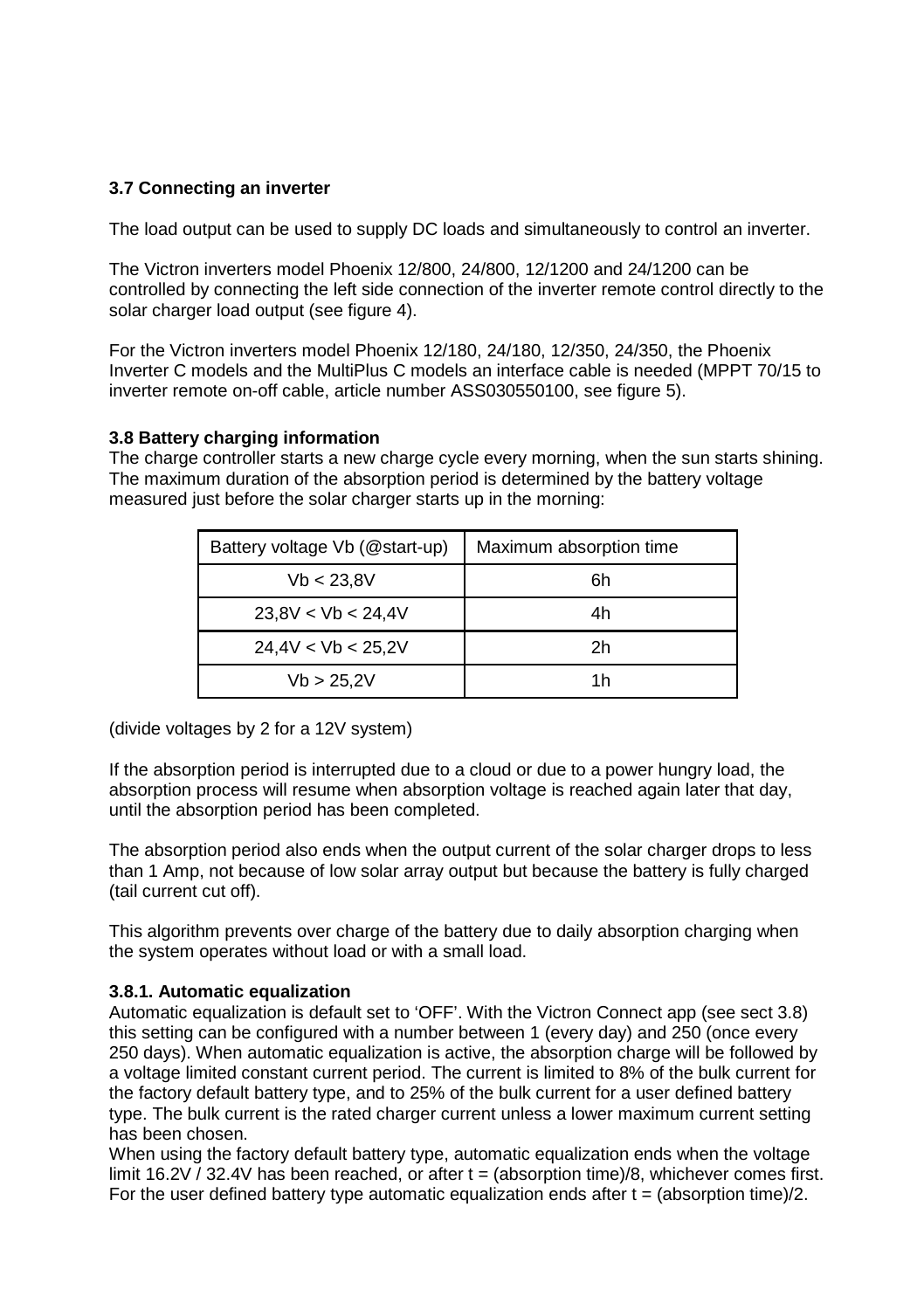When automatic equalisation is not completely finished within one day, it will not resume the next day, the next equalisation session will take place as determined by the day interval.

#### **3.9 VE.Direct communication port**

See section 1.7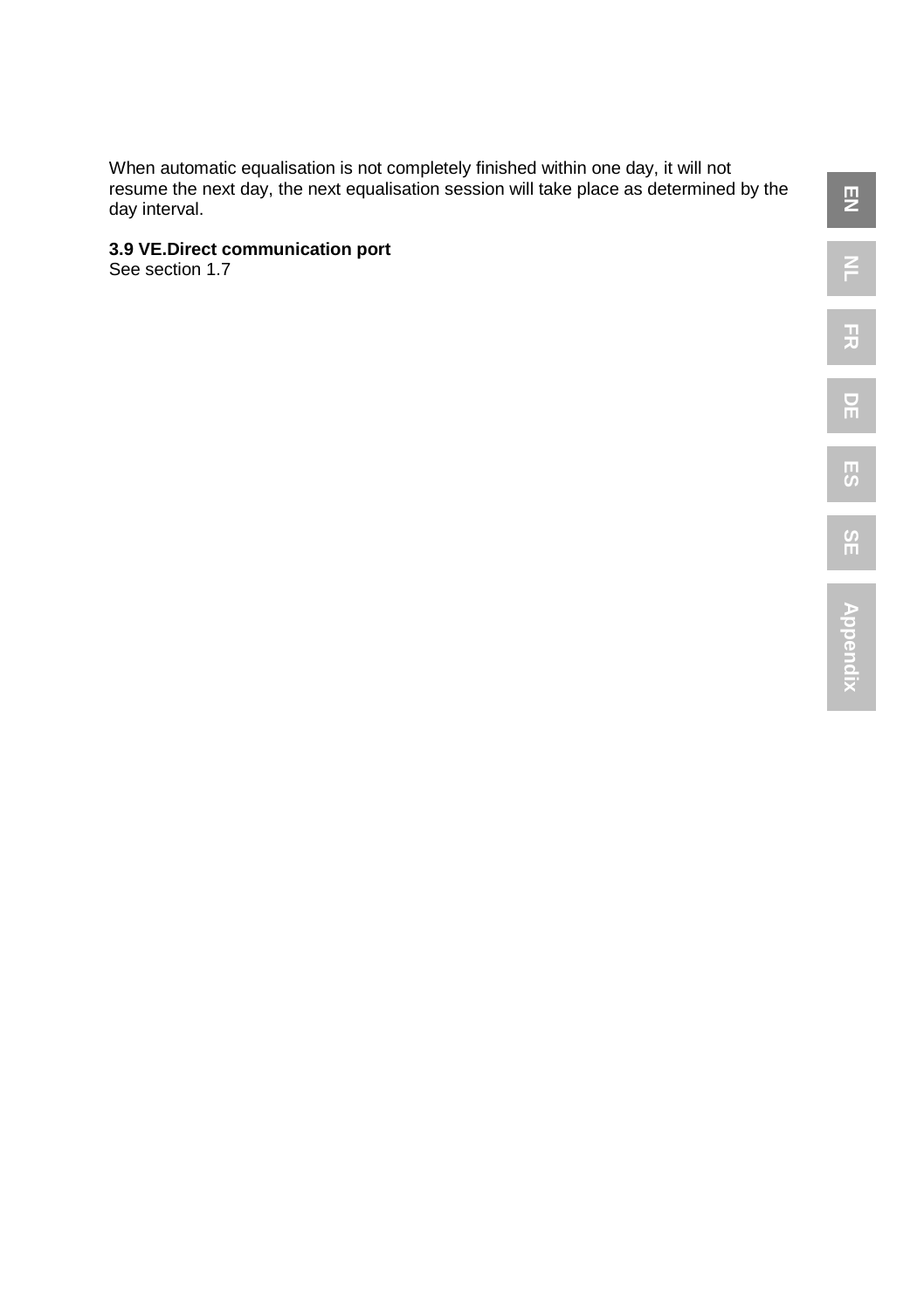### **4. Troubleshooting**

| <b>Problem</b>                         | Possible cause                                                                                                                   | <b>Solution</b>                                                                                                                                              |  |
|----------------------------------------|----------------------------------------------------------------------------------------------------------------------------------|--------------------------------------------------------------------------------------------------------------------------------------------------------------|--|
| Charger does not                       | Reversed PV connection                                                                                                           | Connect PV correctly                                                                                                                                         |  |
| function                               | No fuse inserted                                                                                                                 | Insert 20A fuse                                                                                                                                              |  |
| <b>Blown fuse</b>                      | Reversed battery connection                                                                                                      | 1.<br>Connect battery correctly<br>2.<br>Replace fuse                                                                                                        |  |
|                                        | A bad battery connection                                                                                                         | Check battery connection                                                                                                                                     |  |
|                                        | Cable losses too high                                                                                                            | Use cables with larger cross<br>section                                                                                                                      |  |
| The battery is not<br>fully charged    | Large ambient temperature<br>difference between charger<br>and battery $(T_{\text{ambient\_chrg}})$<br>$T_{\text{ambient bath}}$ | Make sure that ambient<br>conditions are equal for charger<br>and battery                                                                                    |  |
|                                        | Only for a 24V system:<br>wrong system voltage<br>chosen (12V instead of 24V)<br>by the charge controller                        | Disconnect PV and battery, after<br>making sure that the battery<br>voltage is at least >19V,<br>reconnect properly                                          |  |
|                                        | A battery cell is defect                                                                                                         | Replace battery                                                                                                                                              |  |
| The battery is<br>being<br>overcharged | Large ambient temperature<br>difference between charger<br>and battery (T <sub>ambient_chrg</sub> <<br>$T_{\text{ambient bat}}$  | Make sure that ambient<br>conditions are equal for charger<br>and battery                                                                                    |  |
|                                        | Maximum current limit<br>exceeded                                                                                                | Make sure that the output<br>current does not exceed 15A                                                                                                     |  |
| Load output does<br>not become active  | DC load in combination with<br>capacitive load (e.g.<br>inverter) applied                                                        | Disconnect DC load during start-<br>up of the capacitive load<br>Disconnect AC load from the<br>inverter, or connect inverter as<br>explained in section 3.6 |  |
|                                        | Short-circuit                                                                                                                    | Check for short-circuit in the<br>load connection                                                                                                            |  |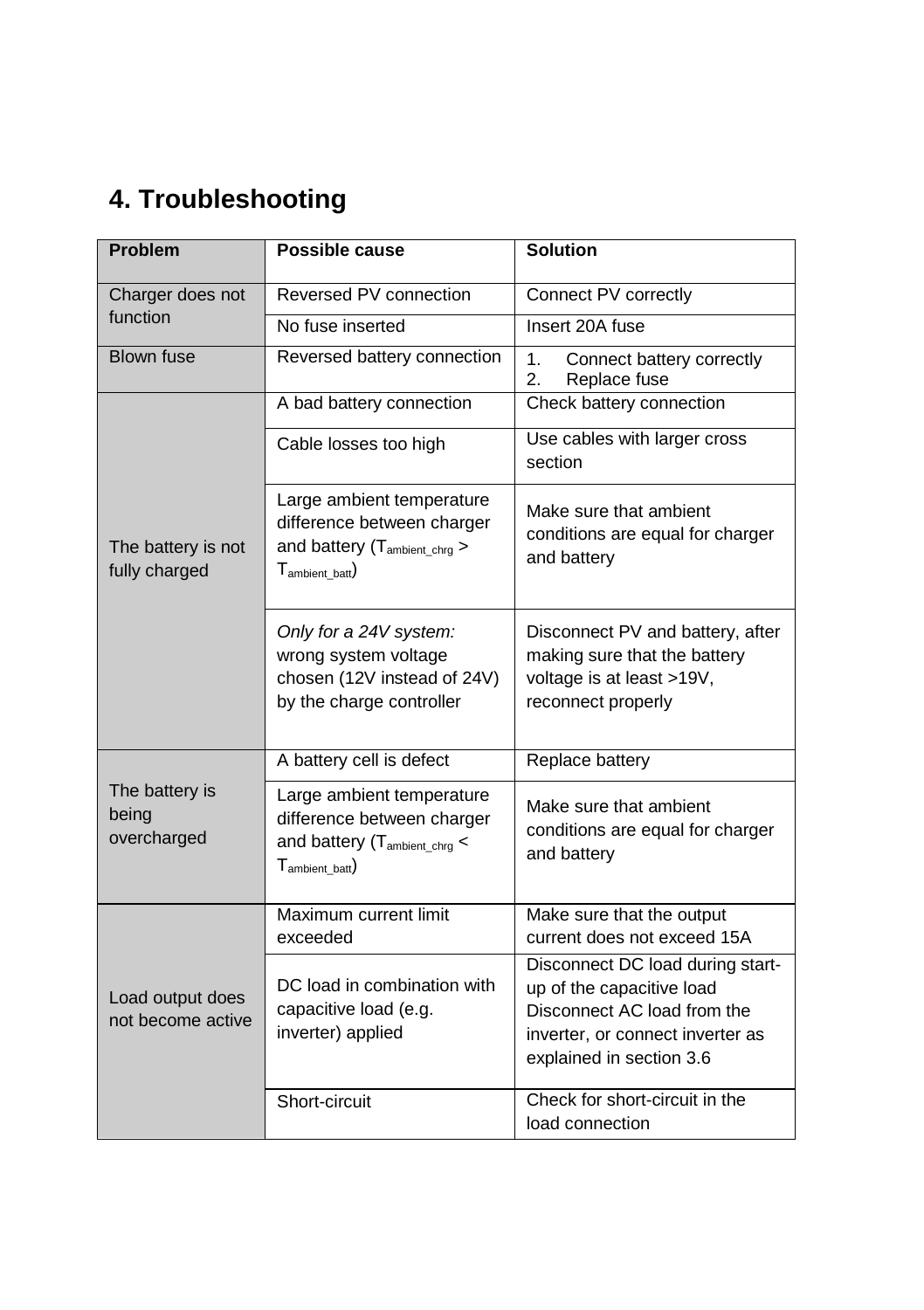### **5 Specifications**

| <b>BlueSolar charge controller</b>                                                                                                            | <b>MPPT 100/15</b>                                                         |  |
|-----------------------------------------------------------------------------------------------------------------------------------------------|----------------------------------------------------------------------------|--|
| Battery voltage                                                                                                                               | 12/24 V Auto Select                                                        |  |
| Maximum battery current                                                                                                                       | 15A                                                                        |  |
| Nominal PV power, 12V 1a,b)                                                                                                                   | 220W                                                                       |  |
| Nominal PV power, 24V 1a,b)                                                                                                                   | 440W                                                                       |  |
| Max. PV short circuit current 2)                                                                                                              | <b>20A</b>                                                                 |  |
| Automatic load disconnect                                                                                                                     | Yes, maximum load 15A                                                      |  |
| Maximum PV open circuit voltage                                                                                                               | 100V                                                                       |  |
| Peak efficiency                                                                                                                               | 98%                                                                        |  |
| Self consumption                                                                                                                              | 10mA                                                                       |  |
| Charge voltage 'absorption'                                                                                                                   | 14,4V / 28,8V (adjustable)                                                 |  |
| Charge voltage 'float'                                                                                                                        | 13,8V / 27,6V (adjustable)                                                 |  |
| Charge algorithm                                                                                                                              | multi-stage adaptive                                                       |  |
| Temperature compensation                                                                                                                      | -16mV / °C resp. -32mV / °C                                                |  |
| Continuous/peak load current                                                                                                                  | 15A / 50A                                                                  |  |
| Low voltage load disconnect                                                                                                                   | 11,1V / 22,2V or 11,8V / 23,6V<br>or BatteryLife algorithm                 |  |
| Low voltage load reconnect                                                                                                                    | 13,1V / 26,2V or 14V / 28V<br>or BatteryLife algorithm                     |  |
| Protection                                                                                                                                    | Battery reverse polarity (fuse)<br>Output short circuit / Over temperature |  |
| Operating temperature                                                                                                                         | -30 to $+60^{\circ}$ C (full rated output up to 40 $^{\circ}$ C)           |  |
| Humidity                                                                                                                                      | 100%, non-condensing                                                       |  |
| Maximum altitude                                                                                                                              | 5000m (full rated output up to 2000m)                                      |  |
| <b>Environmental condition</b>                                                                                                                | Indoor Type 1, unconditioned                                               |  |
| Pollution degree                                                                                                                              | PD <sub>3</sub>                                                            |  |
| Data communication port                                                                                                                       | <b>VE.Direct</b>                                                           |  |
|                                                                                                                                               | See the data communication white paper on our website<br><b>ENCLOSURE</b>  |  |
| Colour                                                                                                                                        | <b>Blue (RAL 5012)</b>                                                     |  |
| Power terminals                                                                                                                               | 6mm <sup>2</sup> / AWG10                                                   |  |
| Protection category                                                                                                                           | IP43 (electronic components)<br>IP22 (connection area)                     |  |
| Weight                                                                                                                                        | 0.4 <sub>kq</sub>                                                          |  |
| Dimensions (h x w x d)                                                                                                                        | 100 x 113 x 47mm                                                           |  |
| <b>STANDARDS</b>                                                                                                                              |                                                                            |  |
| Safety                                                                                                                                        | <b>EN/IEC 62109</b>                                                        |  |
| 1a) If more PV power is connected, the controller will limit input power<br>1b) PV voltage must exceed Vbat + 5V for the controller to start. |                                                                            |  |

1b) PV voltage must exceed Vbat + 5V for the controller to start. Thereafter minimum PV voltage is Vbat + 1V. 2) A PV array with a higher short circuit current may damage the controller.

**SE**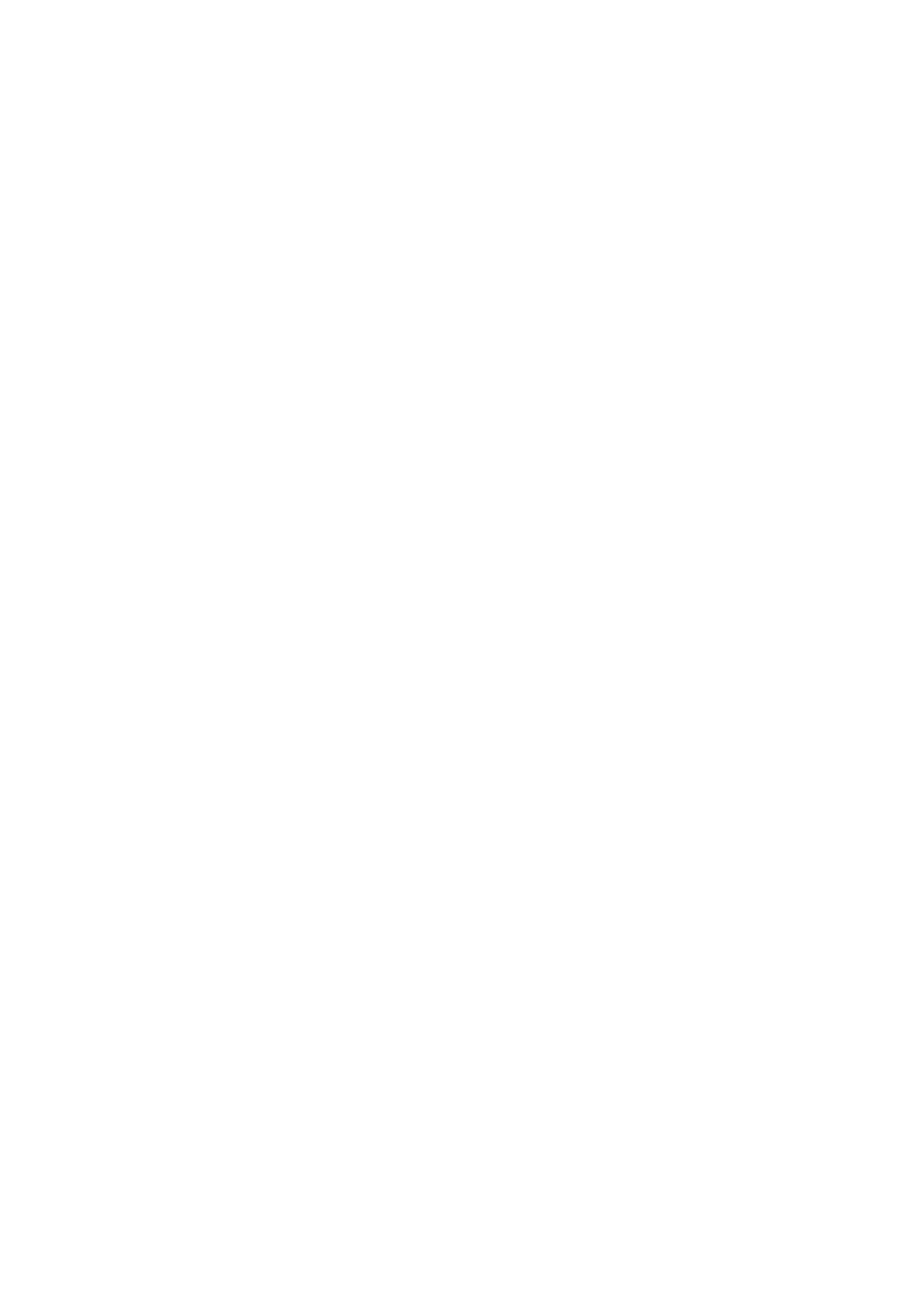### **1 Algemene beschrijving**

#### **1.1 Ultrasnelle MPPT tracking**

Vooral als het bewolkt is en de lichtintensiteit voortdurend verandert, verbetert een snel MPPT algoritme de energieopbrengst tot 30% in vergelijking met PWM-laadcontrollers en tot 10% in vergelijking met tragere MPPT-controllers.

#### **1.2 Belastingsuitgang**

Overontlading van de accu kan worden voorkomen door alle belastingen met de belastingsuitgang te verbinden. De belastingsuitgang koppelt de belasting los als de accu is ontladen tot een vooringestelde spanning.

Als alternatief kan een intelligent accubeheeralgoritme worden gekozen: zie BatteryLife. De belastingsuitgang is bestand tegen kortsluiting.

Sommige belastingen (vooral omvormers) kunnen het beste rechtstreeks op de accu worden aangesloten, en de afstandsbediening van de omvormer op de

belastingsuitgang. Hiervoor kan een speciale interfacekabel nodig zijn, zie paragraaf 3.6.

### **1.3 BatteryLife: intelligent accubeheer**

Als een zonnelaadcontroller de accu niet in één dag weer volledig kan opladen, is het resultaat vaak dat de accu voortdurend schommelt tussen "gedeeltelijk opgeladen" en "volledig ontladen". Deze werkwijze (de accu niet regelmatig volledig weer opladen) maakt een loodzuuraccu binnen enkele weken of maanden helemaal kapot.

Het BatteryLife-algoritme houdt de laadstatus van de accu in de gaten en verhoogt, indien nodig, dag na dag het niveau voor belastingsontkoppeling (d.w.z. koppelt de belasting eerder los) tot de energie die van een zonnepaneel verkregen is, voldoende is om de accu opnieuw op te laden tot bijna de volledige 100%. Vanaf dat ogenblik wordt het niveau voor belastingsontkoppeling gemoduleerd, zodat de accu ongeveer één keer per week tot bijna de volledige 100% wordt geladen.

#### **1.4 Interne temperatuursensor**

Compenseert absorptie- en float-laadspanningen voor temperatuur.

**EN**

**NL**

**FR**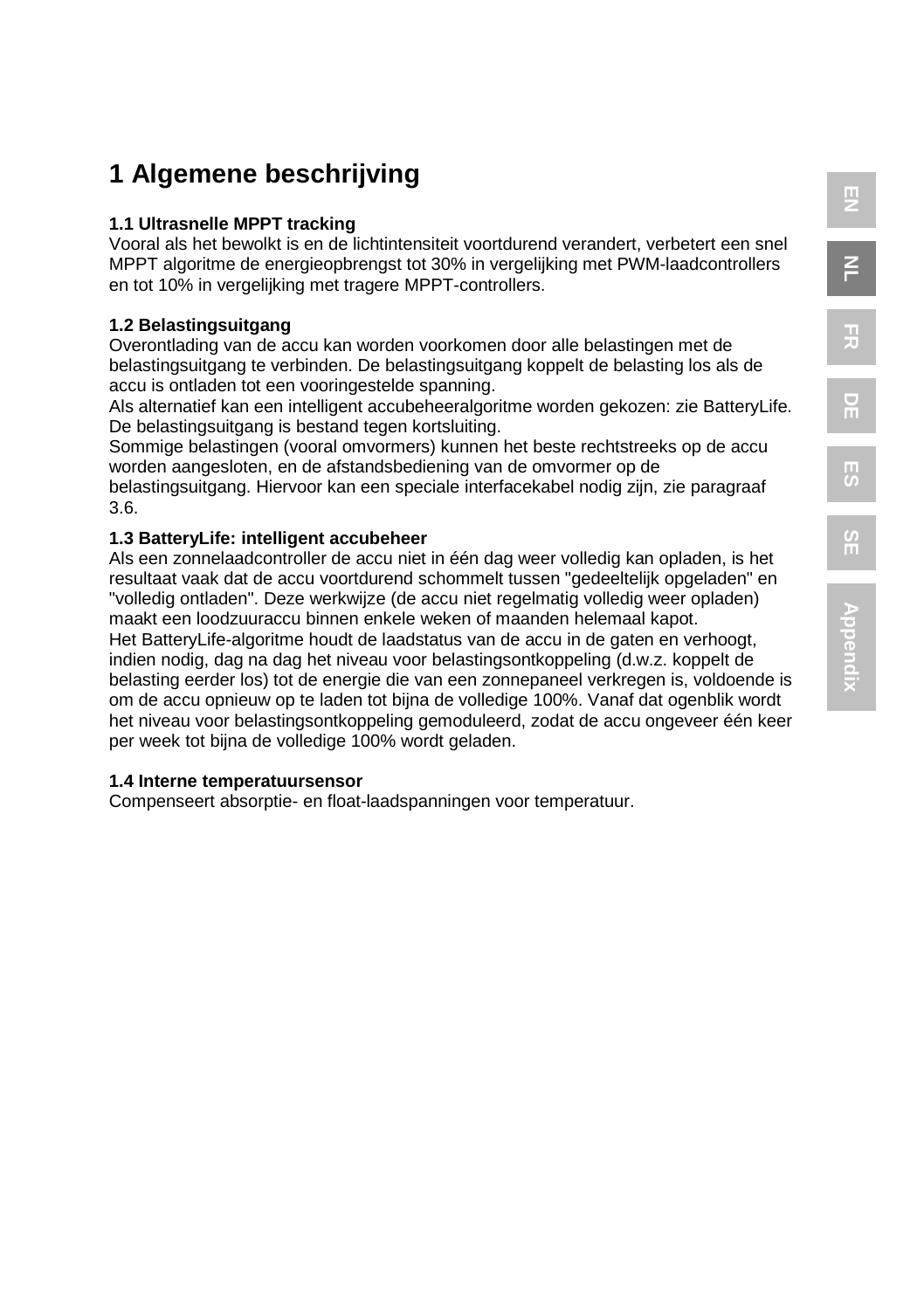#### **1.5 Automatische herkenning van de accuspanning**

De MPPT 100/15 past zich automatisch aan aan een systeem van 12V of 24V.

#### **1.6 Driestaps laden**

De BlueSolar MPPT laadcontroller is geconfigureerd voor een driestaps laadproces: Bulk – Absorptie – Float.

#### 1.6.1. Bulk-fase

Tijdens deze fase voorziet de controller zoveel mogelijk laadstroom om de accu's snel te laden. Wanneer de accuspanning de instelling van de absorptiespanning bereikt, activeert de controller de volgende fase (absorptie).

#### 1.6.2. Absorptie-fase

Tijdens deze fase schakelt de controller over op de constante-spanningsmodus, waarbij de absorptiespanning wordt toegepast op de accu. Wanneer de laadstroom afneemt tot aan de instelling van de float-leemtegrensstroom, is de accu volledig geladen en schakelt de controller over naar de float-fase.

#### 1.6.3. Float-fase

Tijdens deze fase wordt de float-spanning toegepast op de accu om deze volledig geladen te houden.

Wanneer de accuspanning minstens 1 minuut onder 13,2 volt daalt, wordt een nieuwe laadcyclus geactiveerd.

1.6.4. Egalisatie Zie hoofdstuk 3.8.1

#### **1.7 Opties voor monitoring en configuratie**

1.7.1 De app VictronConnect

Met de app VictronConnect kunnen meerdere parameters worden aangepast.

De app VictronConnect kan worden gedownload op

http://www.victronenergy.nl/support-and-downloads/software/

● Bluetooth-dongle vereist bij gebruik van Bluetooth Smart.

● VE.Direct-naar-USB-kabel vereist bij gebruik van een pc.

Zie het witboek over datacommunicatie op onze website.

#### 1.7.2 Bewaking

ColorControl-paneel of de MPPT Control, VE.Direct-kabel vereist.







**MPPT Control Color Control**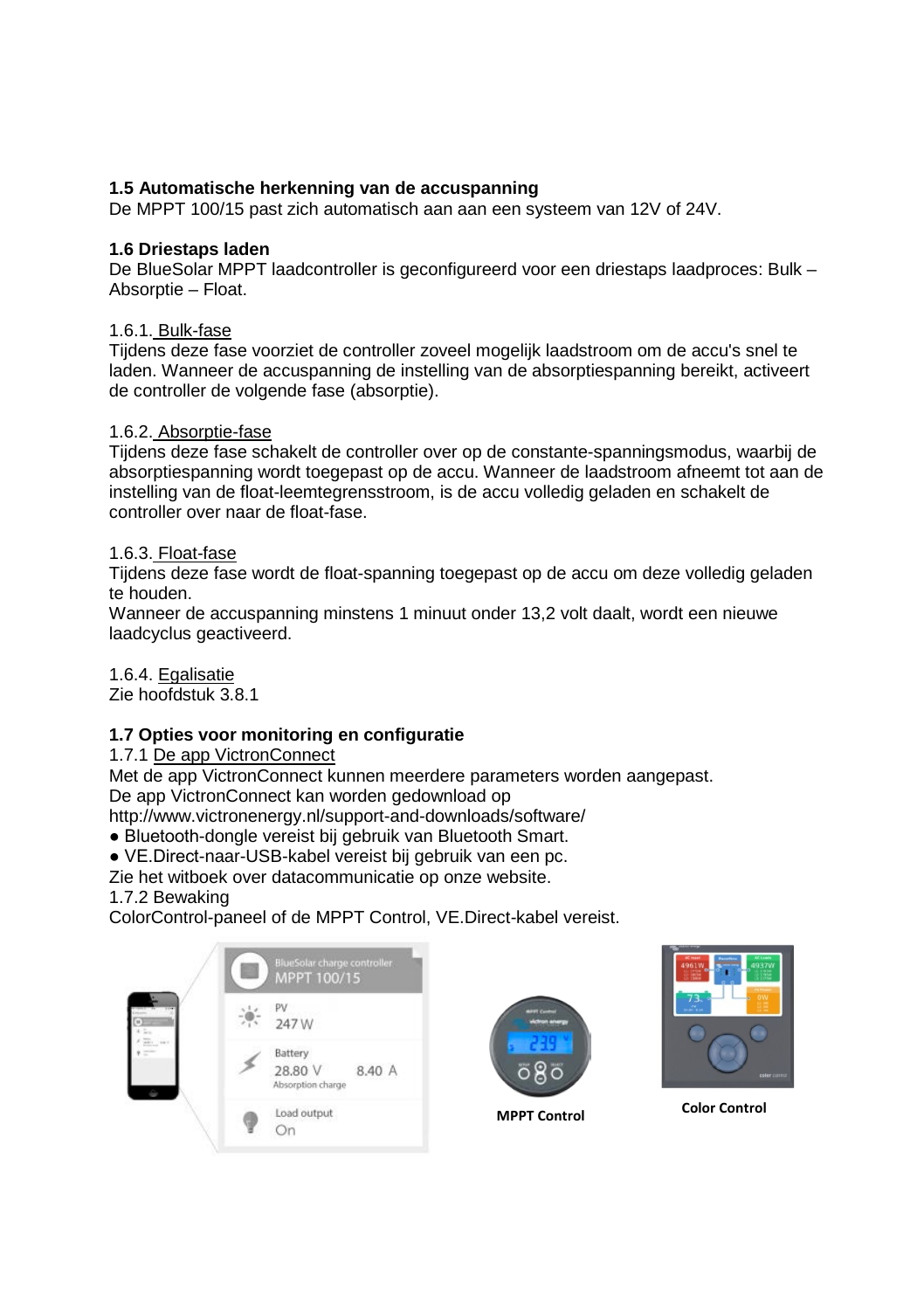### **2. BELANGRIJKE VEILIGHEIDSAANWIJZINGEN**

**BEWAAR DEZE AANWIJZINGEN - Deze handleiding bevat belangrijke aanwijzingen die installatie en onderhoud in acht moeten worden genomen.**



**Ontploffingsgevaar wegens vonken**

**Gevaar van elektrische schokken**

- Aanbevolen wordt deze handleiding zorgvuldig te lezen voordat het product geïnstalleerd en in gebruik genomen wordt.
- Dit product is ontworpen en getest in overeenstemming met internationale normen. De apparatuur mag enkel worden gebruikt voor de bedoelde toepassing.
- Installeer het product in een hittebestendige omgeving. Zorg ervoor dat er zich geen chemische stoffen, plastic onderdelen, gordijnen of andere soorten textiel enz. in de onmiddellijke omgeving van de apparatuur bevinden.
- Het product mag niet worden gemonteerd in een voor gebruikers toegankelijk gebied.
- Zorg ervoor dat de apparatuur wordt gebruikt in de juiste omgevingsvoorwaarden. Gebruik het product nooit in een vochtige omgeving.
- Gebruik het product nooit op plaatsen waar zich gas- of stofexplosies kunnen voordoen.
- Zorg ervoor dat er altijd voldoende vrije ruimte rondom het product is voor ventilatie.
- ●Raadpleeg de specificaties van de accufabrikant om te waarborgen dat de accu geschikt is voor gebruik met dit product. Volg steeds de veiligheidsvoorschriften van de accufabrikant.
- Bescherm de zonne-energiemodules tegen rechtstreekse lichtinval tijdens de installatie, bv. door ze te bedekken.
- Raak nooit niet-geïsoleerde kabeluiteinden aan.
- Gebruik enkel geïsoleerd gereedschap.
- Maak de verbindingen steeds in de volgorde zoals beschreven in punt 3.6.
- Degene die het product installeert moet zorgen voor een trekontlasting voor de accukabels, zodat een eventuele spanning niet op de kabels wordt overgedragen.
- Naast deze handleiding moet de bedieningshandleiding of de onderhoudshandleiding een onderhoudshandleiding voor de accu bevatten die van toepassing is op de gebruikte accutypen.

**EN**

**NL**

**FR**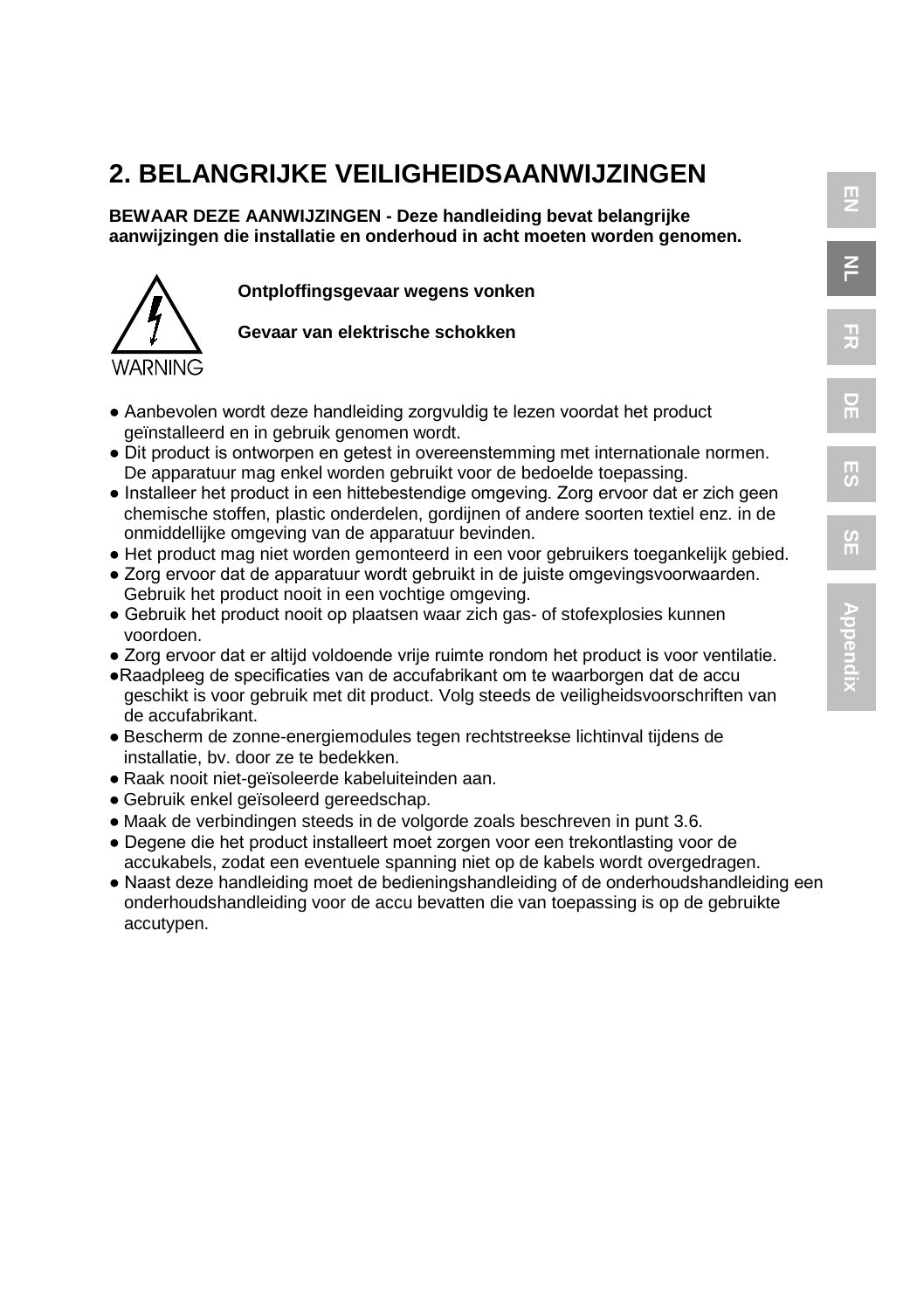### **3. Installatie**

#### **WAARSCHUWING: DC-INGANGSSPANNING NIET GEÏSOLEERD VAN ACCUCIRCUIT LET OP: VOOR EEN GOEDE TEMPERATUURCOMPENSATIE MOETEN DE OMGEVINGSOMSTANDIGHEDEN VOOR DE LADER EN ACCU BINNEN 5°C LIGGEN.**

#### **3.1. Algemeen**

● Installeer verticaal op een onbrandbaar oppervlak met de voedingsklemmen naar omlaag.

● Installeer dicht bij de accu maar nooit rechtstreeks boven de accu (om schade wegens gasvorming van de accu te voorkomen).

● Een slechte interne temperatuurcompensatie (bv. omgevingsomstandigheden accu en lader niet binnen 5°C) kan leiden tot een kortere levensduur van de accu.

● De installatie van de accu moet plaatsvinden conform de accu-opslagvoorschriften van de Canadese Elektrische Code, deel I.

● De accuaansluitingen (en bij de Tr-versie ook PV-aansluitingen) moeten worden beschermd tegen onbedoeld contact (bv. installatie in een behuizing).

#### **3.2 Aarding**

*● Accu-aardingsconfiguratie:* de lader kan worden geconfigureerd als een positief of negatief geaard systeem.

 Opmerking: pas een enkele aardingsaansluiting toe om storingen in het systeem te voorkomen.

● *Frame-aarding:* Een apart aardingspad voor de frame-aarding is toegestaan, omdat het is geïsoleerd van de positieve en negatieve aansluiting.

● NEC vereist het gebruik van een externe aardlekschakelaar. Deze MPPT-laders beschikken niet over een interne aardlekschakelaar. De negatieve aansluiting van het systeem dient via een aardlekschakelaar te worden verbonden met de aarde op (uitsluitend) een enkele locatie.

● De lader mag niet worden aangesloten op geaarde zonnepanelen.

#### **WAARSCHUWING: ALS ER EEN AARDINGSFOUT WORDT AANGEGEVEN, KAN HET ZIJN DAT ACCU-AANSLUITINGEN EN AANGESLOTEN CIRCUITS NIET GEAARD EN DUS GEVAARLIJK ZIJN.**

#### **3.3. PV configuratie (zie ook het MPPT-Excel-blad op onze website)**

● Zorg ervoor dat alle stroomgeleiders van een fotovoltaïsche stroombron losgekoppeld kunnen worden van alle overige geleiders in een gebouw of andere constructie.

● Een schakelaar, contactverbreker of ander apparaat, met gelijk- of wisselspanning, mag niet worden geïnstalleerd in een geaarde geleider als het gebruik van deze schakelaar, contactverbreker of ander apparaat de betreffende geaarde geleider in een niet-geaarde en spanningsvoerende toestand achterlaat.

● De controller werkt alleen als de PV spanning hoger is dan de accuspanning (Vaccu).

● De controller start pas als de PV spanning hoger is dan Vaccu + 5V. Vanaf dan bedraagt de minimum PV spanning Vaccu + 1V

• Maximum PV open klemspanning: 100V.

De controller kan voor elke PV configuratie worden gebruikt die voldoet aan de drie bovenstaande voorwaarden.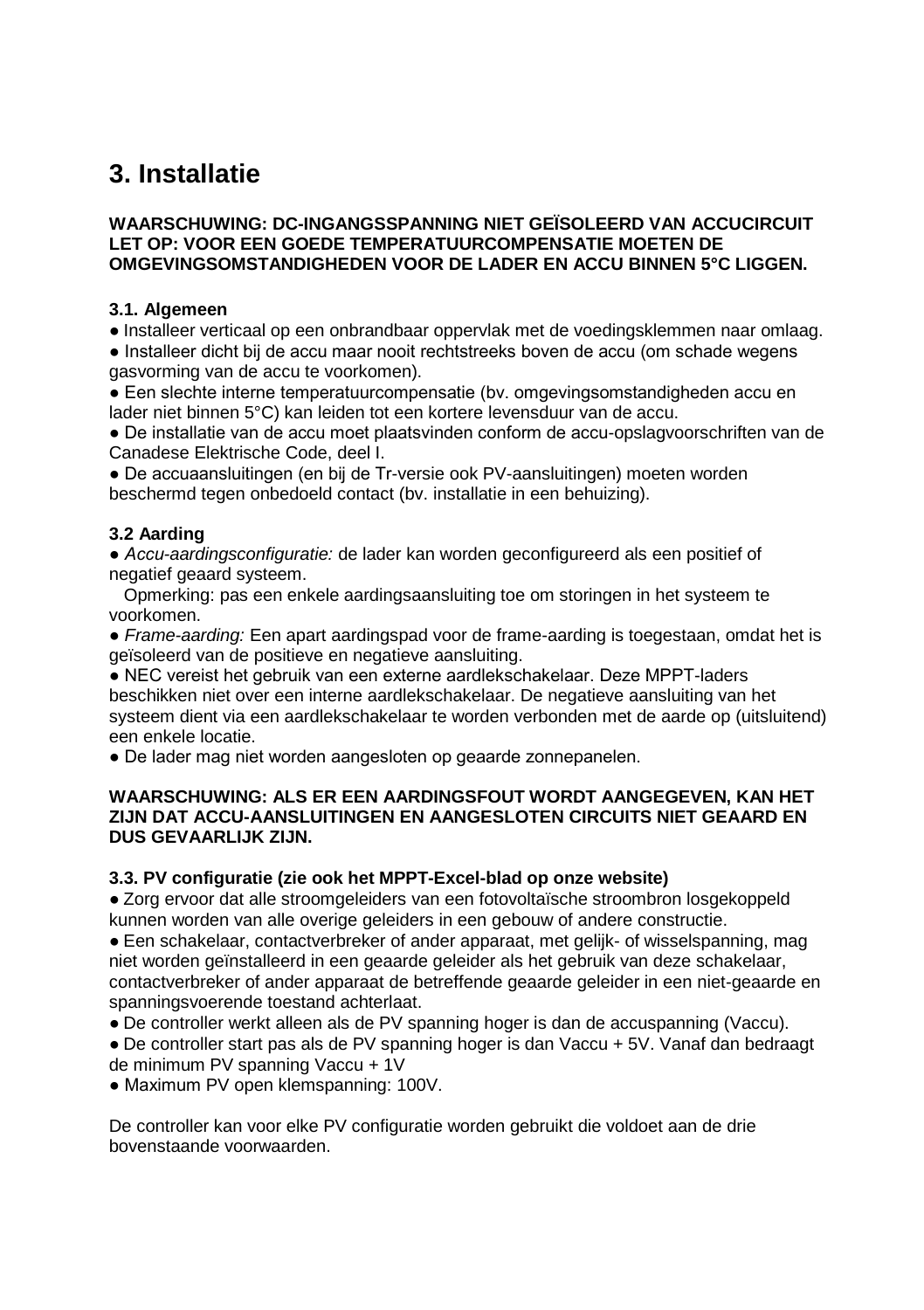#### **Bijvoorbeeld:**

12V accu en mono- of polykristallijne panelen

- Minimum aantal seriële cellen: 36 (12V paneel).
- Aanbevolen aantal cellen voor hoogste controllerefficiëntie: 72 (2x 12V paneel in serie of 1x 24V paneel).
- Maximum: 144 cellen (4x 12V paneel in serie).

#### 24V accu en mono- of polykristallijne panelen

- Minimum aantal seriële cellen: 72 (2x 12V paneel in serie of 1x 24V paneel).
- Maximum: 144 cellen (4x 12V paneel in serie).

Opmerking: Bij lage temperaturen kan de nullastspanning van een zonnepaneel met 144 cellen, afhankelijk van de plaatselijke omstandigheden en de celspecificaties, 100V overschrijden. In dat geval moet het aantal cellen worden verminderd.

**EN**

**NL**

**FR**

**DE**

**ES**

**SE**

#### **3.4. Configuratie van de controller (zie afbeelding 1 en 2)**

Er is een vierpins connector beschikbaar om een van de drie accubeheeropties te kiezen:

● **Geen brug:** BatteryLife algoritme (zie 1.2.2.)

● **Brug tussen pin 1 en pin 2:** conventioneel (zie 1.2.1.) Belasting ontkoppeling bij lage spanning: 11,1V of 22,2V Automatische belasting herkoppeling: 13,1V of 26,2V

● **Brug tussen pin 2 en pin 3:** conventioneel (zie 1.2.1.) Belasting ontkoppeling bij lage spanning: 11,8V of 23,6V Automatische belasting herkoppeling: 14V of 28V

#### **3.5 LEDs**

**Groene LED:** geeft aan welke load output controle algoritme is gekozen. **Aan:** één van de twee conventionele lading output controle algoritmen (zie figuur 2) **Knipperend:** BatteryLife load output controle algoritme (zie figuur 2)

**Gele LED**: geeft laadsequentie aan **Uit:** geen stroom van PV installatie (of PV installatie omgepoold aangesloten) **Snel knipperend:** bulk laden (accu gedeeltelijk geladen) **Traag knipperend:** absorptieladen (accu tot 80% of meer geladen) **Aan:** float-laden (accu volledig geladen)

#### **3.6 Kabelaansluitingsvolgorde (zie afbeelding 3)**

**Ten eerste:** sluit de kabels aan op de belasting maar zorg ervoor dat alle belastingen zijn uitgeschakeld.

**Ten tweede:** sluit de accu aan (hierdoor kan de controller de systeemspanning herkennen).

**Ten derde:** sluit het zonnepaneel aan (in het geval van omgepoolde aansluiting warmt de controller op maar wordt de accu niet geladen).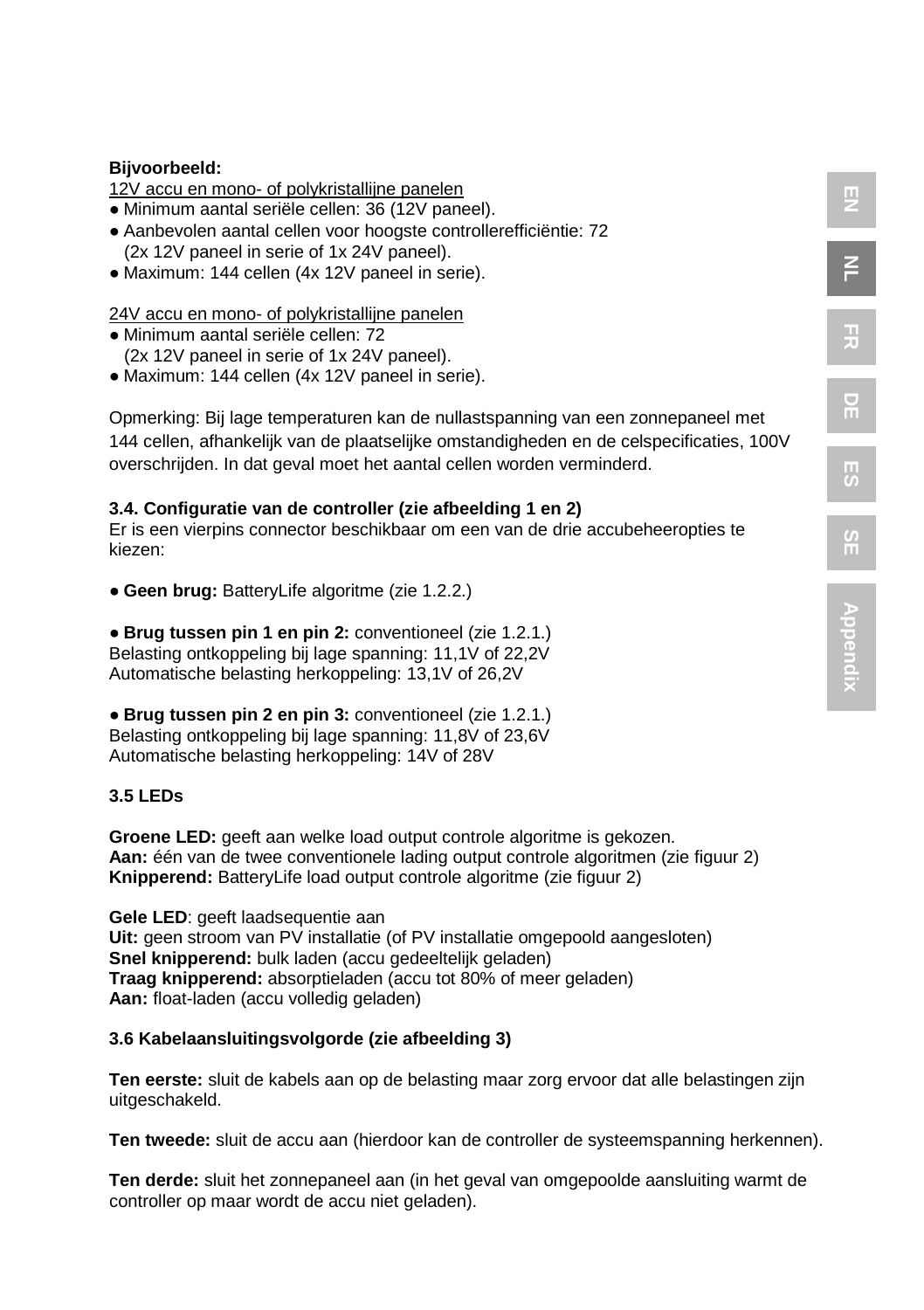Het systeem is nu klaar voor gebruik.

#### **3.7 Een omvormer aansluiten**

De belastingsuitgang kan worden gebruikt om DC-belastingen te voeden en gelijktijdig een omvormer te bedienen.

De omvormermodellen Phoenix 12/800, 24/800, 12/1200 en 24/1200 van Victron kunnen worden bediend door de linker aansluiting van de afstandsbediening van de omvormer rechtstreeks op de belastingsuitgang van de solar lader aan te sluiten (zie afbeelding 4).

Voor de omvormermodellen Phoenix 12/180, 24/180, 12/350, 24/350, de Phoenix Omvormer C modellen en de MultiPlus C modellen van Victron hebt u een interfacekabel nodig (kabel tussen MPPT 100/15 en aan-/uit-knop op afstand van de omvormer, artikelnummer ASS030550100, zie afbeelding 5).

#### **3.8 Accu-oplaadinformatie**

De laadcontroller begint elke ochtend, zodra de zon begint te schijnen, een nieuwe laadcyclus.

De maximale duur van de absorptieperiode wordt bepaald door de accuspanning. Deze wordt net vóór het opstarten van de acculader in de ochtend gemeten:

| Accuspanning Vb<br>(bij het opstarten) | Maximale absorptietijd |
|----------------------------------------|------------------------|
| Vb < 23.8V                             | 6u                     |
| 23.8V < Vb < 24.4V                     | 4u                     |
| 24.4V < Vb < 25.2V                     | 2υ                     |
| Vb > 25.2V                             | 1u                     |

(deel de spanningen bij een 12V-systeem door 2)

Als de absorptieperiode wordt onderbroken door een wolk of een stroomvretende last, dan wordt het absorptieproces weer hervat als de absorptiespanning later die dag weer wordt bereikt, tot de absorptieperiode is voltooid.

De absorptieperiode eindigt ook als de uitgangsstroom van de acculader onder minder dan 1Amp daalt. Niet vanwege het lage vermogen van het zonnepaneel, maar omdat de accu volledig wordt opgeladen (staartstroomuitschakeling).

Dit algoritme voorkomt dat de accu als gevolg van dagelijkse absorptielading wordt overladen als het systeem zonder last of met een kleine last wordt gebruikt.

#### **3.8.1. Automatische egalisatie**

De automatische egalisatie staat standaard ingesteld op 'OFF' (uit). Met de app Victron Connect (zie par. 1.7) kan deze instelling worden geconfigureerd met een cijfer tussen 1 (elke dag) en 250 (om de 250 dagen). Als de automatische egalisatie actief is, wordt de absorptietijd gevolgd door een periode van constante stroom met beperkte spanning. De stroom wordt beperkt tot 8% van de bulkstroom voor alle standaard fabrieksaccu's en tot 25% van de bulkstroom voor een gebruiker gedefinieerd accutype. De bulkstroom is de nominale laderstroom, tenzij u voor een lagere maximum stroominstelling hebt gekozen.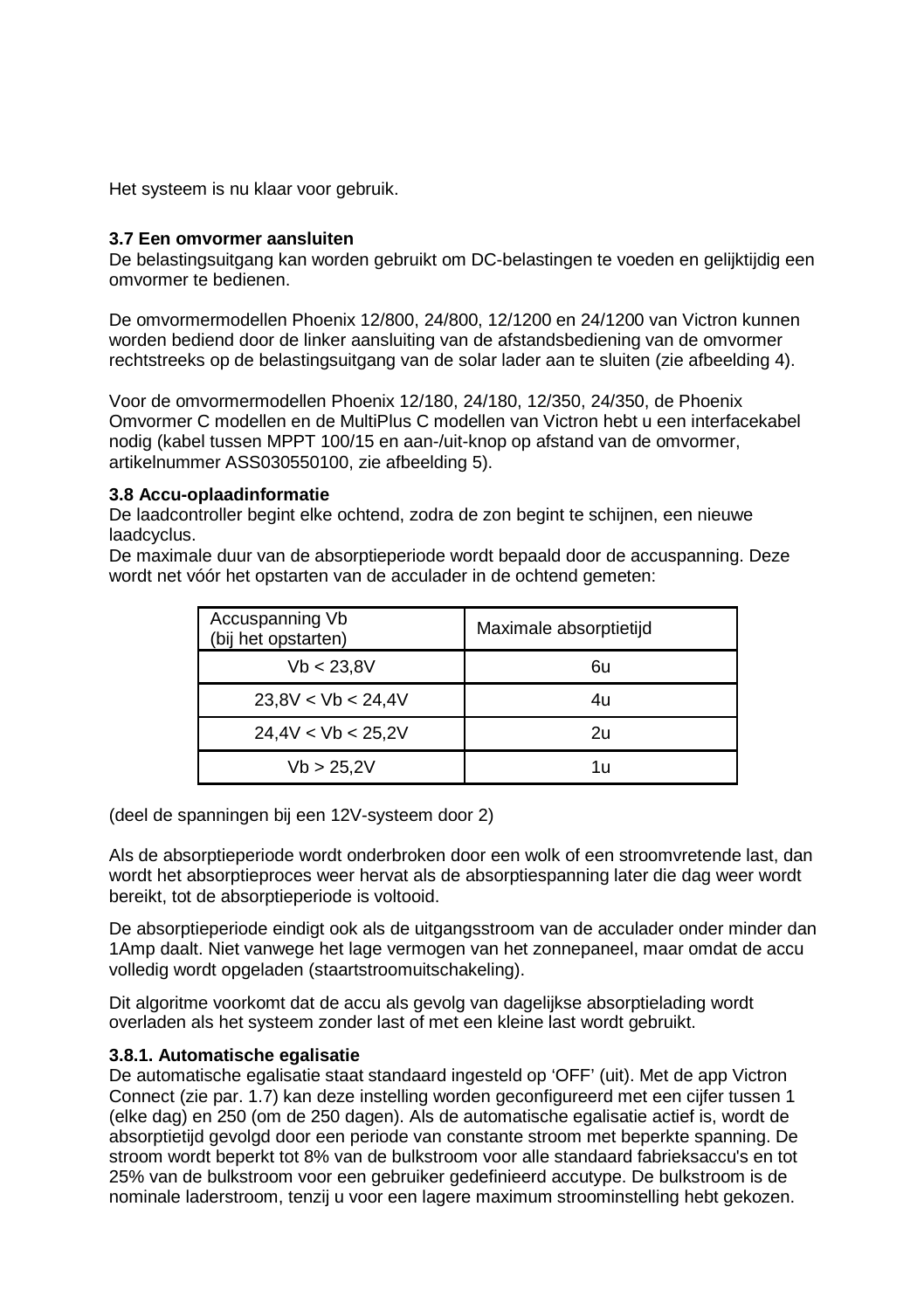In het geval van standaard fabrieksaccu's stopt de automatische egalisatie als de spanningslimiet 16,2V / 32,4V wordt bereikt of nadat  $t = (absorptietiid)/8$ , naargelang wat zich het eerst voordoet.

Bij het gebruikersgedefinieerde accutype stopt de automatische egalisatie na  $t = (absorptietiid)/2.$ 

Als de automatische egalisatie niet volledig is voltooid binnen één dag, wordt deze niet de volgende dag hervat. De volgende egalisatiesessie vindt dan plaats, zoals bepaald door de daginterval.

#### **3.9 VE.Direct-communicatiepoort**

Zie paragraaf 1.7

**Appendix**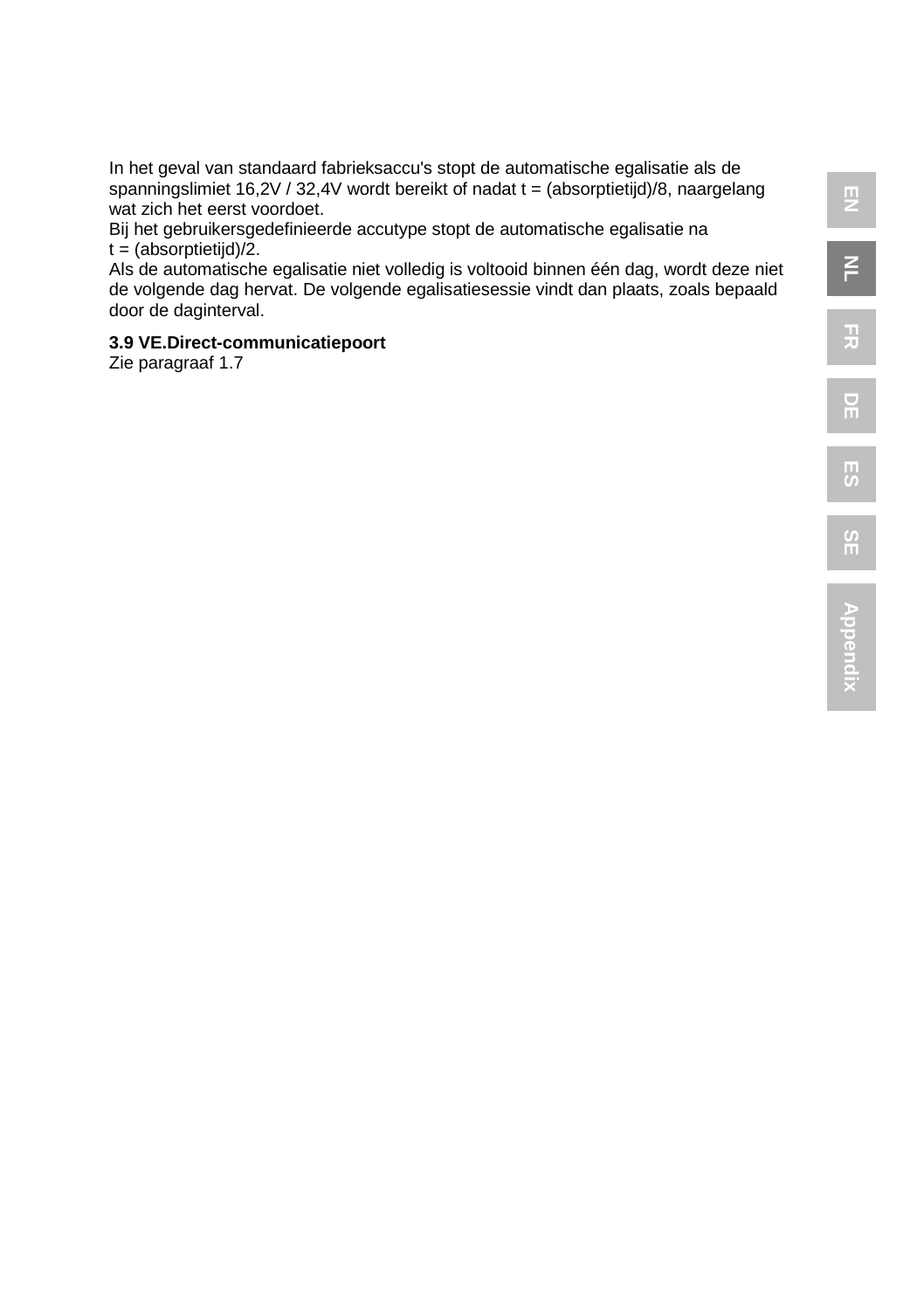### **4. Probleemoplossing**

| Probleem                                    | Mogelijke oorzaak                                                                                                  | Oplossing                                                                                                                                                                                           |
|---------------------------------------------|--------------------------------------------------------------------------------------------------------------------|-----------------------------------------------------------------------------------------------------------------------------------------------------------------------------------------------------|
| Lader werkt niet                            | Omgepoolde PV aansluiting                                                                                          | Sluit PV juist aan                                                                                                                                                                                  |
|                                             | Geen zekering geplaatst                                                                                            | Plaats een 20A zekering                                                                                                                                                                             |
| Zekering doorgebrand                        | Omgepoolde accuaansluiting                                                                                         | Sluit accu juist aan                                                                                                                                                                                |
|                                             |                                                                                                                    | Vervang zekering                                                                                                                                                                                    |
|                                             | Gebrekkige accuverbinding                                                                                          | Controleer accuverbinding                                                                                                                                                                           |
|                                             | Te hoge kabelverliezen                                                                                             | Gebruik kabels met een grotere<br>diameter                                                                                                                                                          |
| De accu wordt niet<br>volledig geladen      | Groot omgevingstemperatuurverschil<br>tussen lader en accu (T <sub>omg_lader</sub> ><br>$T_{oma\ accu}$            | Zorg ervoor dat de<br>omgevingsomstandigheden<br>gelijkt zijn voor de lader en de<br>accu                                                                                                           |
|                                             | Enkel voor een 24V systeem: foute<br>systeemspanning gekozen (12V<br>i.p.v. 24V) door de laadcontroller            | Koppel de PV installatie en de<br>accu los, zorg ervoor dat de<br>accuspanning minstens >19V<br>bedraagt en sluit opnieuw aan                                                                       |
|                                             | Er is een accucel defect                                                                                           | Vervang accu                                                                                                                                                                                        |
| De accu wordt<br>overladen                  | Groot omgevingstemperatuurverschil<br>tussen lader en accu ( $T_{oma\ later}$ <<br>${\mathsf T}_{\text{oma accu}}$ | Zorg ervoor dat de<br>omgevingsomstandigheden<br>gelijkt zijn voor de lader en de<br>accu                                                                                                           |
| Belastingsuitgang<br>wordt niet geactiveerd | Maximum stroomlimiet overschreden                                                                                  | Zorg ervoor dat de<br>uitgangsstroom niet hoger is dan<br><b>15A</b>                                                                                                                                |
|                                             | DC belasting in combinatie met<br>capacitieve belasting (bv. omvormer)<br>toegepast                                | Koppel de DC belasting los<br>tijdens het opstarten van de<br>capacitieve belasting.<br>Koppel de AC-belasting los van<br>de omvormer, of sluit de<br>omvormer aan zoals beschreven<br>in punt 3.6. |
|                                             | Kortsluiting                                                                                                       | Controleer of de<br>belastingsaansluiting<br>kortgesloten is                                                                                                                                        |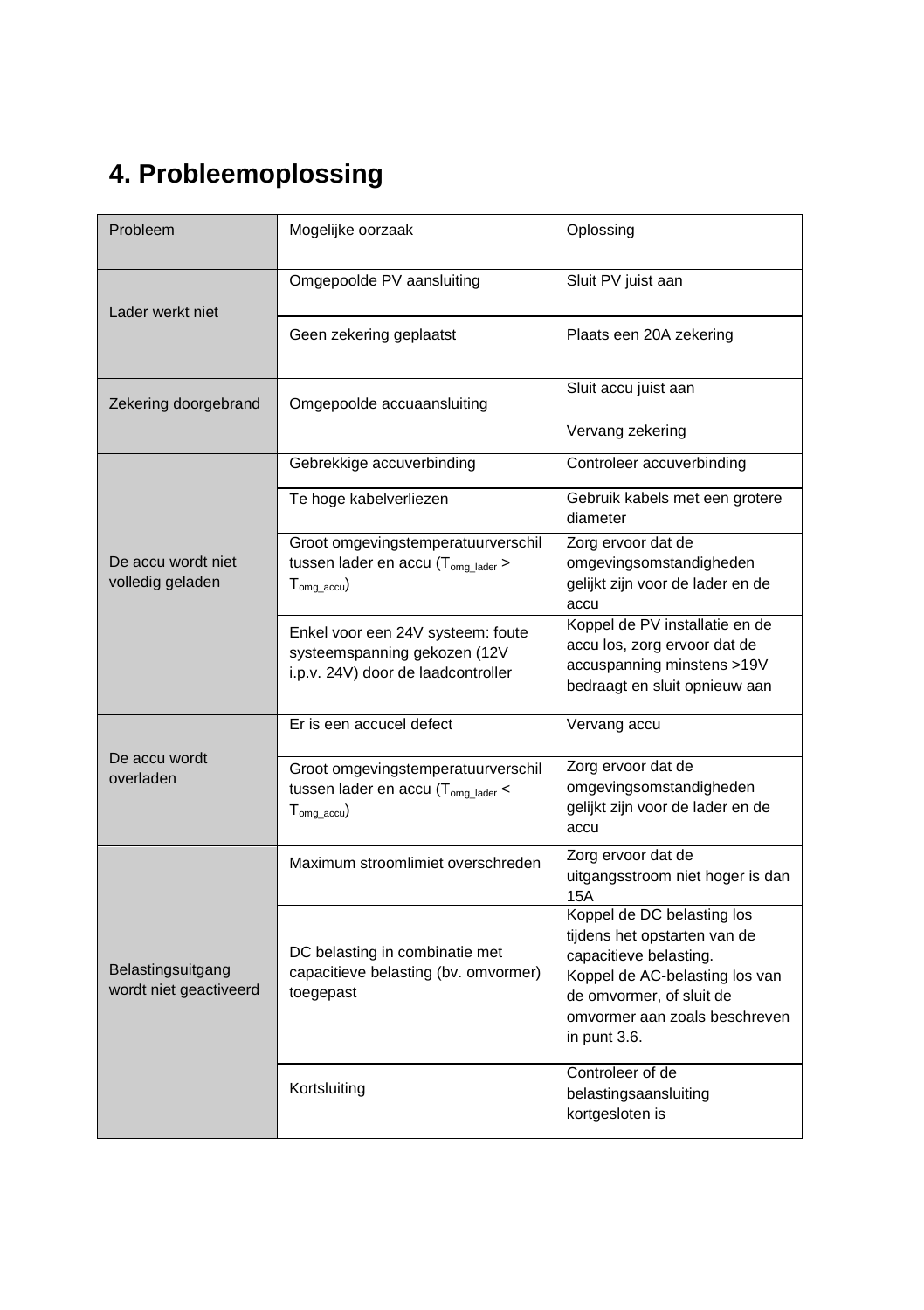### **5 Specificaties**

| <b>BlueSolar laadcontroller</b>                 | <b>MPPT 100/15</b>                                                              |  |
|-------------------------------------------------|---------------------------------------------------------------------------------|--|
| Accuspanning                                    | 12/24V Auto Select                                                              |  |
| Maximum accustroom                              | <b>15A</b>                                                                      |  |
| Nominale PV-stroom, 12V 1a, b)                  | <b>220W</b>                                                                     |  |
| Nominale PV-stroom, 24V 1a, b)                  | 440W                                                                            |  |
| Max. PV kortsluitstroom 2)                      | <b>20A</b>                                                                      |  |
| Automatische belasting ontkoppeling             | Ja, maximum belasting 15A                                                       |  |
| Maximum PV open spanning                        | 100V                                                                            |  |
| Piekefficiëntie                                 | 98%                                                                             |  |
| Eigen verbruik                                  | 10mA                                                                            |  |
| Laadspanning 'absorptie'                        | 14,4V / 28,8V (regelbaar)                                                       |  |
| Laadspanning 'float'                            | 13,8V / 27,6V (regelbaar)                                                       |  |
| Laadalgoritme                                   | meertraps adaptief                                                              |  |
| Temperatuurcompensatie                          | -16mV / °C resp. -32mV / °C                                                     |  |
| Continue<br>belastingstroom/piekbelastingstroom | 15A / 50A                                                                       |  |
| Belasting ontkoppeling bij lage spanning        | 11,1V / 22,2V of 11,8V / 23,6V<br>of BatteryLife algoritme                      |  |
| Belasting herkoppeling bij lage spanning        | 13.1V / 26.2V of 14V / 28V<br>of BatteryLife algoritme                          |  |
| Beveiliging                                     | Ompoling accu (zekering)<br>Kortsluiting uitgang<br>Overtemperatuur             |  |
| Bedrijfstemperatuur                             | -30 tot +60°C (volledig nominaal vermogen tot 40°C)                             |  |
| Vocht                                           | 100%, niet condenserend                                                         |  |
| Maximale hoogte                                 | 5000m (volledig nominaal vermogen tot 2000m)                                    |  |
| Omgevingsomstandigheden                         | Binnen Type 1, natuurlijk                                                       |  |
| Verontreinigingsgraad                           | PD <sub>3</sub>                                                                 |  |
| Datacommunicatiepoort                           | <b>VE.Direct</b><br>Zie het whitepaper over datacommunicatie op onze<br>website |  |
|                                                 | <b>BEHUIZING</b>                                                                |  |
| Kleur                                           | <b>Blauw (RAL 5012)</b>                                                         |  |
| Vermogensklemmen                                | 6mm <sup>2</sup> / AWG10                                                        |  |
| Beschermingsklasse                              | IP43 (elektronische componenten)<br>IP 22 (aansluitingsgebied)                  |  |
| Gewicht                                         | 0.4 <sub>kq</sub>                                                               |  |
| Afmetingen (h x b x d)                          | 100 x 113 x 47mm                                                                |  |
|                                                 | <b>NORMEN</b>                                                                   |  |
| Veiligheid<br>$\mathbf{u}$                      | <b>EN/IEC 62109</b>                                                             |  |

1a) Als er meer PV vermogen wordt aangesloten, beperkt de controller het ingangsvermogen.

1b) De controller start pas als de PV spanning hoger is dan Vaccu + 5V.

Vanaf dan bedraagt de minimum PV spanning Vaccu + 1V

2) Een PV-generator met een hogere kortsluitstroom kan de controller beschadigen

**NL**

**DE**

**FR**

**ES**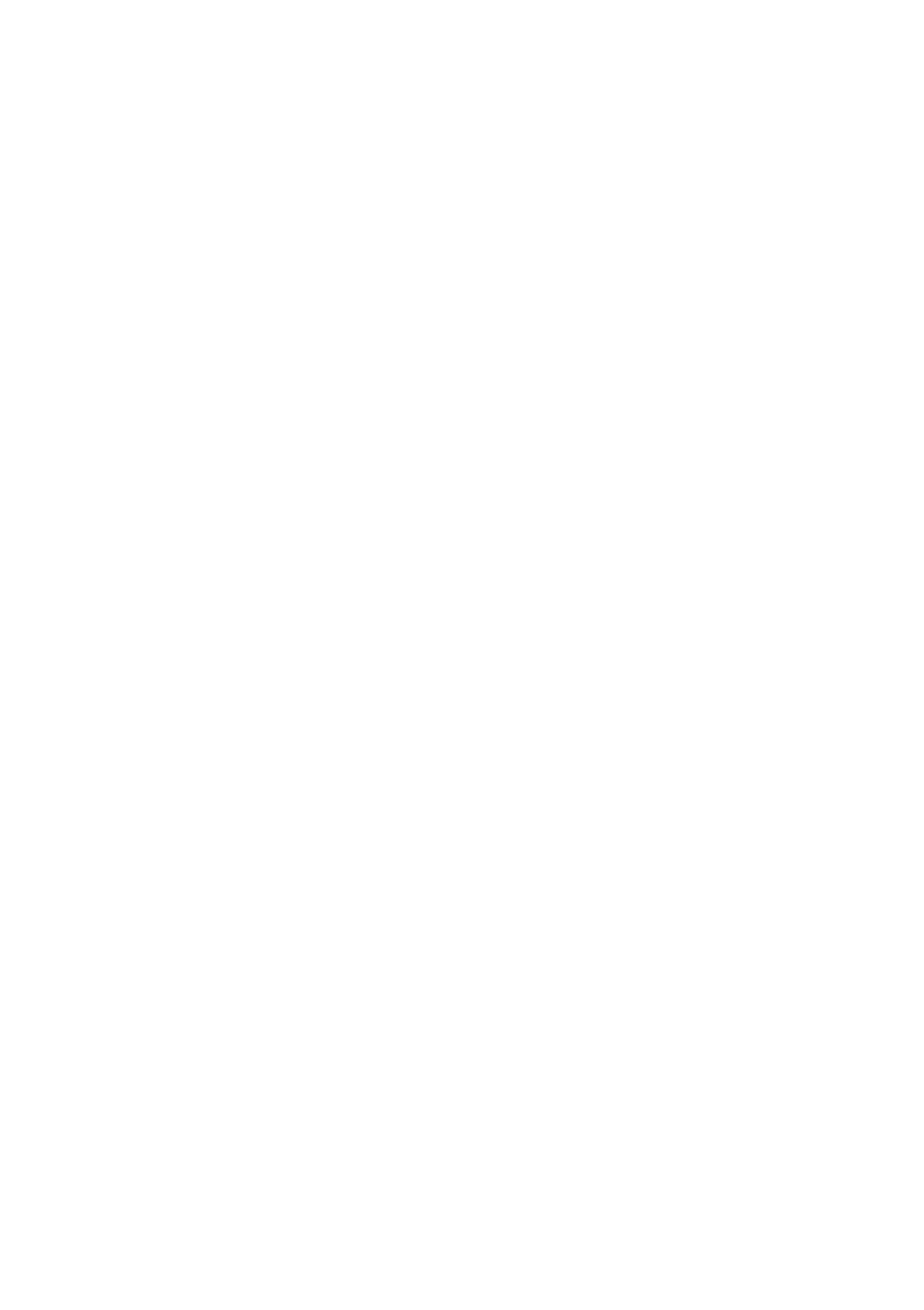### **1 Description générale**

#### **1.1 Suivi ultra rapide du MPPT**

Quand l'intensité lumineuse change constamment, en particulier si le ciel est nuageux, un algorithme MPPT rapide améliorera la collecte d'énergie jusqu'à 30 % par rapport aux contrôleurs de charge PWM (modulation de largeur d'impulsion), et jusqu'à 10 % par rapport aux contrôleurs MPPT plus lents.

#### **1.2 Sortie de charge**

La décharge excessive de la batterie peut être évitée en connectant toutes les charges à la sortie de charge. La sortie de charge déconnectera la charge quand la batterie aura été déchargée à une tension prédéterminée.

Sinon, un algorithme de gestion de batterie intelligente peut être choisi : voir BatteryLife.

La sortie de charge est protégée contre les courts-circuits.

Certaines charges (en particulier les convertisseurs) seront plutôt connectées directement à la batterie, et le contrôle à distance du convertisseur à la sortie de charge. Un câble d'interface spécial peut être nécessaire, veuillez consulter la section 3.6.

#### **1.3 BatteryLife : gestion intelligente de la batterie**

Quand un contrôleur de charge solaire ne peut pas recharger la batterie entièrement en un jour, il en résulte souvent que la batterie alterne constamment entre un état « en partie chargée » et un état « fin de décharge ». Ce mode de fonctionnement (recharge complète non régulière) endommagera les batteries au plomb en quelques semaines ou quelques mois.

L'algorithme de BatteryLife contrôlera l'état de charge de la batterie, et le cas échéant, augmentera légèrement, jour après jour le niveau de déconnexion de la charge (c.à.d. il déconnectera la charge plus tôt), jusqu'à ce que l'énergie solaire produite soit suffisante pour recharger la batterie à près de 100 % de sa capacité. À partir de là, le niveau de déconnexion de la charge sera modulé afin qu'une recharge de près de 100 % soit atteinte au moins une fois par semaine.

#### **1.4 Sonde de température interne.**

Elle compense les tensions de charge d'absorption et float en fonction de la température.

**FR**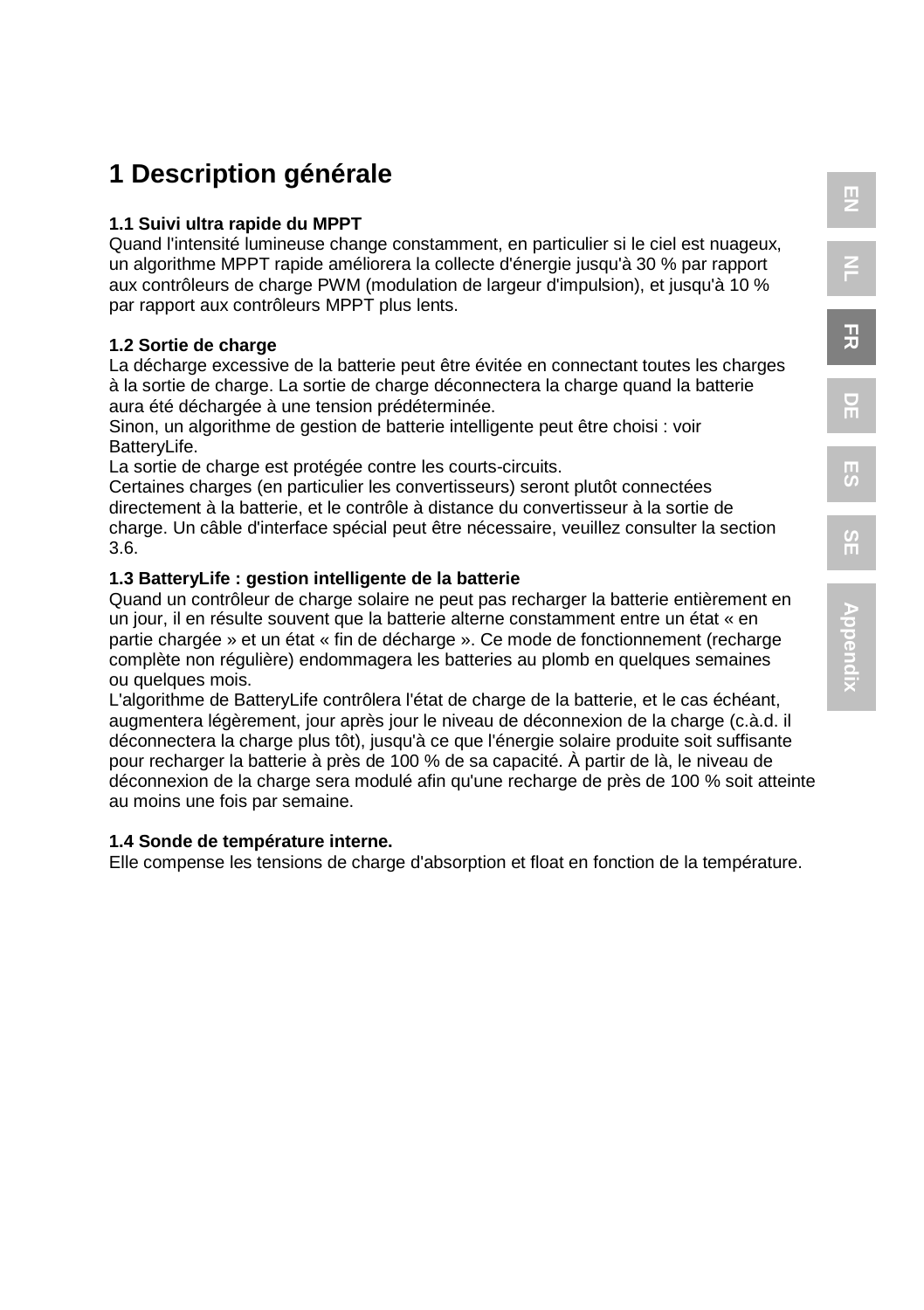#### **1.5 Reconnaissance automatique de la tension de batterie**

Le MPPT 100/15 s'adapte automatiquement à un système de 12 V ou 24 V.

#### **1.6 Chargement en trois étapes**

Le contrôleur de charge BlueSolar MPPT est configuré pour un processus de charge en trois étapes : Bulk – Absorption - Float.

#### 1.6.1. Étape Bulk

Au cours de cette étape, le contrôleur délivre autant de courant que possible pour recharger rapidement les batteries. Lorsque la tension de batterie atteint la tension d'absorption configurée, le contrôleur active l'étape suivante (absorption).

#### 1.6.2. Étape Absorption

Au cours de cette étape, le contrôleur commute au mode de tension constante quand la tension d'absorption est appliquée à la batterie. Quand le courant de charge diminue au courant de transition float configuré, la batterie est complètement chargée et le contrôleur commute à l'étape float.

#### 1.6.3. Étape Float

Au cours de cette étape, la tension float est appliquée à la batterie pour la maintenir en état de charge complète.

Quand la tension de la batterie chute en dessous de 13,2 Volts pendant au moins 1 minute, un nouveau cycle de charge se déclenchera.

1.6.4. Égalisation

Voir section 3.8.1.

#### **1.7 Options de configuration et surveillance**

#### 1.7.1 L'application VictronConnect

Plusieurs paramètres peuvent être personnalisés à l'aide de l'application VictronConnect. L'application VictronConnect peut être téléchargée sur

http://www.victronenergy.nl/support-and-downloads/software/

● Clé électronique Bluetooth nécessaire si Bluetooth Smart est utilisé.

● Câble VE.Direct-USB nécessaire si un ordinateur est utilisé.

Consultez notre publication concernant les communications de données qui se trouve sur notre site Web.

1.7.2 Surveillance

Le tableau de commande ColorControl ou le MPPT Control, câble VE.Direct nécessaire





**MPPT Control Color Control**

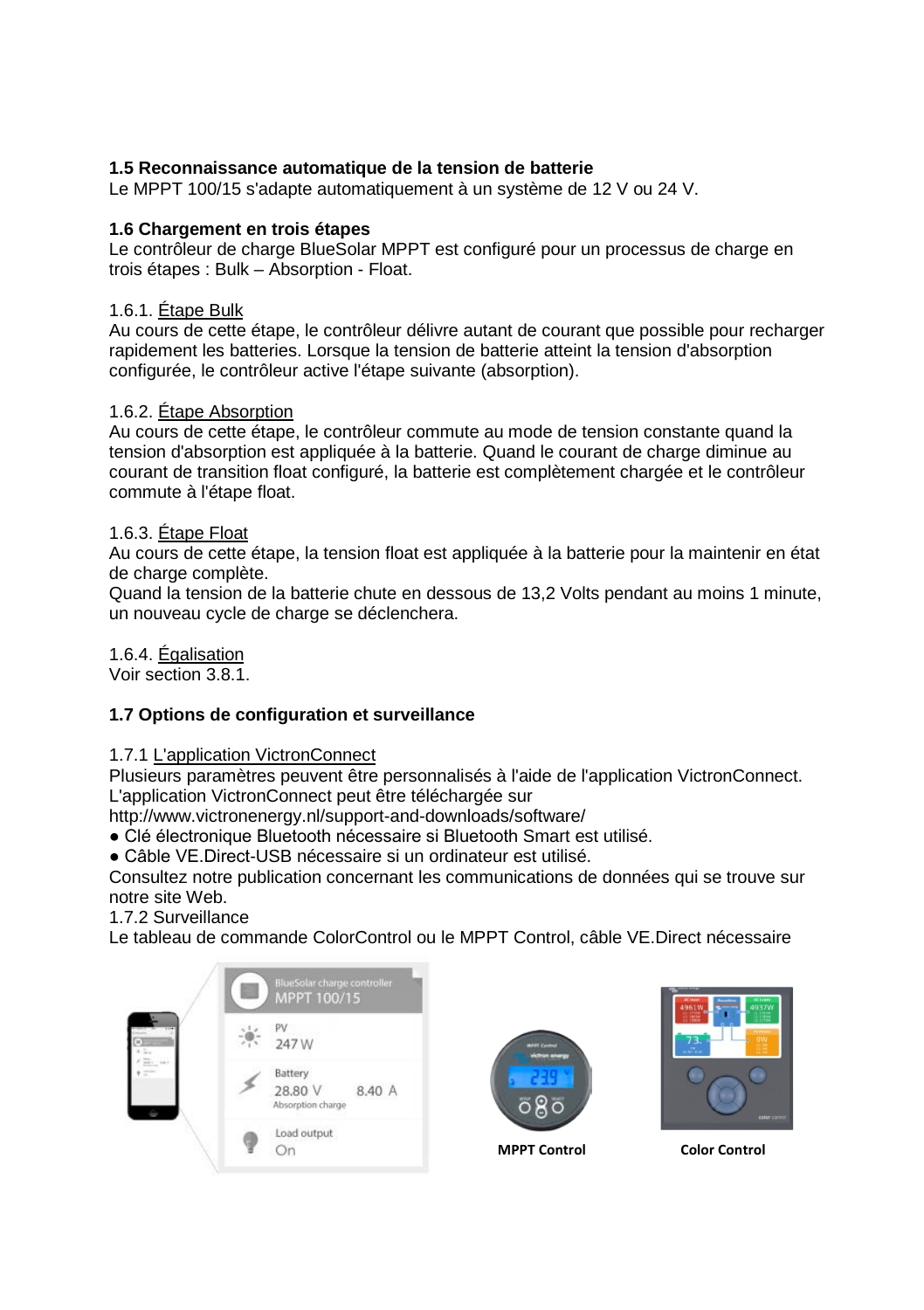### **2. INSTRUCTIONS DE SÉCURITÉ IMPORTANTES**

**CONSERVER CES INSTRUCTIONS - Ce manuel contient des instructions importantes qui doivent être suivies lors de l'installation et de la maintenance.**



**Risque d'explosion due aux étincelles**

**Risque de décharge électrique**

- Il est conseillé de lire attentivement ce manuel avant d'installer et d'utiliser le produit.
- Cet appareil a été conçu et testé conformément aux normes internationales.
- L'appareil doit être utilisé uniquement pour l'application désignée.
- Installer l'appareil dans un environnement protégé contre la chaleur. Par conséquent, il faut s'assurer qu'il n'existe aucun produit chimique, pièce en plastique, rideau ou autre textile, à proximité de l'appareil.
- Interdiction d'installer le produit dans un espace accessible aux utilisateurs.
- S'assurer que l'appareil est utilisé dans des conditions d'exploitation appropriées. Ne jamais l'utiliser dans un environnement humide.
- Ne jamais utiliser l'appareil dans un endroit présentant un risque d'explosion de gaz ou de poussière.
- S'assurer qu'il y a toujours suffisamment d'espace autour du produit pour l'aération.
- Consultez les caractéristiques fournies par le fabricant pour s'assurer que la batterie est adaptée pour être utilisée avec cet appareil. Les instructions de sécurité du fabricant de la batterie doivent toujours être respectées.
- Protéger les modules solaires contre la lumière incidente durant l'installation, par exemple en les recouvrant.
- Ne jamais toucher les bouts de câbles non isolés.
- N'utiliser que des outils isolés.

● Les connexions doivent être réalisées conformément aux étapes décrites dans la section 3.6.

● L'installateur du produit doit fournir un passe-fil à décharge de traction pour éviter la transmission de contraintes aux connexions.

● En plus de ce manuel, le manuel de fonctionnement ou de réparation du système doit inclure un manuel de maintenance de batterie applicable au type de batteries utilisées.

**EN NL**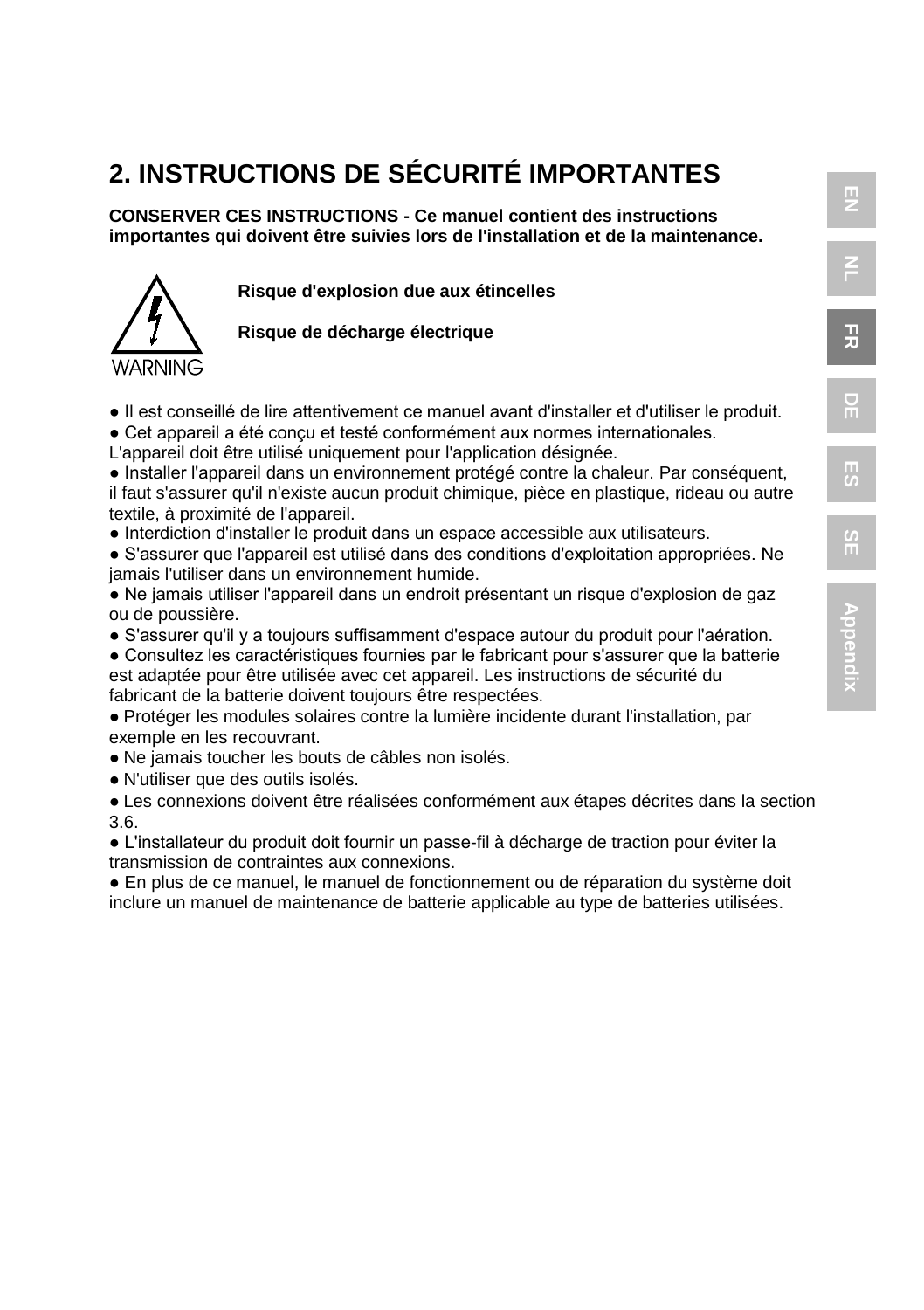### **3. Installation**

#### **ATTENTION : ENTRÉE CC NON ISOLÉE PAR RAPPORT AU CIRCUIT DE LA BATTERIE**

**MISE EN GARDE : POUR UNE COMPENSATION DE TEMPÉRATURE CORRECTE, LES CONDITIONS AMBIANTES DU CHARGEUR ET DE LA BATTERIE NE DOIVENT PAS DIFFÉRER DE PLUS OU MOINS 5°C.**

#### **3.1 Généralités**

● Montage vertical sur un support ininflammable, avec les bornes de puissance dirigées vers le bas.

● Montage près de la batterie, mais jamais directement dessus (afin d'éviter des dommages dus au dégagement gazeux de la batterie).

● Une compensation de température interne incorrecte (par ex. des conditions ambiantes pour la batterie et le chargeur différant de plus de 5 ºC – en plus ou en moins) peut entraîner une réduction de la durée de vie de la batterie.

● L'installation de la batterie doit se faire conformément aux règles relatives aux accumulateurs du Code canadien de l'électricité, Partie 1.

● Les connexions de la batterie (et également les connexions PV pour la version Tr) doivent être protégées contre les contacts par inadvertance (par ex. installer dans un boîtier).

#### **3.2 Mise à la terre**

*● Configuration de mise à la terre de la batterie :* le chargeur peut être configuré comme un système de masse négative ou positive.

 Remarque : n'installez qu'une seule connexion de mise à la terre pour éviter le dysfonctionnement du système.

● *Mise à la terre du châssis :* Un chemin de masse séparé pour la mise à la terre du châssis est autorisé car il est isolé de la borne positive et négative.

● NEC requiert l'utilisation d'un appareil externe de protection contre les défaillances de la mise à la terre (GFPD). Les chargeurs MPPT ne disposent pas d'une protection interne contre les défaillances de mise à la terre. Le pôle négatif électrique du système devra être connecté à la masse à travers un GFPD et à un seul endroit (et juste un seul).

• Le chargeur ne doit pas être connecté à des champs PV mis à la terre.

#### **ATTENTION : LORSQU'UNE DÉFAILLANCE DE LA MISE À LA TERRE EST INDIQUÉE, LES BORNES DE LA BATTERIE ET LES CIRCUITS CONNECTÉS RISQUENT DE NE PLUS ÊTRE À LA MASSE ET DEVENIR DANGEREUX.**

#### **3.3. Configuration PV (consultez aussi la feuille Excel MPPT sur notre site Web)**

● Fournir les moyens nécessaires pour déconnecter tous les conducteurs d'une source photovoltaïque transportant du courant de tous les autres conducteurs au sein d'un bâtiment ou d'une autre structure.

● Un interrupteur, un disjoncteur, ou tout autre appareil de ce genre – qu'il soit CA ou CC – ne devra pas être installé sur un conducteur mis à la terre si le déclenchement de cet interrupteur, disjoncteur ou autre appareil de ce genre laisse ce conducteur sans mise à la terre alors que le système est sous tension.

● Le contrôleur ne fonctionnera que si la tension PV dépasse la tension de la batterie (Vbat).

 $\bullet$  La tension PV doit dépasser Vbat + 5 V pour que le contrôleur se mette en marche. Ensuite, la tension PV minimale est Vbat + 1 V

● Tension PV maximale de circuit ouvert : 100V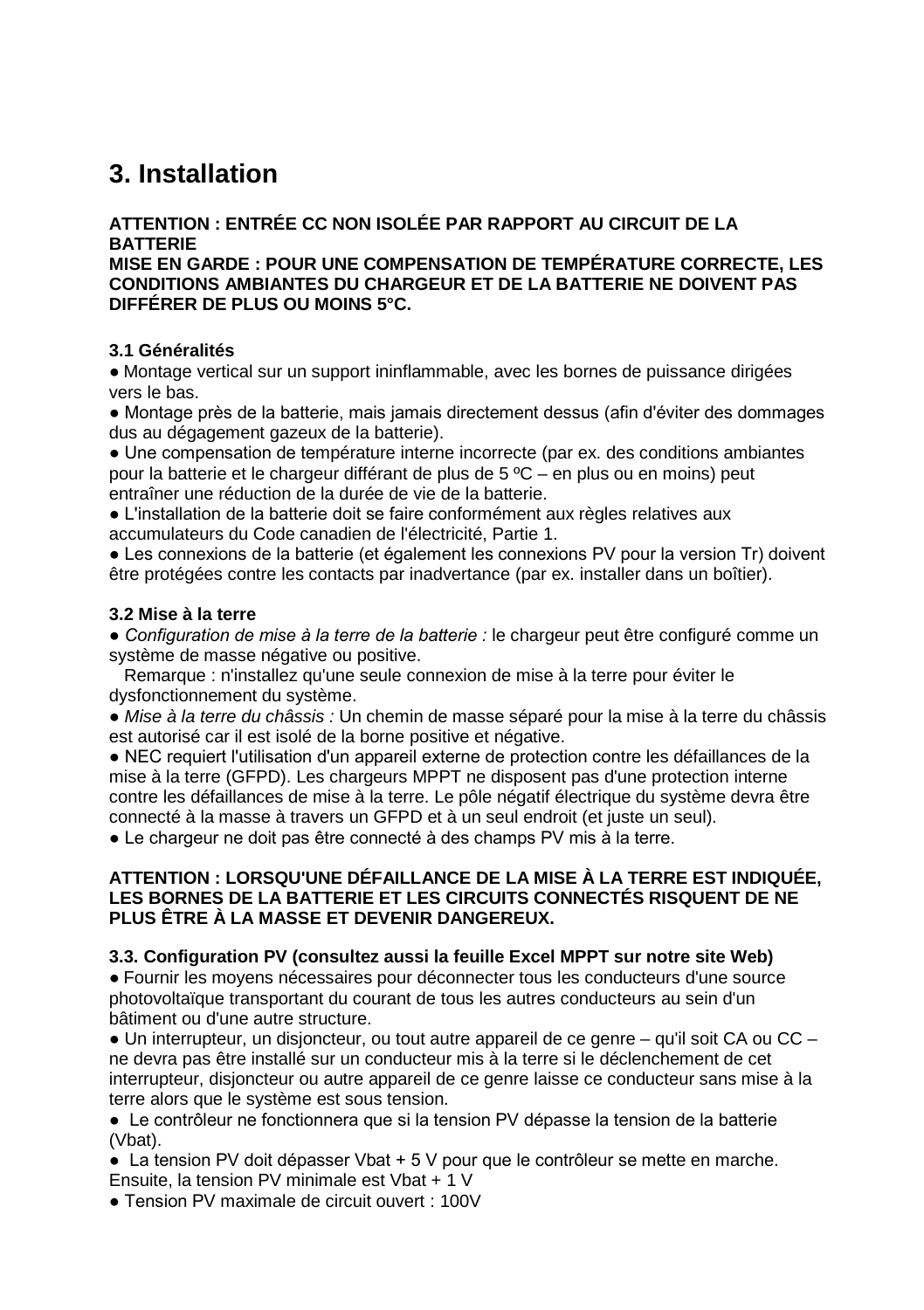Le contrôleur peut être utilisé avec tout type de configuration PV conformément aux conditions mentionnées ci-dessus.

**EN**

**NL**

**FR**

**DE**

#### **Par exemple :**

Batterie de 12V et panneaux polycristallins ou monocristallins

- Nombre minimal de cellules en série : 36 (panneau de 12 V).
- Nombre de cellules recommandé pour la meilleure efficacité du contrôleur : 72(2 x panneaux de 12 V en série ou 1 x panneau de 24 V).
- Maximum : 144 cellules (4 x panneaux de 12 V en série).

Batterie de 24 V et panneaux polycristallins ou monocristallins

- Nombre minimal de cellules en série : 72 (2 x panneaux de 12 V en série ou 1 x panneau de 24 V).
- Maximum : 144 cellules (4 x panneaux de 12 V en série).

Remarque : à basse température, la tension de circuit ouvert d'un champ de panneaux photovoltaïques de 144 cellules peut dépasser 100 V en fonction des conditions locales et des spécifications des cellules. Dans ce cas, le nombre de cellules en série doit être réduit.

#### **3.4. Configuration du contrôleur (voir schéma 1 et 2)**

Il y a un connecteur à 4 plots disponible pour sélectionner l'une des trois options de contrôle de batterie :

● **Pas de pont :** Algorithme BatteryLife (voir 1.2.2.)

● **Pont entre la broche 1 et la broche 2 :** conventionnel (voir 1.2.1.) Déconnexion de la charge en cas de tension réduite : 11,1V ou 22,2V Reconnexion automatique de la charge : 13,1V ou 26,2V

● **Pont entre la broche 2 et la broche 3 :** conventionnel (voir 1.2.1.) Déconnexion de la charge en cas de tension réduite : 11,8 V ou 23,6 V Reconnexion automatique de la charge : 14V ou 28V

#### **3.5 LED**

**Voyant LED vert :** il indique quel algorithme de contrôle de sortie de charge a été choisi. **On (allumé fixe) :** un des deux algorithmes conventionnels de contrôle de sortie de charge (Voir Illustration 2)

**Clignotement :** Algorithme de contrôle de sortie de charge BatteryLife (Voir Illustration 2)

**LED jaune :** ce voyant indique la phase de carge **Off :** le champ de panneaux PV n'envoie aucune puissance (ou il est connecté en polarité inversée) **Clignotement rapide :** charge bulk (batterie partiellement chargée) **Clignotement lent :** charge d'absorption (batterie chargée à 80 % ou plus)

**On :** charge float (batterie entièrement chargée)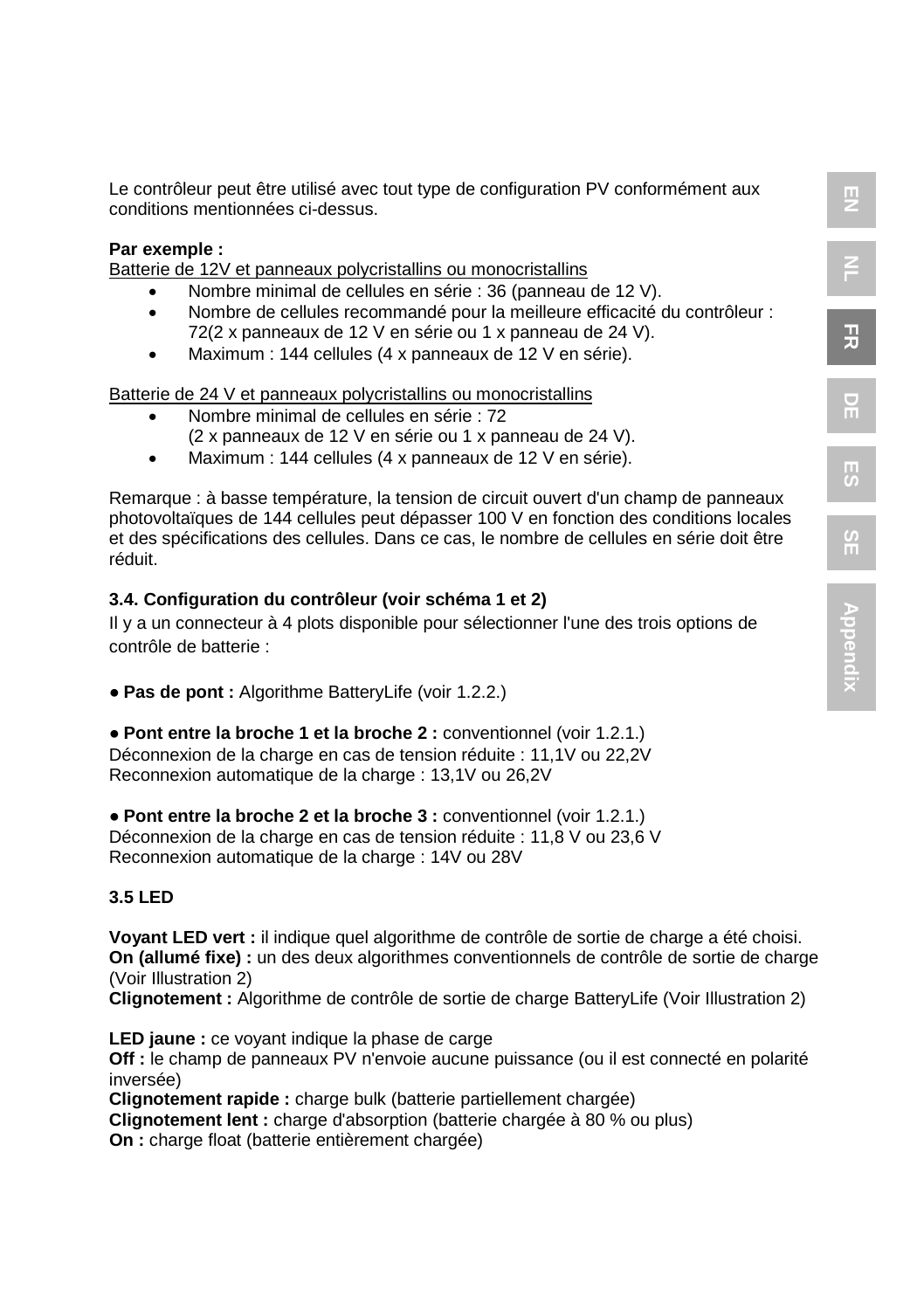#### **3.6 Séquence de connexion des câbles (voir figure 3)**

**1 :** connectez les câbles à la charge, mais assurez-vous que toutes les charges sont éteintes.

**2 :** connectez la batterie (cela permettra au contrôleur de reconnaitre la tension du système).

**3 :** connectez le champ de panneaux PV (s'il est connecté en polarité inversée, le contrôleur se chauffera, mais il ne chargera pas la batterie).

Le système est maintenant prêt à l'emploi.

#### **3.7 Raccorder un convertisseur**

La sortie de charge peut être utilisée pour alimenter des charges CC et en même temps pour contrôler un convertisseur.

Les convertisseurs Victron, Modèle Phoenix 12/800, 24/800, 12/1200 et 24/1200 peuvent être contrôlés en raccordant la connexion gauche du contrôle à distance du convertisseur directement à la sortie de charge du chargeur solaire (voir figure 4).

Pour les convertisseurs Victron, Modèle Phoenix 12/180, 24/180, 12/350, 24/350, les modèles C des convertisseurs Phoenix et les modèles C des MultiPlus, un câble d'interface est nécessaire (MPPT 70/15 au câble on/off à distance du convertisseur, numéro de pièce ASS030550100, voir figure 5).

#### **3.8 Information relative à la charge de batterie**

Le contrôleur de charge démarre un nouveau cycle de charge chaque matin quand le soleil commence à briller.

La durée maximale de la période d'absorption est déterminée par la tension de batterie mesurée juste avant que le chargeur solaire ne démarre le matin :

| Tension de batterie Vb<br>(@start-up) | Durée maximale d'absorption |
|---------------------------------------|-----------------------------|
| Vb < 23.8 V                           | 6 h                         |
| 23.8 V < Vb < 24.4 V                  | 4 h                         |
| 24,4 V < Vb < 25,2 V                  | 2 h                         |
| Vb < 25.2 V                           | 1 h                         |

(Diviser les tensions par 2 pour un système de 12 V)

Si la période d'absorption est interrompue en raison d'un nuage ou d'une charge énergivore, le processus d'absorption reprendra quand la tension d'absorption sera de nouveau atteinte plus tard dans la journée, jusqu'à ce que la période d'absorption prenne fin.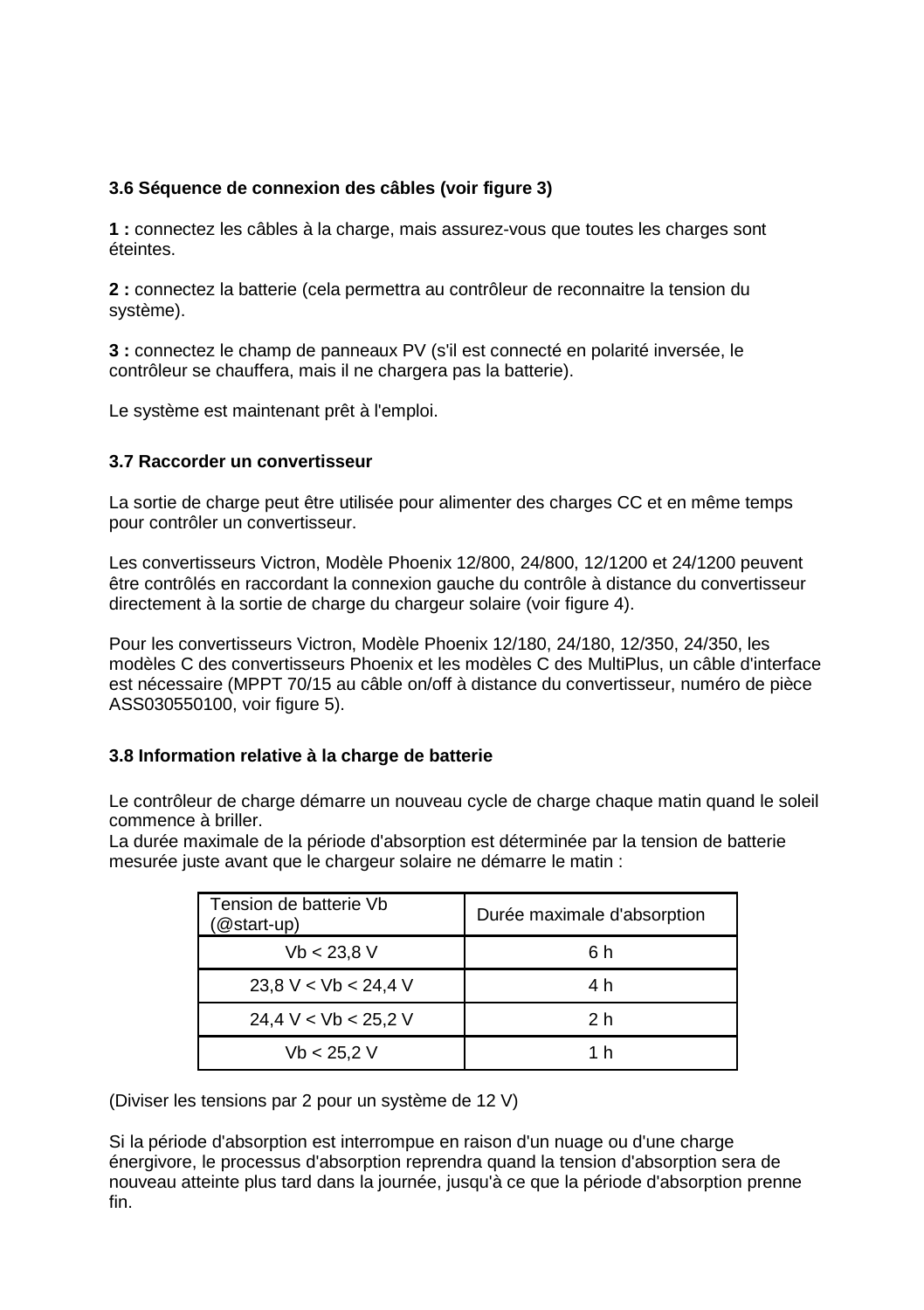**FR**

**DE**

La période d'absorption termine également si le courant de sortie du chargeur solaire chute en-dessous de 1 A, non pas en raison d'une faible sortie du champ solaire mais parce que la batterie est entièrement chargée (courant de queue coupé).

Cet algorithme empêche la surcharge de la batterie due à la charge d'absorption quotidienne quand le système fonctionne sans charge ou avec une petite charge.

#### **3.8.1. Égalisation automatique**

Par défaut, l'égalisation automatique est configurée sur « OFF » (éteinte). Avec l'application VictronConnect (voir sect 1.7), ce paramètre peut être configuré avec un nombre allant de 1 (tous les jours) à 250 (tous les 250 jours). Si l'égalisation automatique est activée, la charge d'absorption sera suivie d'une période de courant constant limité par la tension. Le courant est limité à 8 % du courant bulk pour le type de batterie défini par défaut en usine, et à 25 % du courant bulk pour le type de batterie défini par l'utilisateur. Le courant bulk est le courant de charge nominal sauf si un courant maximal plus faible a été paramétré.

Si on utilise le type de batterie défini par défaut en usine, l'égalisation automatique prend fin lorsque la limite de tension de 16,2 V/32,4 V a été atteinte, ou après t = (durée absorption)/8, quelle que soit situation qui se produit en premier.

Pour le type de batterie défini par l'utilisateur, l'égalisation automatique termine après  $t =$  (temps d'absorption)/2.

Si l'égalisation automatique n'est pas entièrement achevée en un jour, elle ne reprendra pas le lendemain. L'égalisation suivante aura lieu en fonction de l'intervalle de jours déterminé.

#### **3.9 Port de communication VE.Direct**

Voir section 1.7.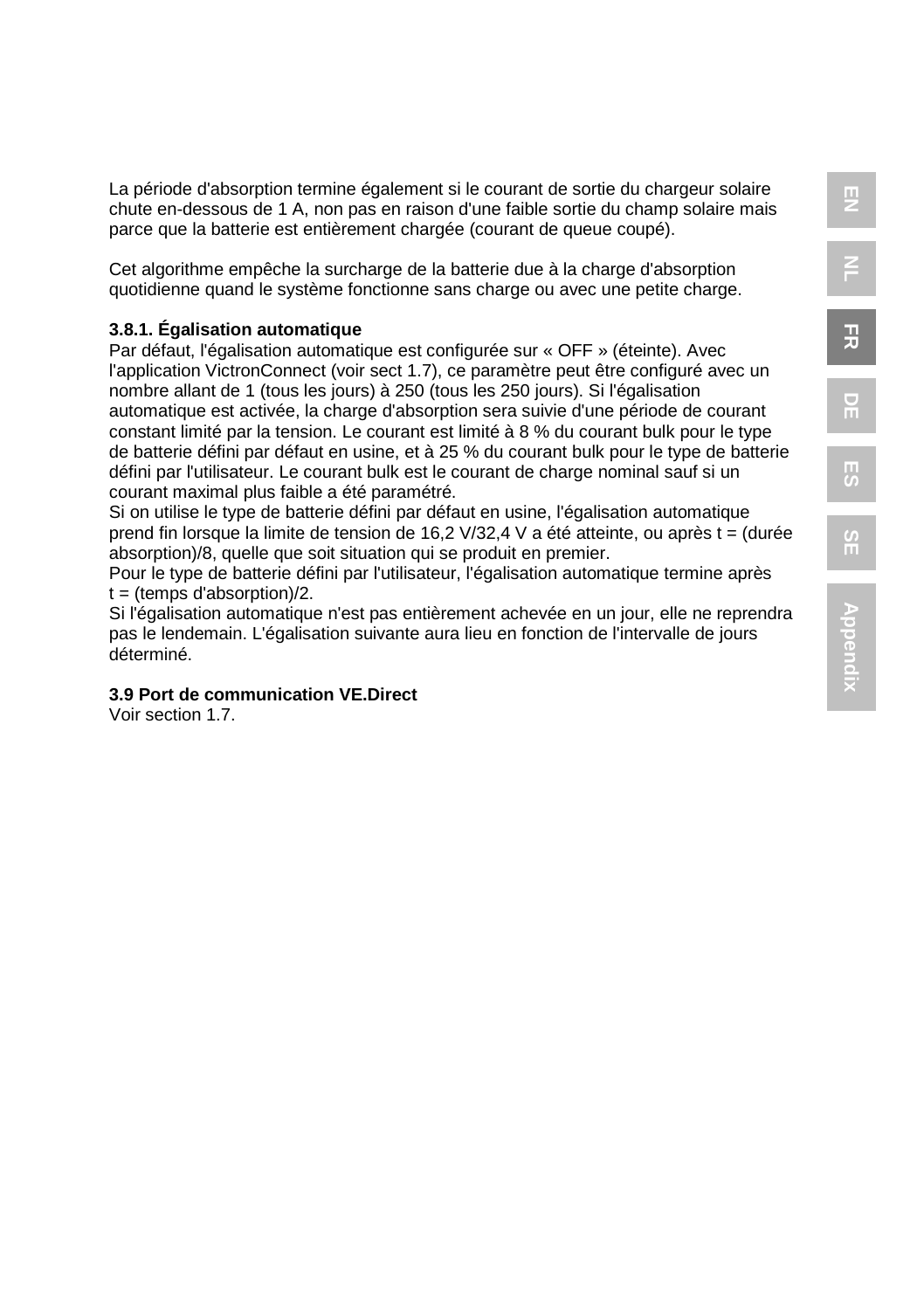### **4. Dépannages**

| Problème                                      | Cause possible                                                                                                                                  | <b>Solution possible</b>                                                                                                                                                                                   |
|-----------------------------------------------|-------------------------------------------------------------------------------------------------------------------------------------------------|------------------------------------------------------------------------------------------------------------------------------------------------------------------------------------------------------------|
| Le chargeur ne marche pas                     | Connexion PV inversée                                                                                                                           | Connectez le système PV<br>correctement                                                                                                                                                                    |
|                                               | Pas de fusible inséré                                                                                                                           | Insérer un fusible de 20 A                                                                                                                                                                                 |
| Fusible grillé                                | Connexion de batterie inversée                                                                                                                  | $\mathbf{1}$<br>Connectez correctement la<br>batterie<br>2.<br>Remplacez le fusible                                                                                                                        |
|                                               | Raccordement défectueux de<br>la batterie                                                                                                       | Vérifiez la connexion de la batterie                                                                                                                                                                       |
|                                               | Pertes trop élevées à travers le<br>câble                                                                                                       | Utilisez des câbles avec une<br>section efficace plus large                                                                                                                                                |
| La batterie n'est pas<br>complètement chargée | Importante différence de<br>température ambiante entre le<br>chargeur et la batterie<br>$(T_{\text{ambient chra}} > T_{\text{ambient batt}})$   | Assurez-vous que les conditions<br>ambiantes sont les mêmes pour le<br>chargeur et la batterie                                                                                                             |
|                                               | Uniquement pour un système<br>de 24 V : le contrôleur de<br>charge a choisi la tension<br>incorrecte du système (12 V au<br>lieu de 24 V)       | Déconnectez le système PV et la<br>batterie après vous être assurés<br>que la tension de batterie est au<br>moins $\dot{a}$ > 19 V. Reconnectez<br>correctement                                            |
|                                               | Une cellule de la batterie est<br>défectueuse                                                                                                   | Remplacez la batterie                                                                                                                                                                                      |
| La batterie est surchargée                    | Importante différence de<br>température ambiante entre le<br>chargeur et la batterie<br>$(T_{\text{ambient\_chrg}} < T_{\text{ambient\_batt}})$ | Assurez-vous que les conditions<br>ambiantes sont les mêmes pour le<br>chargeur et la batterie                                                                                                             |
|                                               | Limite maximale de courant<br>dépassée                                                                                                          | Assurez-vous que le courant de<br>sortie ne dépasse pas 15 A                                                                                                                                               |
| La sortie de charge ne<br>s'active pas        | Charge CC combinée à la<br>charge capacitive appliquée<br>(par ex. convertisseur)                                                               | Déconnectez la charge CC<br>pendant le démarrage de la charge<br>CA de déconnexion de charge<br>capacitive du convertisseur, ou<br>connectez le convertisseur comme<br>il est expliqué dans la section 3.6 |
|                                               | Court-circuit                                                                                                                                   | Vérifiez s'il y a un court-circuit sur<br>la connexion de la charge                                                                                                                                        |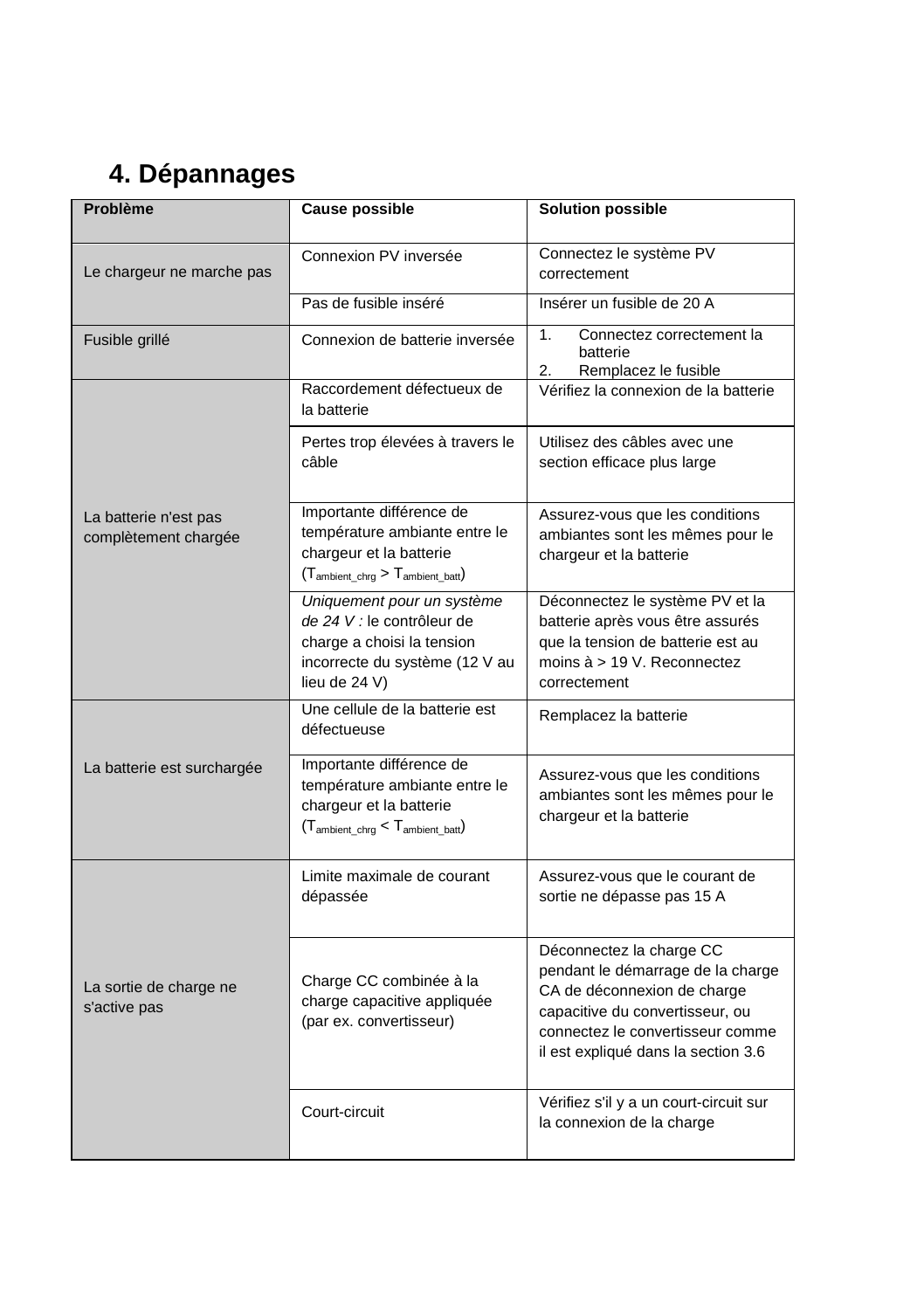## **5 Spécifications**

| Contrôleur de charge BlueSolar                                                                                                                                                          | <b>MPPT 100/15</b>                                                                                                           |  |
|-----------------------------------------------------------------------------------------------------------------------------------------------------------------------------------------|------------------------------------------------------------------------------------------------------------------------------|--|
| Tension de la batterie                                                                                                                                                                  | Sélection automatique 12/24 V                                                                                                |  |
| Courant de batterie maximal                                                                                                                                                             | 15 A                                                                                                                         |  |
| Puissance nominale PV, 12 V 1a, b)                                                                                                                                                      | <b>220W</b>                                                                                                                  |  |
| Puissance nominale PV, 24 V 1a, b)                                                                                                                                                      | 440W                                                                                                                         |  |
| Max. PV courant de court-circuit 2)                                                                                                                                                     | <b>20A</b>                                                                                                                   |  |
| Déconnexion de charge automatique                                                                                                                                                       | Oui, charge maximale 15 A                                                                                                    |  |
| Tension PV maximale de circuit ouvert                                                                                                                                                   | 100 V                                                                                                                        |  |
| Efficacité de crête                                                                                                                                                                     | 98 %                                                                                                                         |  |
| Autoconsommation                                                                                                                                                                        | 10 <sub>m</sub> A                                                                                                            |  |
| Tension de charge « d'absorption »                                                                                                                                                      | 14,4 V/28,8 V (réglable)                                                                                                     |  |
| Tension de charge « float »                                                                                                                                                             | 13,8 V/27,6 V (réglable)                                                                                                     |  |
| Algorithme de charge                                                                                                                                                                    | adaptative à étapes multiples                                                                                                |  |
| Compensation de température                                                                                                                                                             | -16 mV / °C resp. -32 mV / °C                                                                                                |  |
| Courant de charge continu/de crête                                                                                                                                                      | 15 A/50 A                                                                                                                    |  |
| Déconnexion en cas de charge de<br>tension réduite                                                                                                                                      | 11,1 V / 22,2 V ou 11,8V / 23,6V<br>ou Algorithme BatteryLife                                                                |  |
| Reconnexion de charge en cas de<br>tension réduite                                                                                                                                      | 13,1 V / 26,2 V ou 14 V / 28 V<br>ou Algorithme BatteryLife                                                                  |  |
| Protection                                                                                                                                                                              | Inversion de polarité de batterie (fusible)<br>Court-circuit en sortie<br>Surchauffe                                         |  |
| Température de fonctionnement                                                                                                                                                           | -30 à +60 $^{\circ}$ C (puissance nominale en sortie jusqu'à 40 $^{\circ}$ C)                                                |  |
| Humidité                                                                                                                                                                                | 100 %, sans condensation                                                                                                     |  |
| Altitude maximale                                                                                                                                                                       | 5000 m (sortie nominale complète jusqu'à 2000 m)                                                                             |  |
| <b>Conditions environnementales</b>                                                                                                                                                     | Intérieur Type 1, sans climatisation                                                                                         |  |
| Niveau de pollution                                                                                                                                                                     | PD <sub>3</sub>                                                                                                              |  |
| Port de communication de données                                                                                                                                                        | <b>VE.Direct</b><br>Consultez notre livre blanc concernant les communications<br>de données qui se trouve sur notre site Web |  |
|                                                                                                                                                                                         | <b>BOÎTIER</b>                                                                                                               |  |
| Couleur                                                                                                                                                                                 | <b>Bleu (RAL 5012)</b>                                                                                                       |  |
| Bornes de puissance                                                                                                                                                                     | 6 mm <sup>2</sup> / AWG10<br>IP43 (composants électroniques)                                                                 |  |
| Degré de protection                                                                                                                                                                     | IP 22 (zone de connexion)                                                                                                    |  |
| Poids                                                                                                                                                                                   | 0.4 <sub>kq</sub>                                                                                                            |  |
| Dimensions (h x l x p)                                                                                                                                                                  | 100 x 113 x 47 mm                                                                                                            |  |
| <b>NORMES</b>                                                                                                                                                                           |                                                                                                                              |  |
| Sécurité                                                                                                                                                                                | <b>EN/IEC 62109</b>                                                                                                          |  |
| 1a) Si une puissance PV supérieure est connectée, le contrôleur limitera la puissance d'entrée.<br>1b) La tension PV doit dépasser Vbat + 5V pour que le contrôleur se mette en marche. |                                                                                                                              |  |

Ensuite, la tension PV minimale est Vbat + 1V

2) Un tableau de PV avec un courant plus élevé de court-circuit peut endommager le contrôleur

**EN**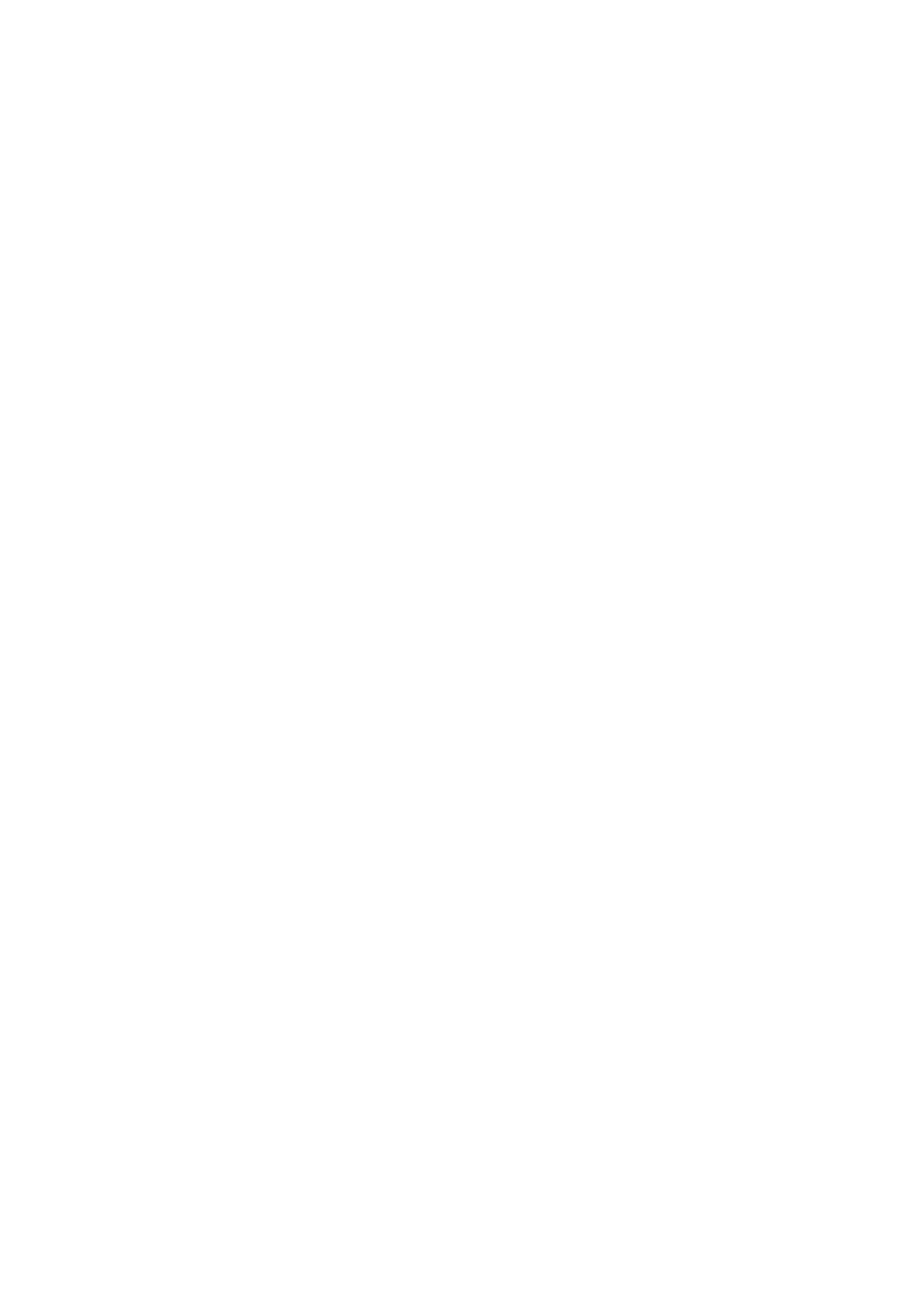### **1 Allgemeine Beschreibung**

#### **1.1 Ultraschnelles MPPT-Tracking**

Insbesondere bei bedecktem Himmel, wenn die Lichtintensität sich ständig verändert, verbessert ein schneller MPPT-Algorithmus den Energieertrag im Vergleich zu PWM-Lade-Reglern um bis zu 30 % und im Vergleich zu langsameren MPPT-Reglern um bis zu 10 %.

#### **1.2 Lastausgang**

Ein Überladen der Batterie lässt sich verhindern, indem sämtliche Lasten an den Lastausgang angeschlossen werden. Der Lastausgang trennt die Lasten ab, wenn die Batterie bis zu einem vorgegebenen Spannungswert entladen wurde.

Alternativ lässt sich auch ein Algorithmus für intelligentes Batteriemanagement wählen: siehe BatteryLife.

Der Lastausgang ist kurzschlusssicher.

Einige Lasten (insbesondere Wechselrichter) lassen sich am besten direkt mit der Batterie verbinden. Die Wechselrichter-Fernsteuerung lässt sich am besten mit dem Lastausgang verbinden. Unter Umständen wird ein besonderes Schnittstellenkabel benötigt, bitte beachten Sie Kapitel 3.6.

### **1.3 BatteryLife: intelligentes Batteriemanagement**

Ist der Solar-Lade-Regler nicht in der Lage, die Batterie innerhalb eines Tages bis zu ihrer vollen Kapazität aufzuladen, wechselt der Status der Batterie ständig zwischen "teilweise geladen" und "Ende der Entladung" hin und her. Dieser Betriebsmodus (kein regelmäßiges volles Aufladen) beschädigt eine Blei-Säure-Batterie binnen weniger Wochen oder Monaten.

Der BatteryLife Algorithmus überwacht den Ladezustand der Batterie und sofern erforderlich hebt er Tag für Tag den Schwellwert zum Abtrennen der Last an (d. h., die Last wird früher abgetrennt), bis die gewonnene Energie ausreicht, um die Batterie bis auf nahezu 100% aufzuladen. Ab diesem Punkt wird der Schwellwert für das Abschalten der Last moduliert, so dass die Aufladung zu nahezu 100% etwa einmal wöchentlich erreicht wird.

#### **1.4 Interner Temperaturfühler**

Gleicht Konstant- und Ladeerhaltungs-Spannungen nach Temperatur aus.

 $\overline{2}$ 

**D E**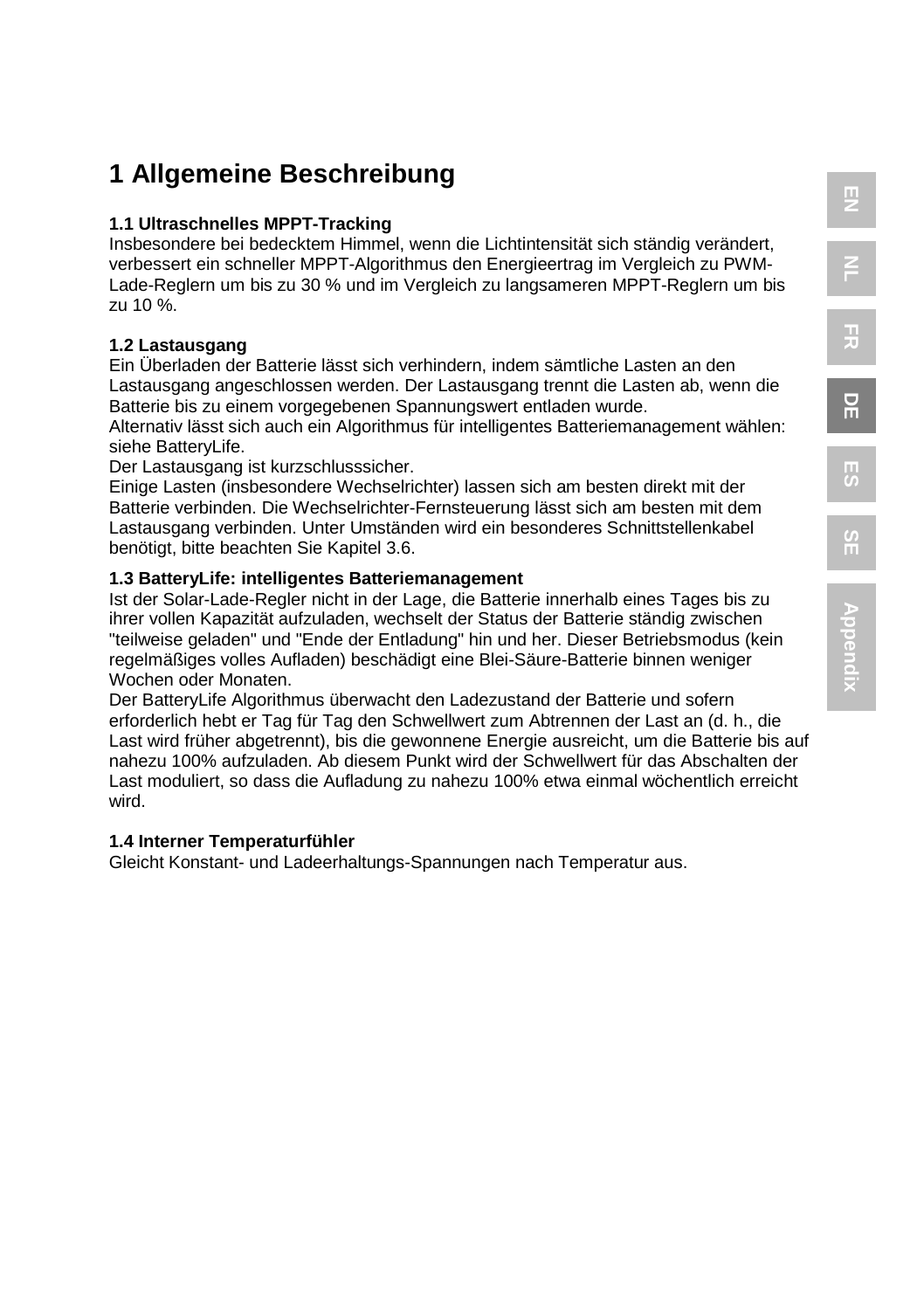#### **1.5 Automatische Erkennung der Batteriespannung**

Der MPPT 100/15 passt sich automatisch an ein 12 V bzw. 24 V System an.

#### **1.6 Drei-Stufen-Ladung**

Der BlueSolar MPPT Lade-Regler ist für einen Drei-Stufen-Ladeprozess konfiguriert: Konstantstromphase - Konstantspannungsphase und Ladeerhaltungsspannungsphase)

#### 1.6.1. Konstantstromphase

Während dieser Phase liefert der Regler so viel Ladestrom wie möglich, um die Batterien schnell aufzuladen. Wenn die Batteriespannung die Einstellung für die Konstantspannung erreicht, aktiviert der Regler die nächste Stufe (Konstantspannung).

#### 1.6.2. Konstantspannungsphase

Während dieser Stufe schaltet der Regler in den Konstantspannungsmodus, bei dem Konstantspannung an der Batterie anliegt. Wenn der Ladestrom abnimmt und die eingestellten Werte für den Übergangsstrom in die Ladeerhaltungsphase erreicht wird, ist die Batterie voll aufgeladen und der Regler schaltet um in die Ladeerhaltungsphase.

#### 1.6.3. Ladeerhaltungphase

Während dieser Phase, liegt Ladeerhaltungsspannung an der Batterie an, um sie im voll geladenen Zustand zu erhalten.

Wenn die Batteriespannung mindestens 1 Minute lang unter 13,2 Volt abfällt, wird ein neuer Ladezyklus ausgelöst.

1.6.4. Zellenausgleich

### Siehe Abschnitt 3.8.1

#### **1.7 Überwachungs- und Konfigurationsoptionen**

#### .7.1 Die VictronConnect-App

Mehrere Parameter lassen sich mit der VictronConnect App individuell anpassen. Die VictronConnect-App kann unter folgender Adresse heruntergeladen werden: http://www.victronenergy.nl/support-and-downloads/software/

● Bei der Verwendung von Bluetooth Smart wird ein Bluetooth Dongle benötigt.

● Bei der Verwendung eines Computers wird ein VE.Direct zu USB-Kabel benötigt. Bitte beachten Sie hierzu die Informationsbroschüre zum Thema Datenübertragung auf unserer Website.

#### 1.7.2 Überwachung

Das ColorControl Paneel oder das MPPT Control, VE.Direct-Kabel wird benötigt.







**MPPT Control Color Control**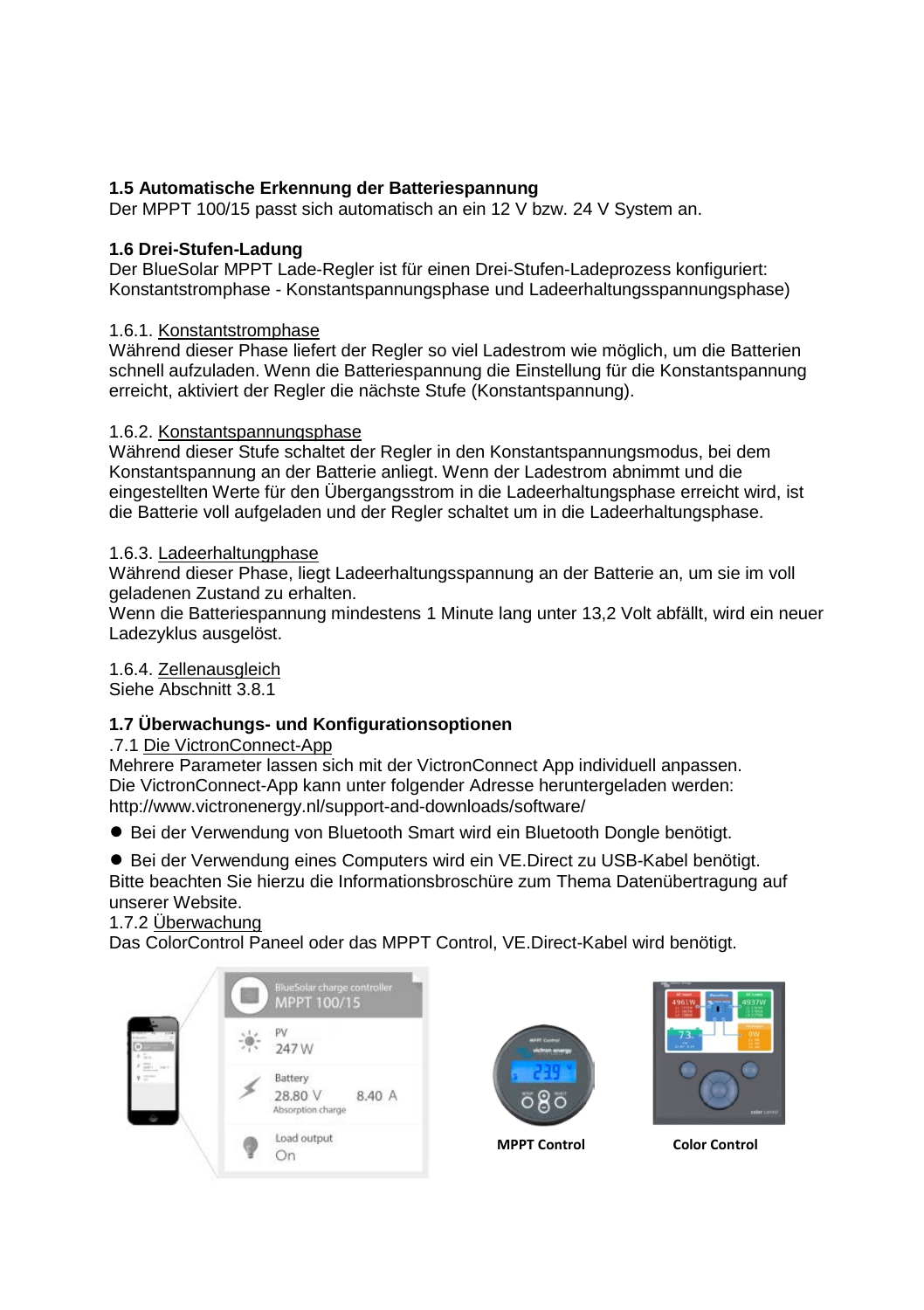### **2. WICHTIGE SICHERHEITSHINWEISE**

**BEWAHREN SIE DIESE HINWEISE AUF - Dieses Handbuch enthält wichtige Hinweise, die bei der Installation und Wartung zu befolgen sind.**

**Explosionsgefahr bei Funkenbildung**

#### **Gefahr durch Stromschläge**

● Es wird empfohlen, dieses Handbuch vor der Installation und Inbetriebnahme des Produktes sorgfältig zu lesen.

● Dieses Produkt wurde in Übereinstimmung mit entsprechenden internationalen Normen und Standards entwickelt und erprobt. Nutzen Sie das Gerät nur für den vorgesehenen Anwendungsbereich.

● Installieren Sie das Gerät in brandsicherer Umgebung. Stellen Sie sicher, dass keine brennbaren Chemikalien, Plastikteile, Vorhänge oder andere Textilien in unmittelbarer Nähe sind.

● Das Gerät darf nicht an einem frei zugänglichen Ort installiert werden.

● Stellen Sie sicher, dass das Gerät entsprechend den vorgesehenen Betriebsbedingungen genutzt wird. Betreiben Sie das Gerät niemals in nasser Umgebung.

● Benutzen Sie das Gerät nie in gasgefährdeten oder staubbelasteten Räumen (Explosionsgefahr).

● Stellen Sie sicher, dass um das Gerät herum stets ausreichend freier Belüftungsraum vorhanden ist.

● Klären Sie mit Ihrem Lieferanten, ob das Gerät mit der vorgesehenen Batterie betrieben werden kann. Beachten Sie stets die Sicherheitshinweise des Batterieherstellers.

● Schützen Sie die Solarmodule während der Installation vor Lichteinstrahlung, z.B. indem Sie sie abdecken.

- Berühren Sie niemals unisolierte Kabelenden.
- Verwenden Sie nur isolierte Werkzeuge.
- Anschlüsse müssen stets in der in Abschnitt 3.6 beschriebenen Reihenfolge vorgenommen werden.

WARNING

● Der Installateur des Produktes muss für eine Vorkehrung zur Kabelzugentlastung sorgen, damit die Anschlüsse nicht belastet werden.

● Zusätzlich zu diesem Handbuch, muss das Anlagenbetriebshandbuch oder das Wartungsbuch ein Batterie-Wartungsbuch für den verwendeten Batterietyp enthalten. **SE**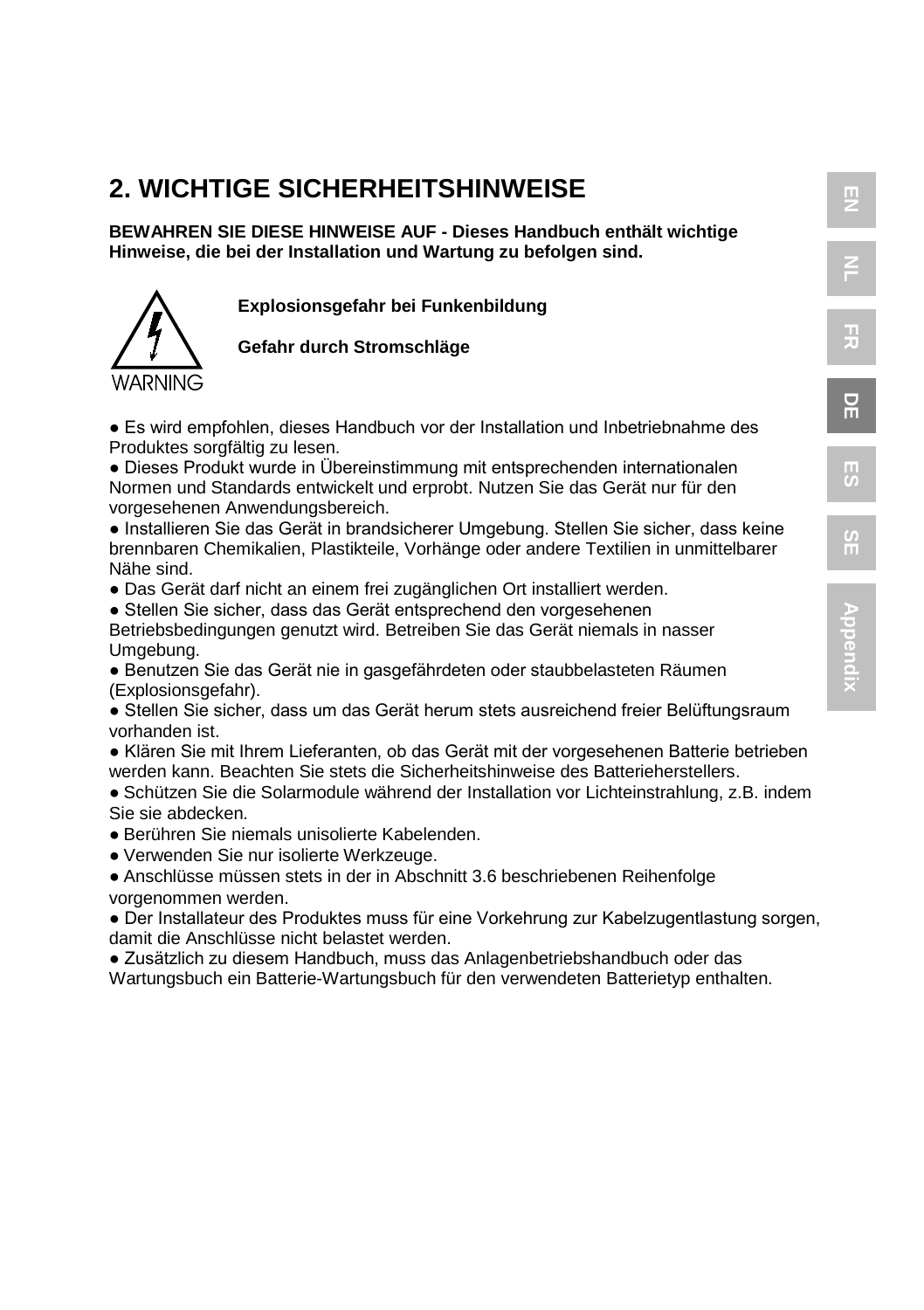### **3. Installation**

#### **WARNHINWEIS: DC EINGANG NICHT VON BATTERIESTROMKREIS ISOLIERT ACHTUNG: FÜR DIE RICHTIGE TEMPERATURKOMPENSION DARF DIE UMGEBUNGSBEDINGUNG FÜR LADEGERÄT UND BATTERIE NICHT MEHR ALS 5°C ABWEICHEN.**

#### **3.1. Allgemeines**

● Montieren Sie das Gerät vertikal auf einem feuersicheren Untergrund, die Stromanschlüsse müssen dabei nach unten zeigen.

● Montieren Sie es in der Nähe der Batterie, jedoch niemals direkt über der Batterie (um Schäden durch Gasentwicklung an der Batterie zu vermeiden).

● Eine ungenaue interne Temperaturkompensation (z. B. die Umgebungsbedingung der Batterie und des Ladegerätes weichen mehr als 5°C ab) kann die Lebensdauer der Batterie reduzieren.

● Die Installation der Batterie muss in Einklang mit den für Speicherbatterien geltenden Bestimmungen des Canadian Electrical Code (kanadisches Gesetzbuches über Elektroinstallationen), Teil I erfolgen.

● Die Batterieanschlüsse (und für die Tr Version ebenso die PV-Anschlüsse) müssen vor versehentlichem Kontakt geschützt werden (z. B. in dem man sie in einem Gehäuse installiert).

#### **3.2 Erdung**

*● Konfiguration der Batterieerdung:* Das Ladegerät kann als ein Plus- oder Minus-Erdungssystem konfiguriert werden.

 Hinweis: verwenden Sie nur eine einzige Erdungsverbindung, um eine Fehlfunktion des Systems zu verhindern.

● *Gehäuseerdung:* Ein separater Erdungspfad für die Gehäuseerdung ist zulässig, da dieser von Plus- und Minus-Anschluss isoliert ist.

● Die amerikanische Sicherheitsnorm NEC schreibt die Verwendung eines externen Erdschlussschutzes (GFPD) vor. MPPT Ladegeräte verfügen nicht über einen internen Erdschlussschutz. Der elektrische Minuspol des Systems sollte über einen GFPD an einem (und nur an einem) Ort mit der Erde verbunden werden.

● Das Ladegerät darf nicht mit geerdeten PV-Anlagen verbunden werden.

#### **WARNHINWEIS: WIRD EIN ERDUNGSFEHLER ANGEZEIGT; SIND DIE BATTERIEANSCHLÜSSE UND ANGESCHLOSSENEN STROMKREISE MÖGLICHERWEISE NICHT GEERDET UND GEFÄHRLICH.**

#### **3.3 PV-Konfiguration (beachten Sie auch das MPPT Excel-Formular auf unserer Website)**

● Sorgen Sie für eine Möglichkeit, um alle stromführenden Leiter einer Photovoltaik-Stromquelle von allen anderen Leitern in einem Gebäude oder einer Konstruktion zu trennen.

● Ein Schalter, Stromunterbrecher oder eine andere Vorrichtung, egal ob nun AC oder DC, darf in einem geerdeten Leiter nicht installiert werden, wenn der Betrieb dieses Schalters, Stromunterbrechers oder des anderen Gerätes den geerdeten Leiter in einem nicht geerdeten Zustand belässt, während das System noch unter Spannung steht.

● Der Regler ist nur dann in Betrieb, wenn die PV-Spannung größer ist als die Batteriespannung (Vbat).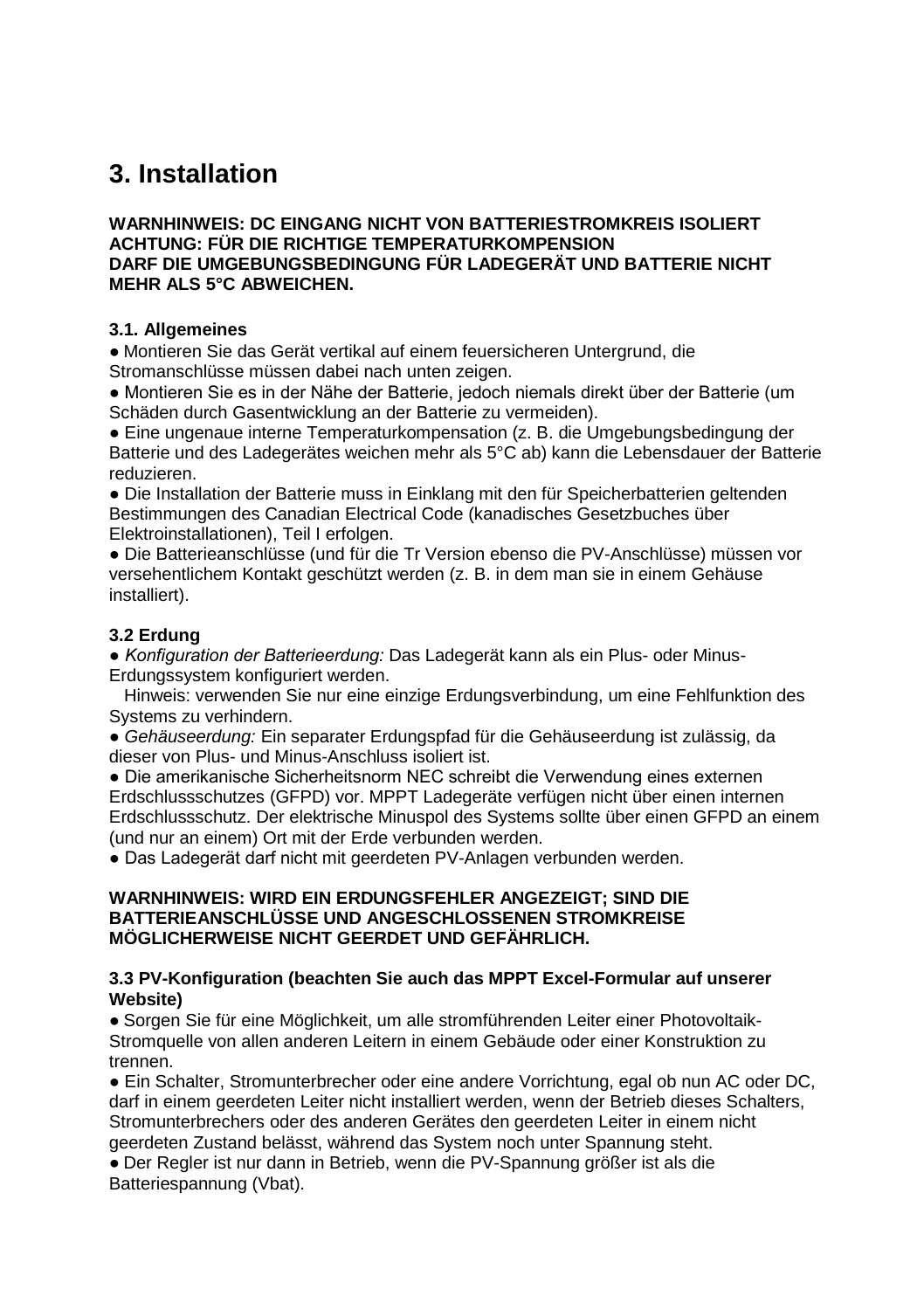● Die PV-Spannung muss mindestens die Höhe von Vbat + 5V erreichen damit der Regler den Betrieb aufnimmt. Danach liegt der Mindestwert der PV-Spannung bei Vbat  $+1V$ 

● Maximale PV-Leerspannung: 100 V.

Der Regler lässt sich mit jeder PV-Konfiguration verwenden, welche die drei oben genannten Bedingungen erfüllt.

#### **Zum Beispiel:**

12 V Batterie und mono- bzw. polykristalline Paneele

- Mindestanzahl der in Reihe geschalteten Zellen: 36 (12 V Paneel).
- Empfohlene Zellenanzahl für den höchsten Wirkungsgrad des Reglers: 72 (2x 12 V Panelle in Serie oder 1x 24 V Paneel).
- Maximum: 144 Zellen (4x 12 V Paneele in Serie).

#### 24 V Batterie und mono- bzw. polykristalline Paneele

- Mindestanzahl der in Reihe geschalteten Zellen: 72 (2x 12 V Panelle in Serie oder 1x 24 V Paneel).
- Maximum: 144 Zellen (4x 12 V Paneele in Serie).

Beachte: Bei geringen Temperaturen kann die Leerlaufspannung einer 144 Zellen-Solaranlage auf über 100 V ansteigen. Dies ist abhängig von den örtlichen Bedingungen und den Zelleneigenschaften. In diesem Fall ist die Anzahl der in Reihe geschalteten Zellen zu verringern.

#### **3.4. Konfiguration des Reglers (siehe Abbildungen 1 und 2)**

Es steht eine vierpolige Stiftleiste zur Verfügung, mit der eine der drei Batteriemanagement-Optionen gewählt werden kann:

● **Keine Überbrückung:** BatteryLife Algorithmus (siehe 1.2.2.)

● **Überbrückung zwischen Pol 1 und Pol 2:** herkömmlicher Algorithmus (siehe 1.2.1.) Unterbrechung bei geringer Spannungsbelastung: 11,1V oder 22,2V Automatischer Wiederanschluss der Last: 13,1V oder 26,2V

● **Überbrückung zwischen Pol 2 und Pol 3:** herkömmlicher Algorithmus (siehe 1.2.1.) Unterbrechung bei geringer Spannungsbelastung: 11,8V oder 23,6V Automatischer Wiederanschluss der Last: 14V oder 28V

#### **3.5 LED's**

**Grüne LED:** zeigt an, welcher Algorithmus zur Lastausgangssteuerung ausgewählt wurde. **An:** einer der beiden konventionellen Algorithmen zur Lautausgangssteuerung (siehe Abb. 2)

**Blinkt:** BatteryLife Lastausgangssteuerungs-Algorithmus (siehe Abb. 2)

**Gelbe LED:** zeigt die Ladesequenz an

**Aus:** kein Strom von der PV-Anlage (bzw. PV-Anlage ist verpolt angeschlossen) **Blinkt schnell:** Konstantladung (Batterie befindet sich in einem teilweise geladenen Zustand).

**Blinkt langsam:** Konstantspannungsphase (Batterie ist zu 80% oder mehr geladen). **An:** Erhaltungsladungsphase (Batterie ist voll aufgeladen).

**EN FR**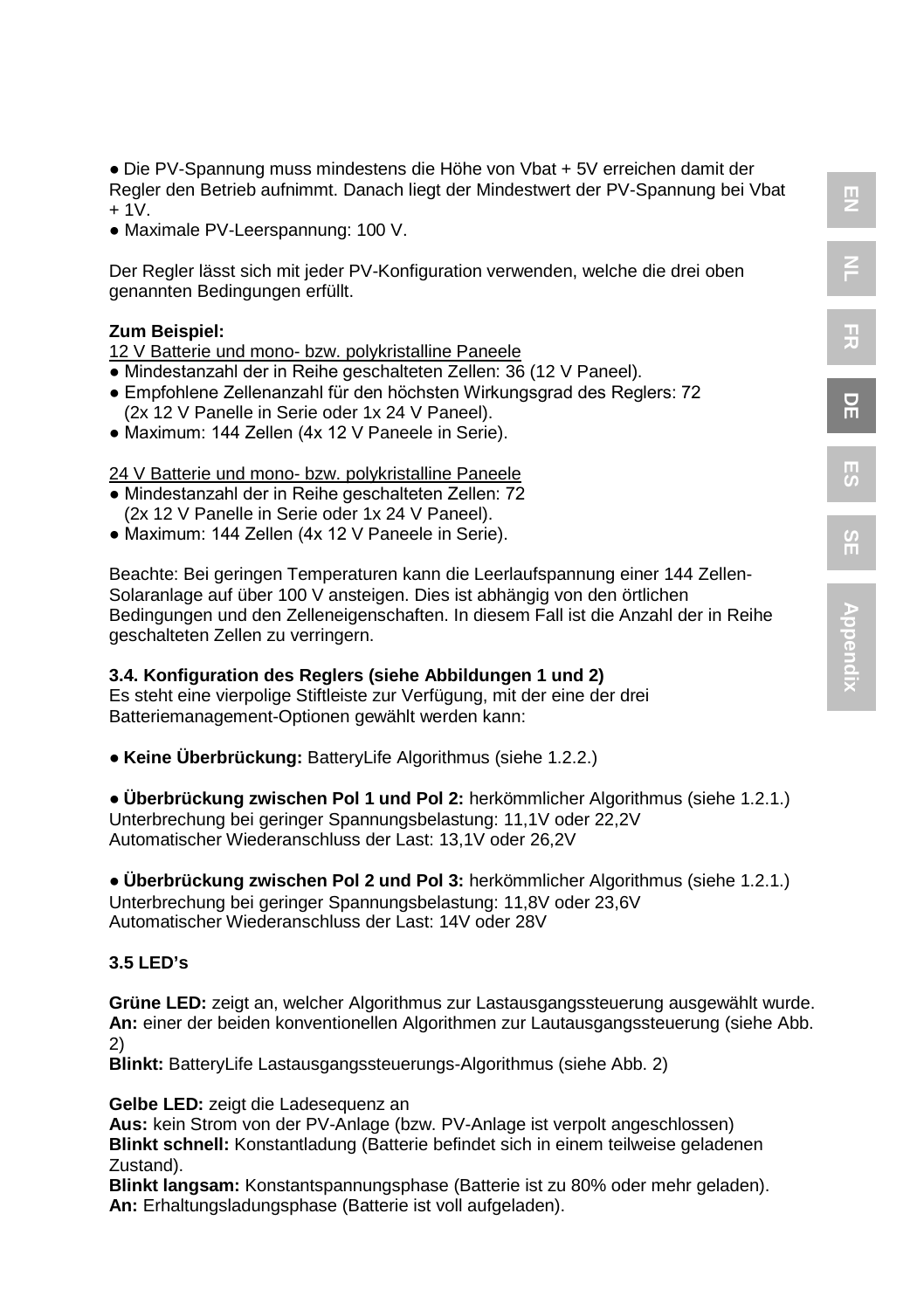#### **3.6 Reihenfolge des Kabelanschlusses (siehe Abbildung 3)**

**Erstens:** Verbinden Sie die Kabel zur Last, stellen Sie jedoch sicher, dass die Lasten ausgeschaltet sind.

**Zweitens:** Schließen Sie die Batterie an (hierdurch kann der Regler die Systemspannung erkennen).

**Drittens:** Schließen Sie die Solar-Anlage an (bei verpoltemt Anschluss wird der Regler warm, lädt jedoch nicht die Batterie).

Das System ist nun einsatzbereit.

#### **3.7 Anschließen eines Wechselrichters**

Der Lastausgang lässt sich zur Versorgung von Gleichstromlasten und gleichzeitig zur Steuerung eines Wechselrichters nutzen.

Die Victron Wechselrichter-Modelle Phoenix 12/800, 24/800, 12/1200 und 24/1200 lassen sich steuern, indem der Anschluss auf der linken Seite der Wechselrichter-Fernsteuerung direkt an den Lastausgang des Solar-Ladegerätes angeschlossen wird (siehe Abbildung 4).

Für die Victron Wechselrichter-Modelle Phoenix 12/180, 24/180, 12/350, 24/350, die Phoenix Wechselrichter C Modelle und die MultiPlus C Modelle wird ein Schnittstellenkabel benötigt (MPPT 70/15 zu Kabel für ferngesteuerte Ein-Aus-Schaltung des Wechselrichters, Artikelnummer ASS030550100, siehe Abbildung 5).

#### **3.8 Informationen zum Batterieladevorgang**

Der Lade-Regler beginnt jeden Morgen bei Sonnenschein einen neuen Lade-Zyklus.

Die Maximaldauer der Konstantspannungsphase wird durch die Batteriespannung bestimmt, die kurz bevor das Solar-Ladegerät sich morgens einschaltet, gemessen wird:

| Batteriespannung Vb (beim<br>Einschalten) | Maximale<br>Konstantspannungszeit |
|-------------------------------------------|-----------------------------------|
| Vb < 23.8V                                | ճ h                               |
| 23.8V < Vb < 24.4V                        | 4 h                               |
| 24.4V < Vb < 25.2V                        | 2 h                               |
| Vb < 25.2V                                | 1 h                               |

(teilen Sie bei einem 12 V System die Spannungen durch 2)

Wird die Konstantspannungsphase aufgrund einer Wolke oder einer stromfressenden Last unterbrochen, wird der Konstantspannungsvorgang fortgesetzt, wenn die Konstantspannung später wieder erreicht wird, bis die Konstantspannungsphase abgeschlossen ist.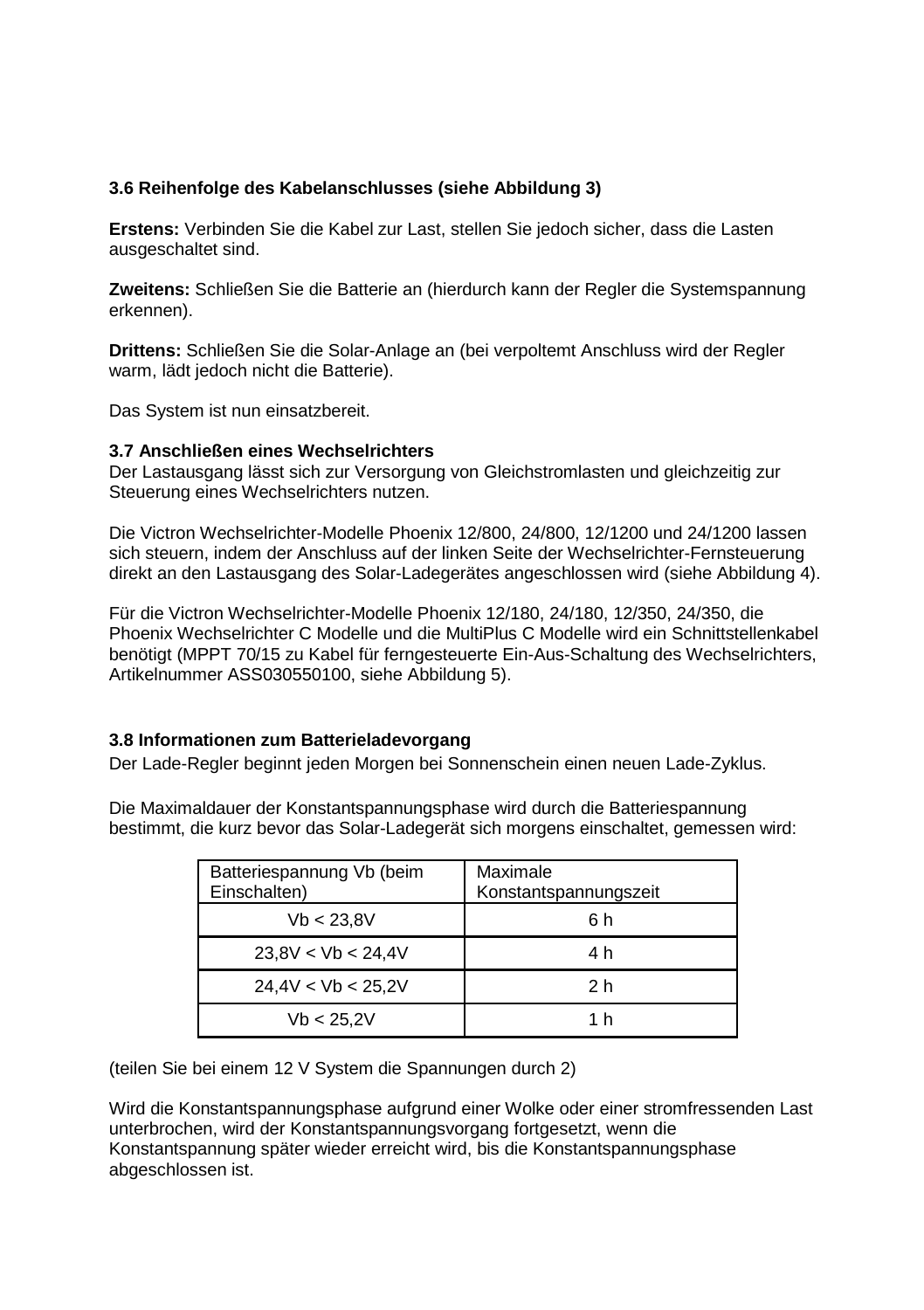Die Konstantspannungsphase wird außerdem dann beendet, wenn der Ausgangsstrom des Solar-Ladegeräts auf unter 1A abfällt. Das liegt dann nicht am geringen Solar-Anlagen-Ausgang sondern daran, dass die Batterie voll aufgeladen ist (Schweifstrom Unterbrechung).

Dieser Algorithmus verhindert ein Überladen der Batterie aufgrund des täglichen Konstantstromladevorgangs, wenn das System ohne Last bzw. mit nur geringer Last betrieben wird.

#### **3.8.1. Automatischer Zellenausgleich**

Der automatische Zellenausgleich ist standardmäßig auf "OFF" (aus) eingestellt. Mit der Victron Connect-App (siehe Abschnitt 1.7) kann diese Einstellung mit einer Zahl zwischen 1 (jeden Tag) und 250 (einmal alle 250 Tage) konfiguriert werden. Ist der automatische Zellenausgleich aktiviert, folgt auf die Konstantspannungsphase eine Phase mit spannungsbegrenztem Konstantstrom. Dieser Strom ist für den werksseitig eingestellten Batterietyp auf 8% des Konstantstroms und für einen benutzerdefinierten Batterietyp auf 25% des Konstantstroms eingestellt. Der Konstantstrom ist der Ladenennstrom, es sei denn, es wurde eine niedrigere Einstellung für den Maximalstrom gewählt.

Wird der werksseitig eingestellte Batterietyp verwendet, endet der automatische Zellenausgleich, wenn die Spannungsbegrenzung 16,2V / 32,4V erreicht wird oder nach t = (Konstantspannungsdauer)/8, je nachdem, welches Ereignis zuerst eintritt. Bei einem benutzerdefinierten Batterietyp endet der automatische Zellenausgleich nach t = (Konstantspannungsdauer)/2.

Wird der Automatische Zellenausgleich an einem Tag nicht vollständig abgeschlossen, wird er am nächsten Tag nicht fortgesetzt. Der nächste Zellenausgleich findet entsprechend dem eingestellten Tagesintervall statt.

#### **3.9 VE.Direct Kommunikationsanschluss**

Siehe Abschnitt 1.7.

**D E**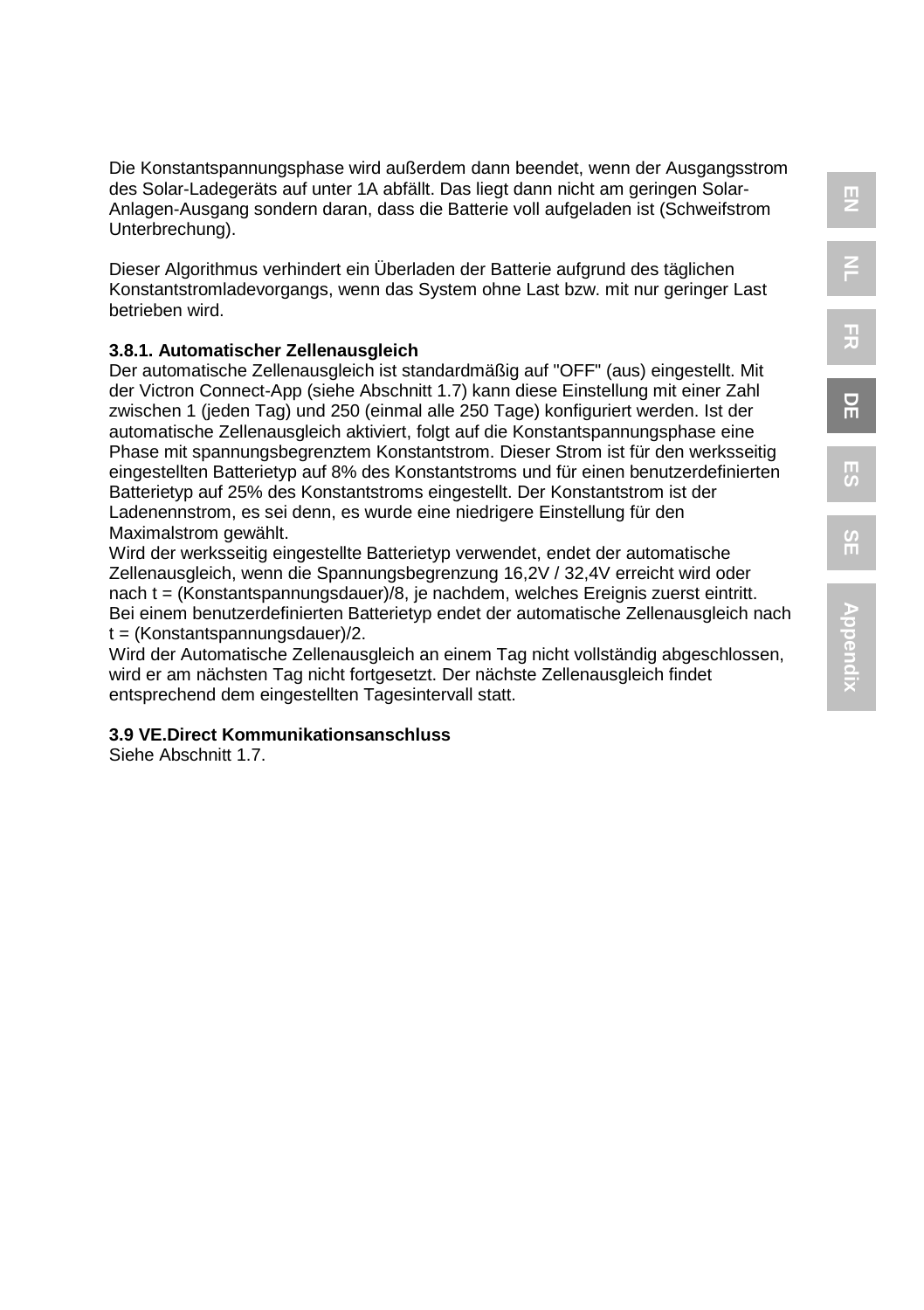### **4. Fehlerbehebung**

| Problem                                     | Mögliche Ursache                                                                                                                                | Lösung                                                                                                                                                                                                              |
|---------------------------------------------|-------------------------------------------------------------------------------------------------------------------------------------------------|---------------------------------------------------------------------------------------------------------------------------------------------------------------------------------------------------------------------|
| Das Ladegerät<br>funktioniert nicht.        | verpolter PV Anschluss                                                                                                                          | schließen Sie die PV korrekt<br>an.                                                                                                                                                                                 |
|                                             | Keine Sicherung eingebaut.                                                                                                                      | Bauen Sie eine 20A<br>Sicherung ein.                                                                                                                                                                                |
| Sicherung ausgelöst                         | verpolter Batterieanschluss                                                                                                                     | Batterie korrekt anschließen                                                                                                                                                                                        |
|                                             |                                                                                                                                                 | Sicherung ersetzen                                                                                                                                                                                                  |
|                                             | Fehlerhafter Batterieanschluss.                                                                                                                 | Überprüfen Sie den<br>Batterieanschluss.                                                                                                                                                                            |
|                                             | Zu hohe Kabelverluste                                                                                                                           | Verwenden Sie Kabel mit<br>einem größeren<br>Durchschnitt.                                                                                                                                                          |
| Die Batterie wird nicht<br>voll aufgeladen. | Große Differenz zwischen der<br>Umgebungstemperatur des Ladegeräts<br>und der Batterie (T <sub>ambient_chrg</sub> ><br>$T_{\text{ambient bat}}$ | Stellen Sie sicher, dass die<br>Umgebungsbedingungen des<br>Ladegerätes und der Batterie<br>gleich sind.                                                                                                            |
|                                             | Nur bei einem 24V System: falsche<br>System-Spannung durch den Lade-<br>Regler ausgewählt (12V anstatt 24V).                                    | Trennen Sie die PV und die<br>Batterie. Nachdem Sie<br>überprüft haben, dass die<br>Batteriespannung<br>mindestens >19V beträgt,                                                                                    |
|                                             |                                                                                                                                                 | schließen Sie sie wieder<br>korrekt an.                                                                                                                                                                             |
|                                             | Eine Batteriezelle ist fehlerhaft.                                                                                                              | Ersetzen Sie die Batterie.                                                                                                                                                                                          |
| Die Batterie wird                           | Große Differenz zwischen der                                                                                                                    | Stellen Sie sicher, dass die                                                                                                                                                                                        |
| überladen.                                  | Umgebungstemperatur des Ladegeräts                                                                                                              | Umgebungsbedingungen des                                                                                                                                                                                            |
|                                             | und der Batterie (Tambient_chrq <<br>$T_{\text{ambient bath}}$                                                                                  | Ladegerätes und der Batterie<br>gleich sind.                                                                                                                                                                        |
| Lastausgang wird nicht<br>aktiv.            | Maximale Strombegrenzung<br>überschritten                                                                                                       | Stellen Sie sicher, dass der<br>Ausgangsstrom nicht bei<br>über 15 A liegt.                                                                                                                                         |
|                                             | DC-Last liegt in Kombination mit<br>kapazitiver Last (z. B. Wechselrichter)<br>an                                                               | Trennen Sie die DC-Last<br>während des Einschaltens<br>von der kapazitiven Last.<br>Trennen Sie die AC-Last<br>vom Wechselrichter oder<br>schließen Sie den<br>Wechselrichter wie in<br>Abschnitt 3.6 erläutert an. |
|                                             | <b>Kurzschluss</b>                                                                                                                              | Überprüfen Sie den<br>Lastanschluss nach<br>Kurzschlüssen.                                                                                                                                                          |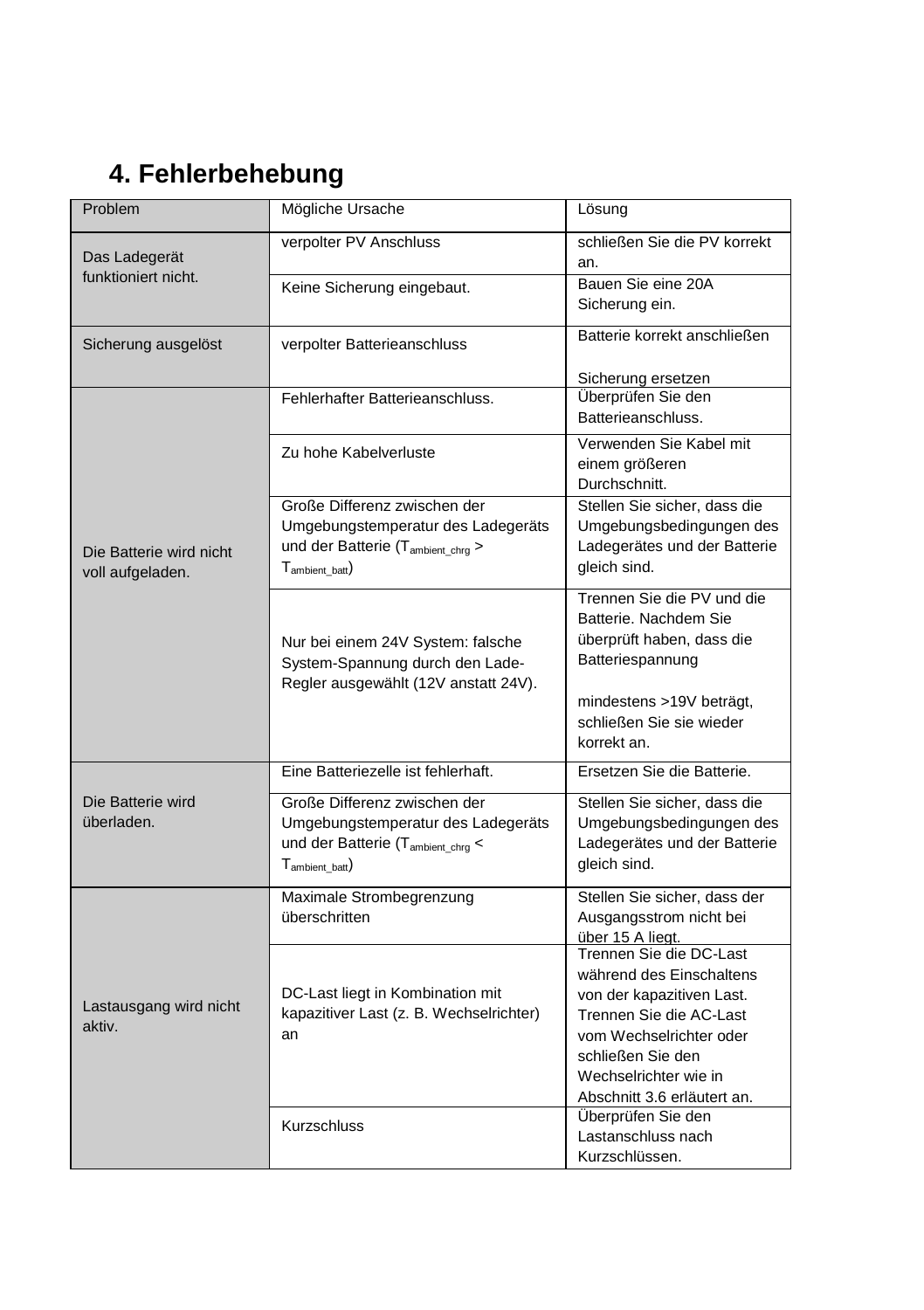### **5. Technische Daten**

| <b>BlueSolar Lade-Regler</b>                     | <b>MPPT 100/15</b>                                                                             |  |
|--------------------------------------------------|------------------------------------------------------------------------------------------------|--|
| Batteriespannung                                 | 12/24V Automatische Wahl                                                                       |  |
| <b>Maximaler Batteriestrom</b>                   | 15A                                                                                            |  |
| Nenn PV-Leistung, 12 V 1a, b)                    | 220 W                                                                                          |  |
| Nenn PV-Leistung, 24 V 1a, b)                    | 440 W                                                                                          |  |
| Max. PV Kurzschlussstrom 2)                      | 20 A                                                                                           |  |
| Automatische Lastabschaltung                     | Ja, maximale Last 15A                                                                          |  |
| Maximale PV-Leerspannung                         | 100V                                                                                           |  |
| Spitzenwirkungsgrad                              | 98%                                                                                            |  |
| Eigenverbrauch                                   | 10 <sub>m</sub> A                                                                              |  |
| 'Konstant'-Ladespannung                          | 14,4V/28,8V (regulierbar)                                                                      |  |
| 'Erhaltungs'-Ladespannung                        | 13,8V/27,6V (regulierbar)                                                                      |  |
| Ladealgorithmus                                  | mehrstufig, adaptiv                                                                            |  |
| Temperaturkompensation                           | -16mV / °C bzw. -32mV / °C                                                                     |  |
| Unterbrechungsfreier/Spitzenlaststrom            | 15A/50A                                                                                        |  |
| Unterbrechung bei geringer<br>Spannungsbelastung | 11,1V / 22,2V oder 11,8V / 23,6V<br>oder BatteryLife Algorithmus                               |  |
| Erneutes Verbinden nach geringer                 | 13,1V / 26,2V oder 14V / 28V                                                                   |  |
| Spannungsbelastung                               | oder BatteryLife Algorithmus<br>Batterieverpolung (Sicherung)                                  |  |
| Schutz                                           | Ausgang Kurzschluss<br>Überhitzung                                                             |  |
| Betriebstemperatur                               | -30 bis +60°C (voller Nennausgang bis zu 40°C)                                                 |  |
| Feuchte                                          | 100%, nicht-kondensierend                                                                      |  |
| Maximale Höhe                                    | 5000 m (voller Nennausgang bis zu 2000 m)                                                      |  |
| Umgebungsbedingungen                             | für den Innenbereich Type 1, ohne besonderen Bedingungen                                       |  |
| Verschmutzungsgrad                               | PD <sub>3</sub>                                                                                |  |
| Datenkommunikationsport                          | <b>VE.Direct</b><br>Siehe Informationsbroschüre zu Datenkommunikation auf<br>unserer Webseite. |  |
| <b>GEHÄUSE</b>                                   |                                                                                                |  |
| Farbe                                            | Blau (RAL 5012)                                                                                |  |
| Stromanschlüsse                                  | 6mm <sup>2</sup> / AWG10                                                                       |  |
| Schutzklasse                                     | IP43 (elektronische Bauteile)<br>IP 22 (Anschlussbereich)                                      |  |
| Gewicht                                          | 0,4kg                                                                                          |  |
| Maße (HxBxT)                                     | 100 x 113 x 47mm                                                                               |  |
| <b>NORMEN</b>                                    |                                                                                                |  |
| Sicherheit                                       | <b>EN/IEC 62109</b>                                                                            |  |

1a) Wenn mehr PV-Strom angeschlossen ist, begrenzt der Regler die Eingangsleistung.

1b) Die PV-Spannung muss mindestens die Höhe von Vbat + 5V erreichen damit der Regler den Betrieb aufnimmt.

Danach liegt der Mindestwert der PV-Spannung bei Vbat + 1V.

2) Eine PV-Anlage mit einem höheren Kurzschlussstrom kann den Controller beschädigen.

**D E**

**FR**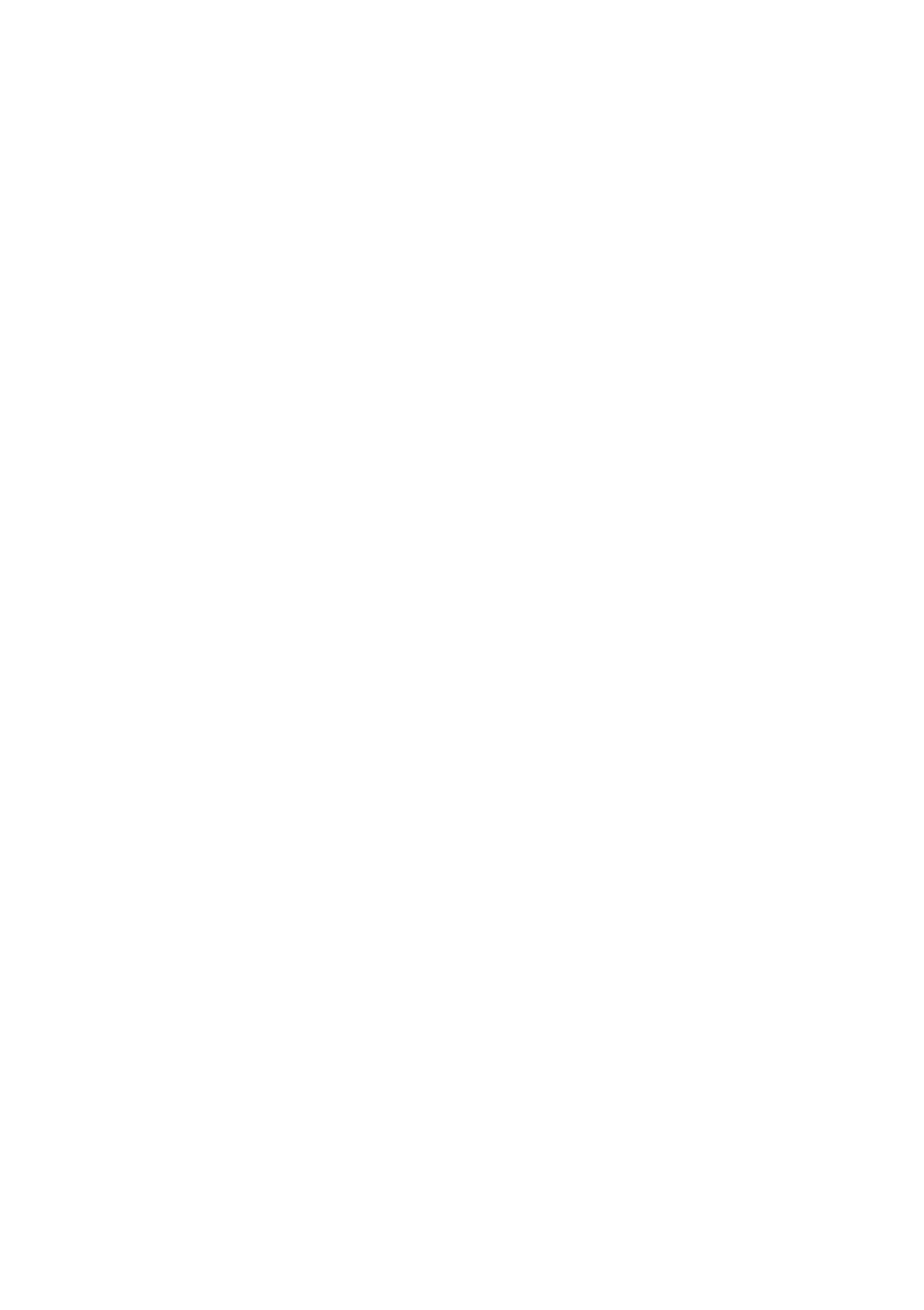# **NL FR**

**EN**

### **1 Descripción General**

#### **1.1 Seguimiento MPPT ultrarrápido**

Especialmente con cielos nubosos, cuando la intensidad de la luz cambia continuamente, un controlador MPPT rápido mejorará la recogida de energía hasta en un 30%, en comparación con los controladores de carga PWM, y hasta en un 10% en comparación con controladores MPPT más lentos.

#### **1.2 Salida de carga**

Se puede evitar que la batería se descargue en exceso conectando todas las cargas a la salida de carga. Esta salida desconectará la carga cuando la batería se haya descargado hasta alcanzar una tensión preestablecida.

También se puede establecer un algoritmo de gestión inteligente de la batería: ver BatteryLife.

La salida de carga es a prueba de cortocircuitos.

Algunas cargas (especialmente los inversores) es mejor conectarlas directamente a la batería, y el control remoto del inversor a la salida de carga. Puede que se necesite un cable de interfaz especial; por favor, consulte la sección 3.6.

#### **1.3 BatteryLife: gestión inteligente de la batería**

Si un controlador de carga solar no es capaz de recargar la batería a plena capacidad en un día, lo que sucede es que el ciclo de la batería cambia continuamente entre los estados "parcialmente cargada" y "final de descarga". Este modo de funcionamiento (sin recarga completa periódica) destruirá una batería de plomo-ácido en semanas o meses.

El algoritmo BatteryLife controlará el estado de carga de la batería y, si fuese necesario, incrementará día a día el nivel de desconexión de la carga (esto es, desconectará la carga antes) hasta que la energía solar recogida sea suficiente como para recargar la batería hasta casi el 100%. A partir de ese punto, el nivel de desconexión de la carga se modulará de forma que se alcance una recarga de casi el 100% alrededor de una vez a la semana.

#### **1.4 Sensor de temperatura interna**

Compensa las tensiones de carga de absorción y flotación en función de la temperatura.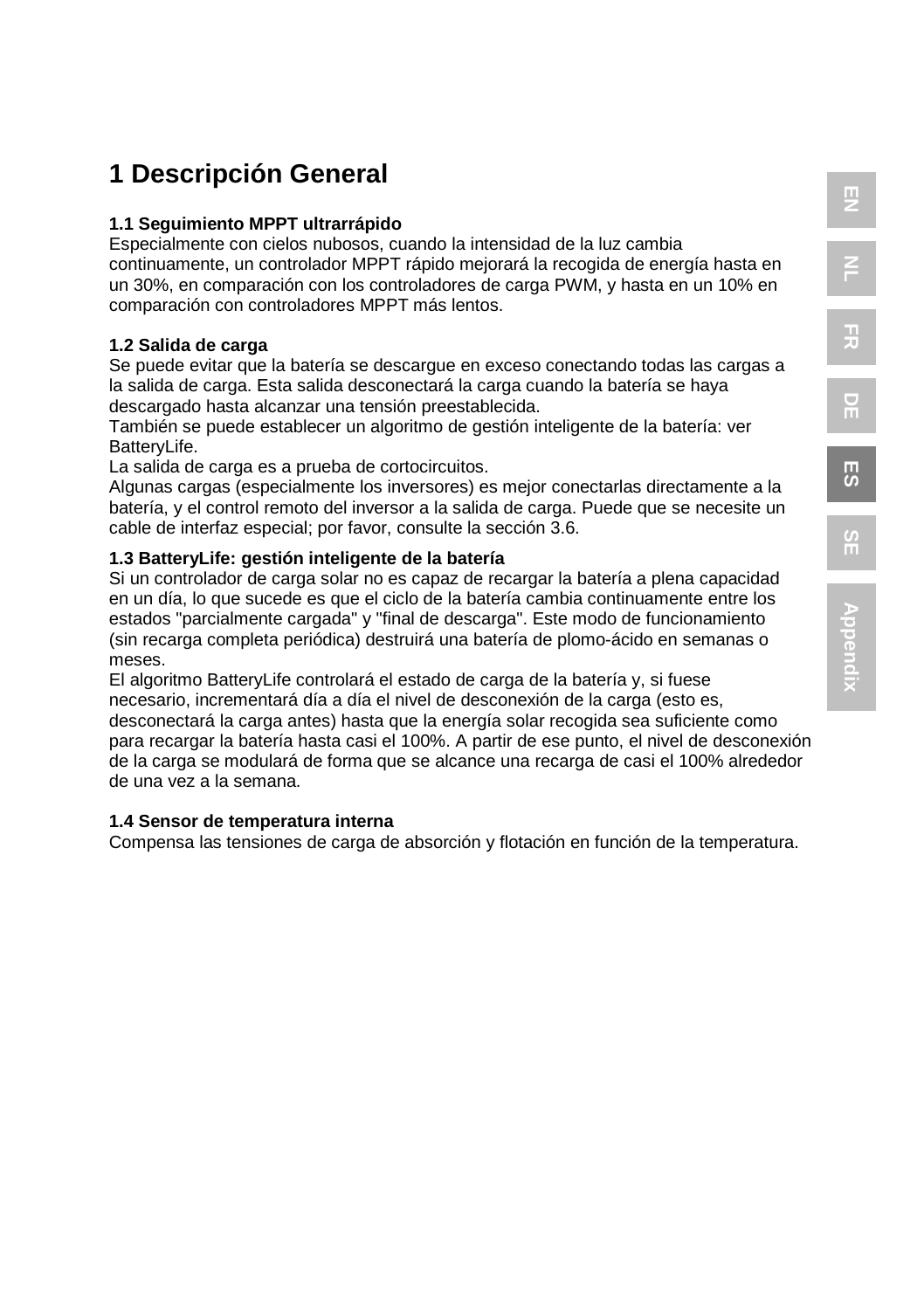#### **1.5 Reconocimiento automático de la tensión de la batería**

El MPPT 100/15 se ajusta automaticamente a sistemas de 12 ó 24V.

#### **1.6 Carga en tres fases**

El controlador de carga MPPT BlueSolar está configurado para llevar a cabo procesos de carga en tres fases: Inicial - Absorción - Flotación

#### 1.6.1. Fase inicial (bulk)

Durante esta fase, el controlador suministra tanta corriente de carga como le es posible para recargar las baterías rápidamente. Cuando la tensión de la batería alcanza la tensión de absorción predeterminada, el controlador activa la siguiente fase (absorción).

#### 1.6.2. Fase de absorción

Durante esta fase, el controlador conmuta al modo de tensión constante, en el que se aplica a la batería la tensión de absorción. Cuando la corriente de carga disminuye hasta alcanzar la corriente predeterminada de transición a carga de flotación, la batería está completamente cargada y el controlador cambia a la fase de flotación.

#### 1.6.3. Fase de flotación

Durante esta fase se aplica la tensión de flotación a la batería para mantenerla completamente cargada.

Cuando la tensión de la batería cae por debajo de 13,2 voltios durante al menos 1 minuto, se iniciará un nuevo ciclo de carga.

1.6.4. Ecualización

Ver sección 3.8.1.

#### **1.7 Opciones de seguimiento y configuración**

#### 1.7.1 La app VictronConnect

Con la app VictronConnect se pueden personalizar varios parámetros.

La app VictronConnect puede descargarse desde

http://www.victronenergy.nl/support-and-downloads/software/

● Se necesita una mochila Buetooth si se utiliza Bluetooth Smart.

● Se necesita un cable VE.Direct a USB si se utiliza un ordenador.

Consulte el libro blanco sobre comunicación de datos en nuestro sitio web. 1.7.2 Monitorización

Para el panel ColorControl o el controlador MPPT se necesita un cable VE.Direct.





**MPPT Control Color Control**

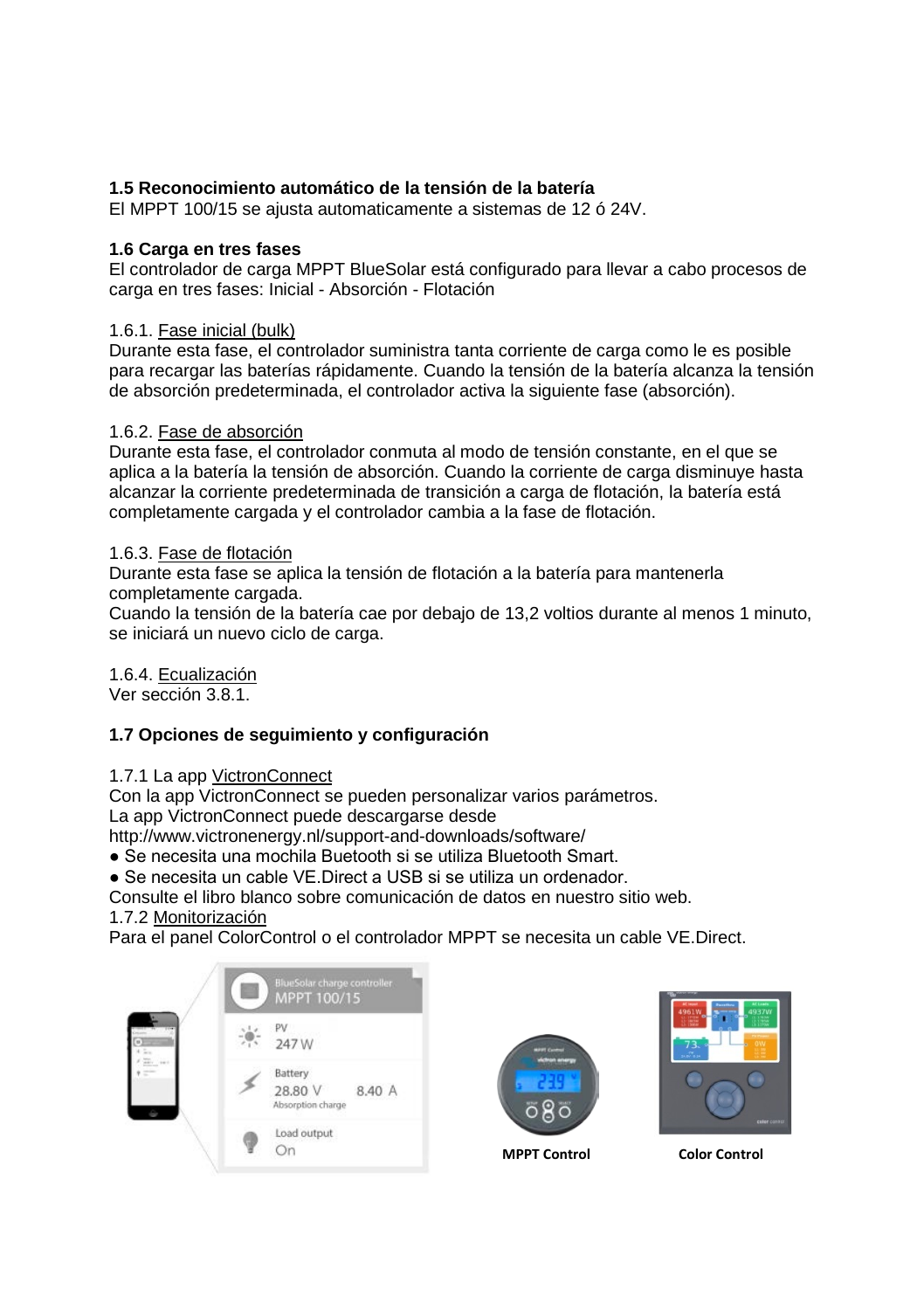### **2. IMPORTANTES INSTRUCCIONES DE SEGURIDAD**

**GUARDE ESTAS INSTRUCCIONES - Este manual contiene instrucciones importantes que deberán observarse durante la instalación y el mantenimiento.**



**Peligro de explosión por chispas**

**Peligro de descarga eléctrica**

- Se aconseia leer este manual detenidamente antes de instalar y utilizar el producto.
- Este producto ha sido diseñado y comprobado de acuerdo con los estándares
- internacionales. El equipo debe utilizarse exclusivamente para la aplicación prevista. ● Instale el producto en un lugar protegido del calor. Compruebe también que no haya productos químicos, piezas de plástico, cortinas u otros géneros textiles, etc., junto al equipo.
- Este producto no puede instalarse en zonas a las que pueda acceder el usuario.
- Compruebe que el equipo se utiliza en condiciones de funcionamiento adecuadas. No lo utilice en un entorno húmedo.
- No utilice nunca el producto en lugares donde puedan producirse explosiones de gas o polvo.
- Compruebe que hay suficiente espacio alrededor del producto para su ventilación.
- Consulte las especificaciones suministradas por el fabricante de la batería para asegurarse de que la misma puede utilizarse con este producto. Las instrucciones de seguridad del fabricante de la batería deben tenerse siempre en cuenta.
- Proteja los módulos solares de la luz incidental durante la instalación, es decir, tápelos.
- No toque nunca terminales de cable no aislados.
- Utilice exclusivamente herramientas aisladas.

● Las conexiones siempre deben realizarse siguiendo la secuencia descrita en la sección 3.6.

● El instalador del producto deberá poner un pasacables antitracción para evitar tensiones indebidas sobre los terminales de conexión.

● Además de este manual, el manual de funcionamiento del sistema o manual de servicio deberá incluir un manual de mantenimiento que corresponda con el tipo de batería que se esté usando.

**DE**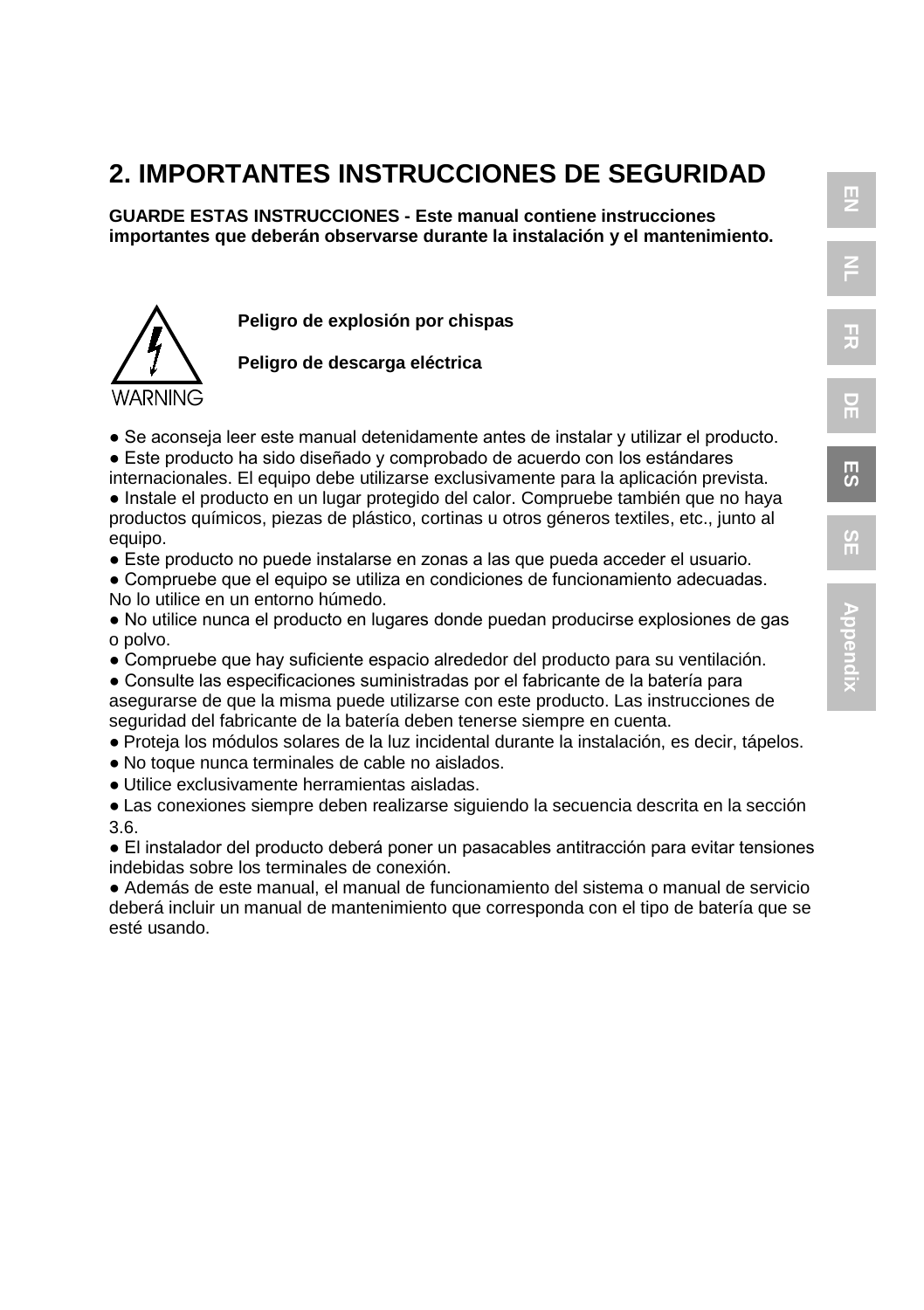### **3. Instalación**

#### **ADVERTENCIA: ENTRADA CC NO AISLADA DEL CIRCUITO DE BATERÍAS PRECAUCIÓN: PARA UNA COMPENSACIÓN DE TEMPERATURA ADECUADA, ENTRE LA TEMPERATURA AMBIENTE DEL CARGADOR Y LA DE LA BATERÍA NO DEBERÍA HABER UNA DIFERENCIA DE MÁS O MENOS 5ºC.**

#### **3,1. General**

● Montar verticalmente sobre una superficie no inflamable, con los terminales de conexión hacia abajo.

● Montar cerca de la batería, pero nunca directamente encima de la misma (para evitar daños debido a los vapores generados por el gaseado de la batería).

● Una compensación de temperatura interna inadecuada (p.ej. que entre la temperatura ambiente de la batería y la del cargador haya una diferencia superior a los 5°C) podría reducir la vida útil de la batería.

● La instalación de la batería debe llevarse a cabo según las normas de almacenamiento de baterías del Código Eléctrico Canadiense, Parte 1.

● Las conexiones de la batería (y para la versión Tr también las conexiones FV) deben protegerse de contactos fortuitos (p.ej. instalándolas en una caja).

#### **3.2 Puesta a tierra**

*● Configuración de la puesta a tierra de la batería:* el cargador puede configurarse como sistema de puesta a tierra del positivo o del negativo.

 Nota: ponga a tierra una sola conexión a tierra para evitar fallos del funcionamiento del sistema.

● *Puesta a tierra del chasis:* Se permite una puesta a tierra separada para el chasis, ya que está aislado de los terminales positivo y negativo.

● El NEC requiere el uso de un dispositivo externo de protección contra fallos de puesta a tierra (GFPD). Los cargadores MPPT no disponen de protección interna contra fallos de puesta a tierra. El negativo eléctrico del sistema deberá conectarse a tierra a través de un GFPD y en un solo punto (y sólo uno).

● El cargador no debe estar conectado con sistemas FV puestos a tierra.

#### **ADVERTENCIA: CUANDO SE INDICA UN FALLO DE CONEXIÓN A TIERRA, PUEDE QUE LOS TERMINALES DE LA BATERÍA Y LOS CIRCUITOS CONECTADOS NO ESTÉN CONECTADOS A TIERRA Y SEAN PELIGROSOS.**

#### **3.3. Configuración PV (ver también la hoja de Excel para MPPT en nuestra web)**

● Proporcione medios de desconexión de todos los cables que lleven corriente de una fuente eléctrica FV de todos los demás cables de un edificio u otra estructura.

● Un interruptor, disyuntor u otro dispositivo, ya sea CA o CC, no debe instalarse sobre un cable que se haya puesto a tierra si el funcionamiento de dicho interruptor, disyuntor u otro dispositivo pudiera dejar dicho cable desconectado de la tierra mientras el sistema permanece energizado.

● El controlador funcionará solamente si la tensión FV supera la tensión de la batería (Vbat).

● La tensión PV debe exceder en 5V la Vbat (tensión de la batería) para que arranque el controlador. Una vez arrancado, la tensión PV mínima es Vbat + 1V

● Tensión máxima del circuito abierto PV: 100V.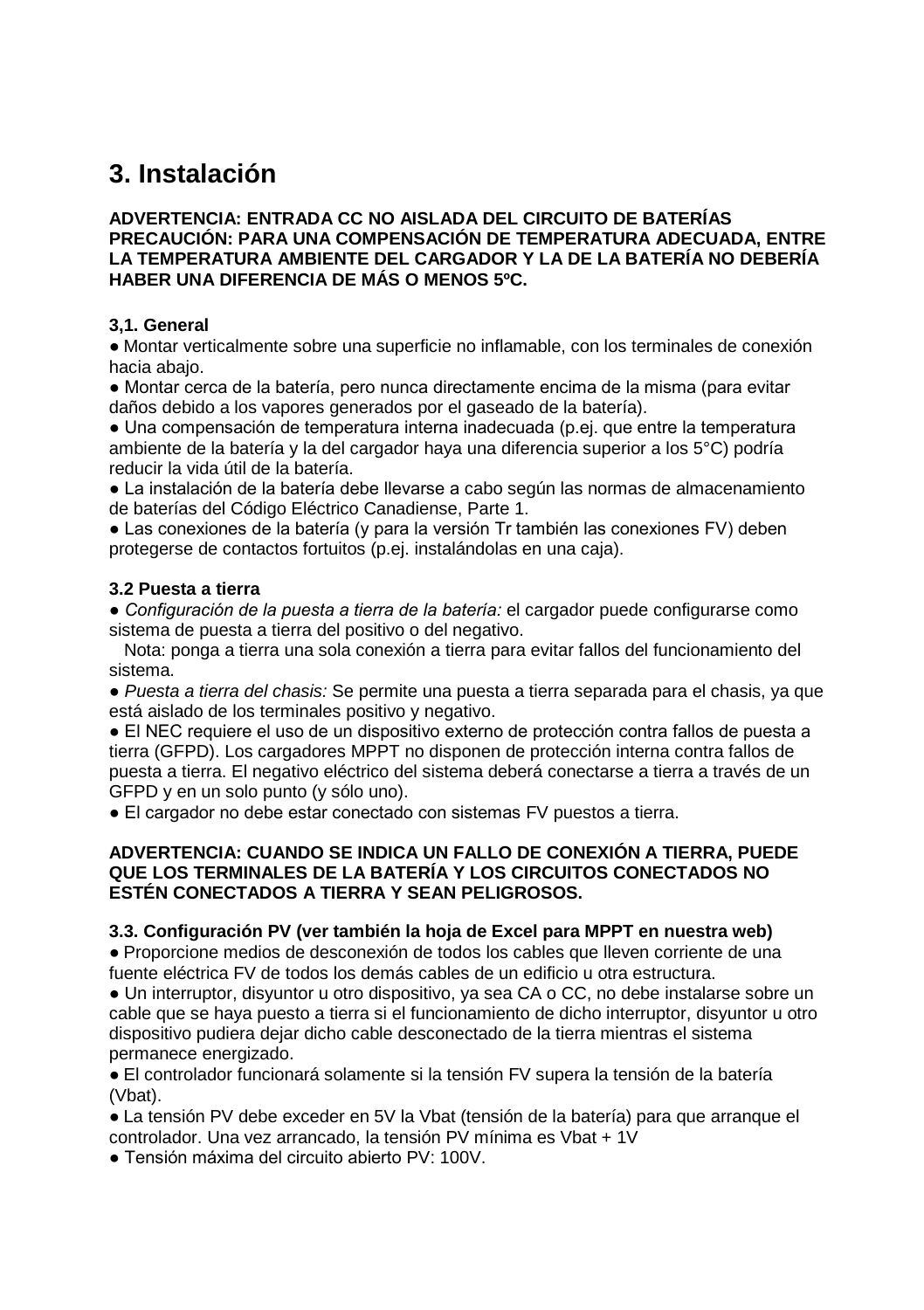**DE**

**ES**

**SE**

El controlador puede utilizarse con cualquier configuración PV que satisfaga las tres condiciones mencionadas anteriormente.

#### **Por ejemplo:**

Batería de 12V y paneles mono o policristalinos

- Cantidad mínima de celdas en serie: 36 (panel de 12V).
- Cantidad recomendada de celdas para lograr la mayor eficiencia del controlador: 72 (2 paneles de 12V en serie o 1 de 24V).
- Máximo: 144 celdas (4 paneles de 12V en serie).

Batería de 24V y paneles mono o policristalinos

- Cantidad mínima de celdas en serie: 72 (2 paneles de 12V en serie o 1 de 24V).
- Máximo: 144 celdas (4 paneles de 12V en serie).

Nota: a bajas temperaturas, la tensión del circuito abierto de los paneles solares podría exceder los 100V, dependiendo de las condiciones locales y del tipo de celdas. En este caso, la cantidad de celdas en serie deberá reducirse.

#### **3.4. Configuración del controlador (ver figura 1 y 2)**

Hay un conector de 4 pines disponible para seleccionar una de las tres opciones de control de la batería:

● **Ningún puente:** algoritmo BatteryLife (ver 1.2.2.).

● **Puente entre pines 1 y 2:** convencional (ver 1.2.1.) Desconexión de carga por baja tensión: 11,1V ó 22,2V Reconexión automática de la carga: 13,1V ó 26,2V

● **Puente entre pines 2 y 3:** convencional (ver 1.2.1.) Desconexión de carga por baja tensión: 11,8V ó 23,6V Reconexión automática de la carga: 14V ó 28V

#### **3.5 LED**

**LED verde:** indica qué algoritmo de salida de carga se ha seleccionado. **On:** uno de los dos algoritmos de control de salida de carga convencionales (ver Fig. 2) **Parpadeo:** Algoritmo de control de salida de carga BatteryLife (ver Fig. 2)

**LED amarillo:** señala la fase de carga **Off:** no viene electricidad del conjunto de placas PV (o su polaridad está invertida) **Parpadeo rápido:** carga inicial (bulk) (batería parcialmente cargada) **Parpadeo lento:** carga de absorción (batería cargada al 80% o más) **On:** carga de flotación (batería completamente cargada)

#### **3.6 Secuencia de conexión de los cables (see figure 3)**

**1:** conectar los cables a la carga, pero asegurándose de que todas las cargas están apagadas.

**2:** conectar la batería (esto permitirá al controlador reconocer la tensión del sistema).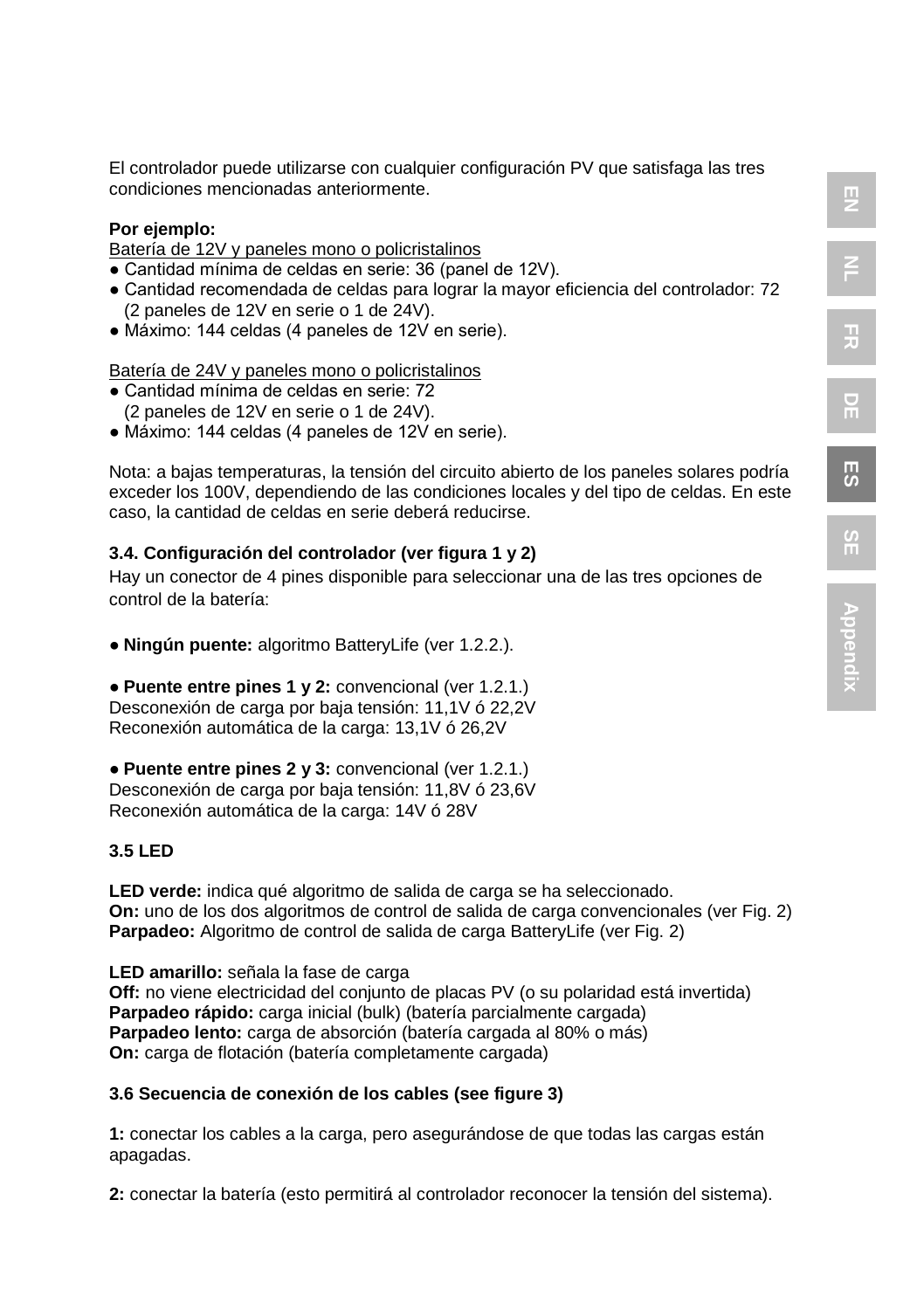**3:** conecte el conjunto de paneles solares (si se conecta con la polaridad invertida, el controlador se calentará, pero no cargará la batería)

El sistema ya está listo para usar.

#### **3.7 Conexión de un inversor**

La salida de carga puede utilizarse para alimentar cargas CC y, simultáneamente, para controlar el inversor.

Los inversores Victron, modelos Phoenix 12/800, 24/800, 12/1200 y 24/1200, pueden controlarse conectando el conector izquierdo del control remoto del inversor directamente a la salida de carga del cargador solar (ver figura 4).

En el caso de los inversores Victron, modelos Phoenix 12/180, 24/180, 12/350, 24/350, los modelos Phoenix Inverter C y MultiPlus C se necesita un cable de interfaz (MPPT 70/15 al cable del ON-OFF remoto del inversor, número de pieza ASS030550100, ver figura 5).

#### **3.8 Información sobre la carga de las baterías**

El controlador de carga inicia un nuevo ciclo de carga cada mañana, cuando empieza a brillar el sol.

La duración máxima del periodo de absorción queda determinada por la tensión de la batería medida justo antes de que se ponga en marcha el cargador solar por la mañana:

| Tensión de la batería Vb (al<br>ponerse en marcha) | Tiempo máximo de absorción |  |  |
|----------------------------------------------------|----------------------------|--|--|
| Vb < 23.8V                                         | ճ h                        |  |  |
| 23.8V < Vb < 24.4V                                 | 4 h                        |  |  |
| 24.4V < Vb < 25.2V                                 | 2 h                        |  |  |
| Vb < 25.2V                                         | 1 h                        |  |  |

(dividir por 2 las tensiones en sistemas de 12V)

Si el periodo de absorción se interrumpiera debido a la nubosidad o a una carga energívora, el proceso de absorción se reanudaría al alcanzarse la tensión de absorción más tarde ese día, hasta que se haya completado el periodo de absorción.

El periodo de absorción también se interrumpe cuando la corriente de salida del cargador solar cae por debajo de 1 Amperio, no debido a que la salida de los paneles solares sea baja, sino porque la batería está completamente cargada (corte de la corriente de cola).

Este algoritmo evita la sobrecarga de la batería debido a la carga de absorción diaria, cuando el sistema funciona con una carga pequeña o sin carga.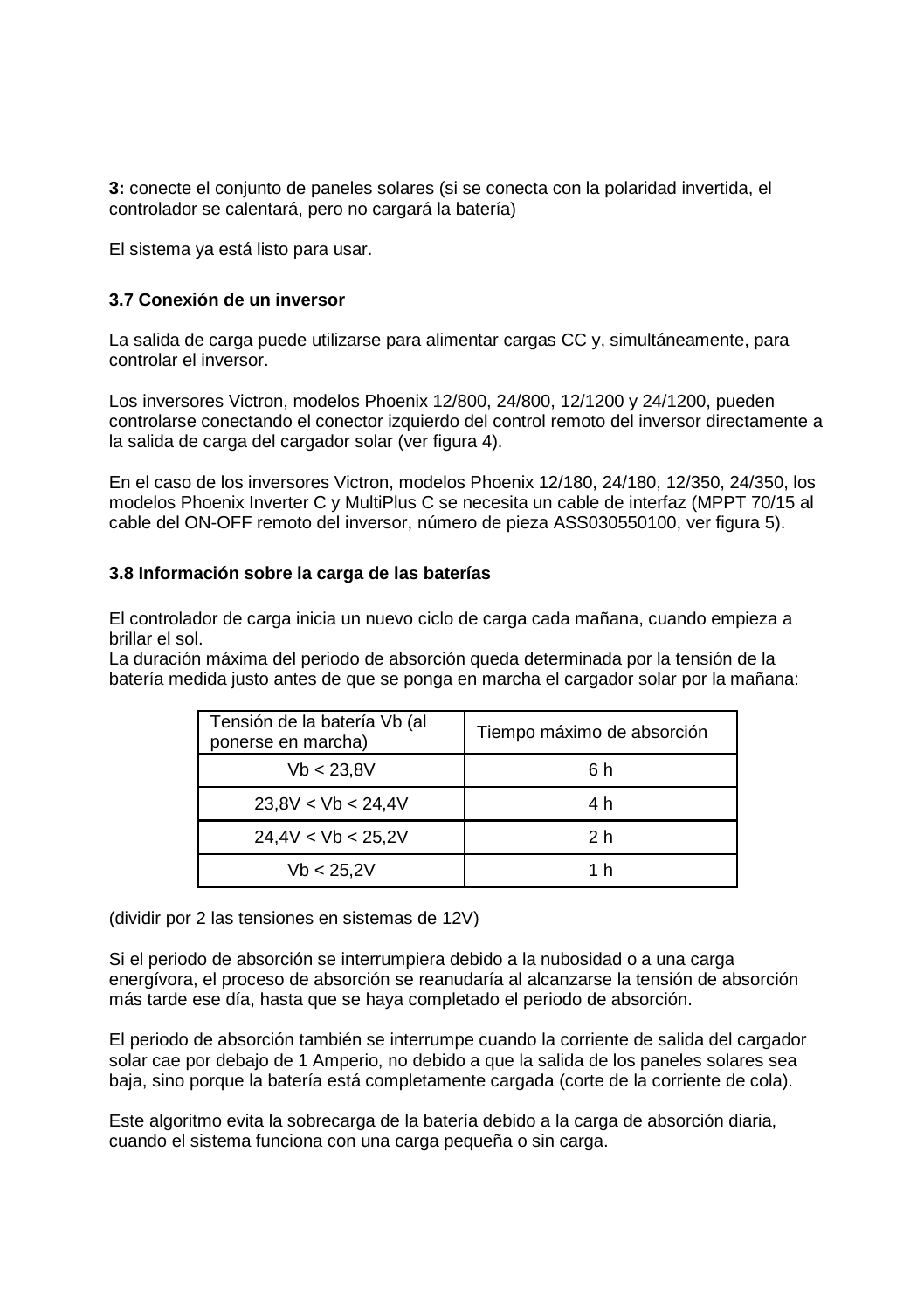#### **3.8.1. Ecualización automática**

La ecualización automática está configurada por defecto a OFF (apagado). Con la app VictronConnect (ver sec. 1.7), este ajuste puede configurarse con un número entre 1 (todos los días) y 250 (una vez cada 250 días). Cuando la ecualización automática está activada, la carga de absorción irá seguida de un periodo de corriente constante con tensión limitada. La corriente está limitada al 8% de la corriente inicial para el tipo de batería ajustado de fábrica, y al 25% de la corriente inicial para un tipo de batería definido por el usuario. La corriente de carga inicial es la corriente nominal del cargador, a menos que se haya elegido una corriente máxima de carga inferior. Cuando se usa el tipo de batería ajustado de fabrica, la ecualización automática termina cuando se alcanza el límite de tensión 16,2V / 32,4V o tras t = (tiempo de absorción)/8, lo que ocurra primero.

Para el tipo de batería definido por el usuario, la ecualización termina después de  $t = (t$ iempo de absorción $)/2$ .

Si la ecualización automática no queda completamente terminada en un día, no se reanudará el día siguiente, sino que la siguiente sesión de ecualización se llevará a cabo el día programado.

#### **3.9 Puerto de comunicaciones VE.Direct**

Ver sección 1.7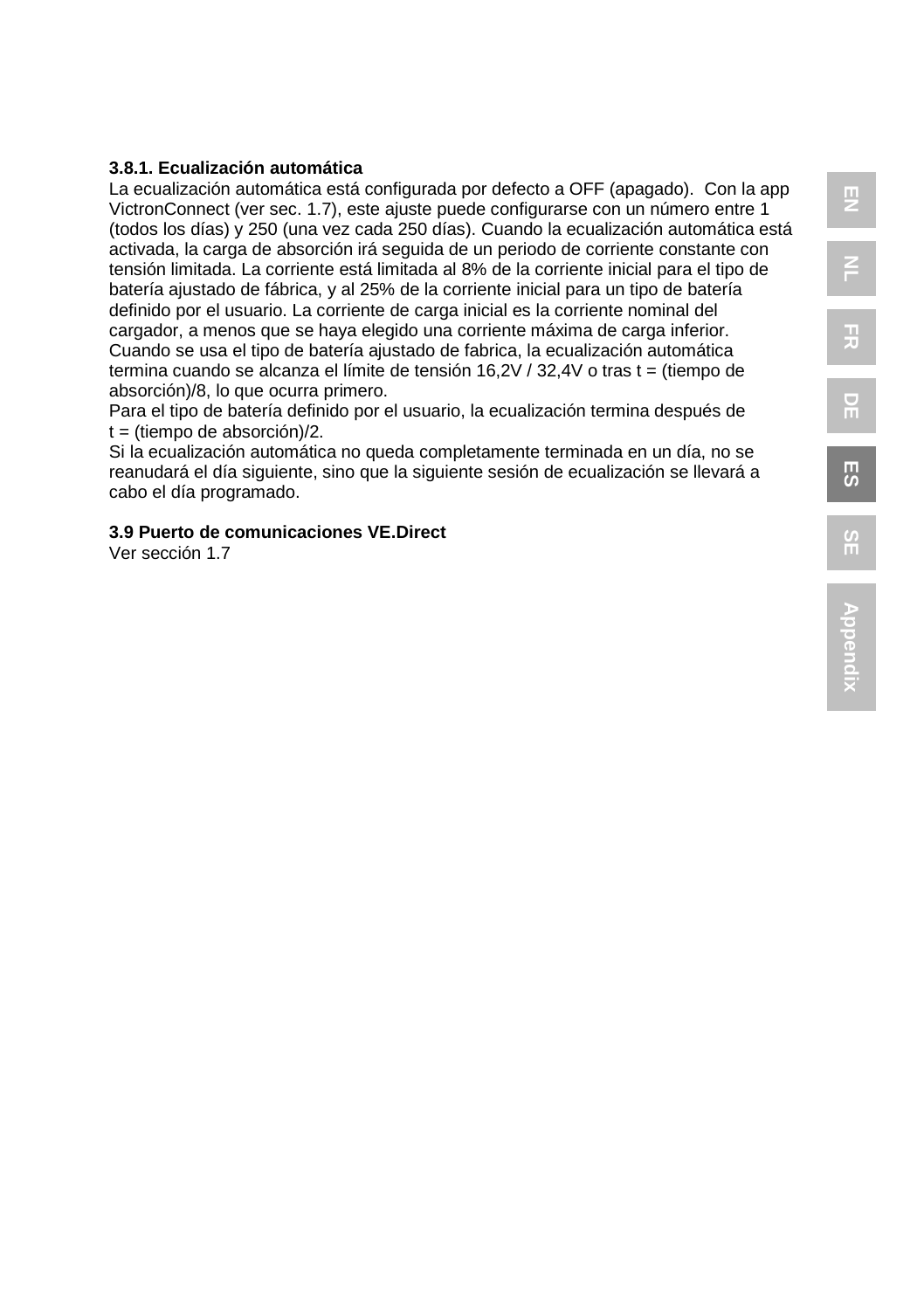### **4. Resolución de problemas**

| Problema                                        | Causa posible                                                                                                                      | Solución                                                                                                                                                                          |  |  |
|-------------------------------------------------|------------------------------------------------------------------------------------------------------------------------------------|-----------------------------------------------------------------------------------------------------------------------------------------------------------------------------------|--|--|
| El cargador no<br>funciona                      | Conexión inversa de las placas PV                                                                                                  | Conecte las placas PV<br>correctamente                                                                                                                                            |  |  |
|                                                 | No hay fusible                                                                                                                     | Ponga un fusible de 20A                                                                                                                                                           |  |  |
| Fusible fundido                                 | Conexión inversa de la batería                                                                                                     | 1.<br>Conecte la batería<br>correctamente<br>2.<br>Sustituya el fusible                                                                                                           |  |  |
|                                                 | Conexión defectuosa de la batería                                                                                                  | Compruebe las conexiones de<br>la batería                                                                                                                                         |  |  |
|                                                 | Las pérdidas por cable son demasiado altas                                                                                         | Utilice cables de mayor<br>sección.                                                                                                                                               |  |  |
| La batería no está<br>completamente<br>cargada. | Gran diferencia de temperatura ambiente entre<br>el cargador y la batería (T <sub>ambient chra</sub> ><br>$T_{\text{ambient hat}}$ | Asegúrese de la igualdad de<br>condiciones ambientales entre<br>el cargador y la batería                                                                                          |  |  |
|                                                 | Sólo para sistemas de 24V: el controlador de<br>carga ha seleccionado una tensión de sistema<br>equivocada (12V en vez de 24V)     | Desconecte el conjunto PV y la<br>batería y, tras asegurarse de<br>que la tensión de la batería es<br>de al menos >19V, vuelva a<br>conectar correctamente                        |  |  |
| Se está                                         | Una celda de la batería está defectuosa                                                                                            | Sustituya la batería                                                                                                                                                              |  |  |
| sobrecargando la<br>batería                     | Gran diferencia de temperatura ambiente entre<br>el cargador y la batería (T <sub>ambient chra</sub> <<br>$T_{ambient\;bat}$       | Asegúrese de la igualdad de<br>condiciones ambientales entre<br>el cargador y la batería                                                                                          |  |  |
|                                                 | Se ha excedido el límite de corriente máxima                                                                                       | Asegúrese de que la salida de<br>corriente no exceda los 15A                                                                                                                      |  |  |
| La salida de carga no<br>se activa              | Se ha puesto una carga CC en combinación<br>con una carga capacitiva (p.ej. un inversor)                                           | Desconecte la carga CC<br>durante el arranque de la<br>carga CA de desconexión de<br>carga capacitiva del inversor, o<br>conecte el inversor como se<br>explica en la sección 3.6 |  |  |
|                                                 | Cortocircuito                                                                                                                      | Compruebe que en la<br>conexión de carga no hay un<br>cortocircuito                                                                                                               |  |  |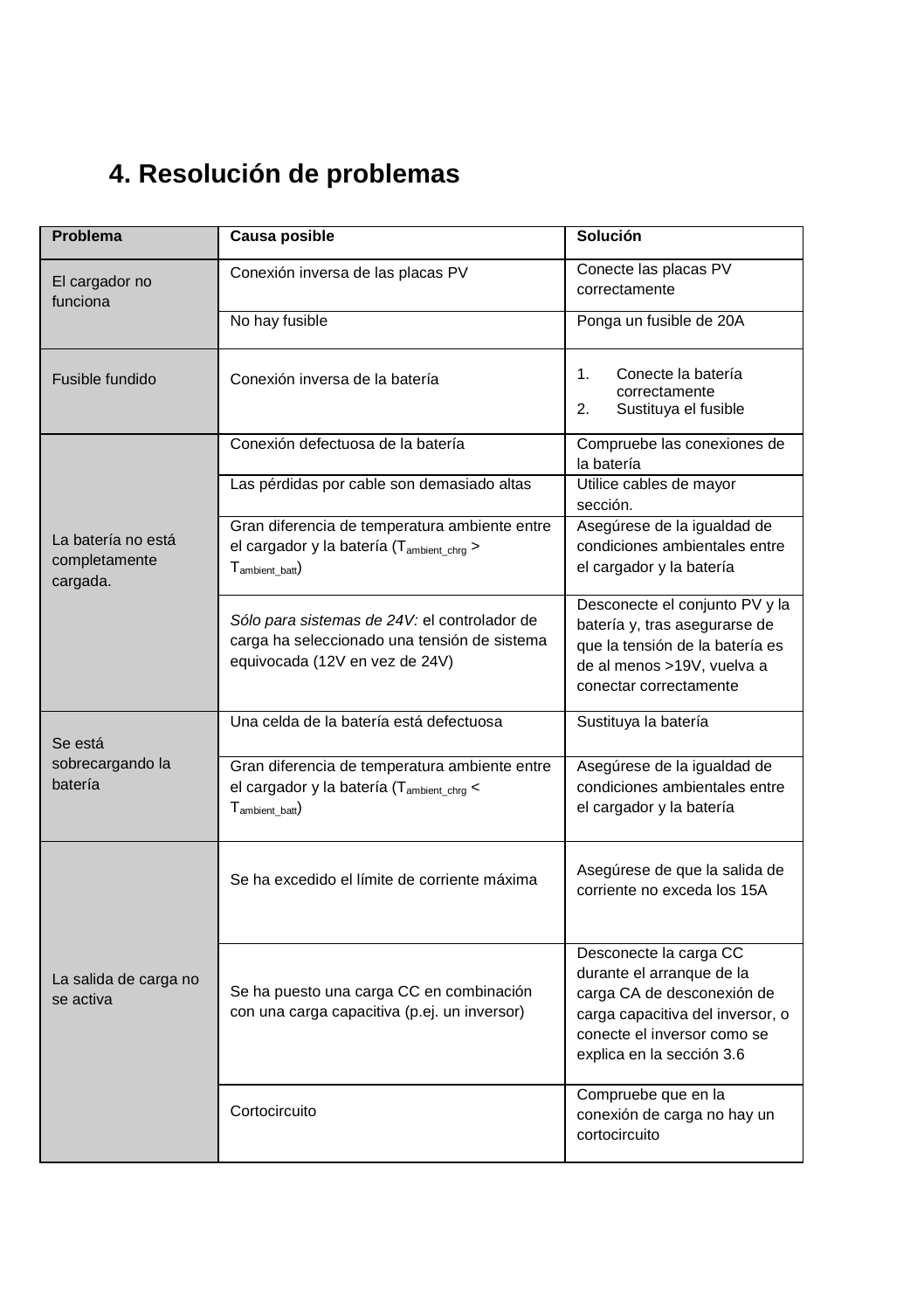### **5. Especificaciones**

| <b>Controlador de carga BlueSolar</b><br><b>MPPT 100/15</b>                                                                                                                        |                                                                                                                             |                |  |
|------------------------------------------------------------------------------------------------------------------------------------------------------------------------------------|-----------------------------------------------------------------------------------------------------------------------------|----------------|--|
| Tensión de la batería                                                                                                                                                              | AutoSelect 12/24V                                                                                                           |                |  |
| Corriente máxima de la batería                                                                                                                                                     | 15 A                                                                                                                        |                |  |
| Potencia FV nominal, 12V 1a,b)                                                                                                                                                     | <b>220W</b>                                                                                                                 |                |  |
| Potencia FV nominal, 24V 1a,b)                                                                                                                                                     | 440W                                                                                                                        |                |  |
| Max. corriente de cortocircuito PV 2)                                                                                                                                              | 20A                                                                                                                         |                |  |
| Desconexión automática de la carga                                                                                                                                                 | Sí, carga máxima 15A                                                                                                        |                |  |
| Tensión máxima del circuito abierto PV                                                                                                                                             | 100V                                                                                                                        |                |  |
| Eficiencia máxima                                                                                                                                                                  | 98%                                                                                                                         | ш              |  |
| Autoconsumo                                                                                                                                                                        | 10 <sub>m</sub> A                                                                                                           |                |  |
| Tensión de carga de "absorción"                                                                                                                                                    | 14,4V / 28,8V (ajustable)                                                                                                   | 男の             |  |
| Tensión de carga de "flotación"                                                                                                                                                    | 13,8V / 27,6V (ajustable)                                                                                                   |                |  |
| Algoritmo de carga                                                                                                                                                                 | variable multietapas                                                                                                        |                |  |
| Compensación de temperatura                                                                                                                                                        | -16mV / $°C$ resp. -32mV / $°C$                                                                                             | $\frac{5}{11}$ |  |
| Corriente de carga continua/cresta                                                                                                                                                 | 15A / 50A                                                                                                                   |                |  |
| Desconexión de carga por baja tensión                                                                                                                                              | 11,1V / 22,2V o 11,8V / 23,6V<br>o algoritmo de BatteryLife                                                                 |                |  |
| Reconexión de carga por baja tensión                                                                                                                                               | 13,1V / 26,2V o 14V / 28V                                                                                                   |                |  |
| Protección                                                                                                                                                                         | o algoritmo de BatteryLife<br>Polaridad inversa de la batería (fusible)<br>Cortocircuito de salida<br>Exceso de temperatura | Appendix       |  |
| Temperatura de funcionamiento                                                                                                                                                      | -30 a +60 $^{\circ}$ C (potencia nominal completa hasta los 40 $^{\circ}$ C)                                                |                |  |
| Humedad relativa                                                                                                                                                                   | 100%, sin condensación                                                                                                      |                |  |
| Altura máxima de trabajo                                                                                                                                                           | 5.000 m (potencia nominal completa hasta los 2.000 m)                                                                       |                |  |
| Condiciones ambientales                                                                                                                                                            | Para interiors tipo 1, no acondicionados                                                                                    |                |  |
| Grado de contaminación                                                                                                                                                             | PD <sub>3</sub>                                                                                                             |                |  |
| Puerto de comunicación de datos                                                                                                                                                    | <b>VE.Direct</b><br>Consulte el libro blanco sobre comunicación de datos en<br>nuestro sitio web                            |                |  |
|                                                                                                                                                                                    | <b>CARCASA</b>                                                                                                              |                |  |
| Color                                                                                                                                                                              | Azul (RAL 5012)                                                                                                             |                |  |
| Terminales de conexión                                                                                                                                                             | 6mm <sup>2</sup> / AWG10                                                                                                    |                |  |
| Tipo de protección                                                                                                                                                                 | IP43 (componentes electrónicos)<br>IP 22 (área de conexiones)                                                               |                |  |
| Peso                                                                                                                                                                               | 0,4kg                                                                                                                       |                |  |
| Dimensiones (al x an x p)                                                                                                                                                          | 100 x 113 x 47mm.                                                                                                           |                |  |
|                                                                                                                                                                                    | <b>ESTÁNDARES</b>                                                                                                           |                |  |
| Seguridad                                                                                                                                                                          | <b>EN/IEC 62109</b>                                                                                                         |                |  |
| 1a) Si hubiese exceso de potencia PV, el controlador limitará la entrada de potencia.<br>1b) La tensión PV debe exceder en 5V la Vbat (tensión de la batería) para que arranque el |                                                                                                                             |                |  |

controlador. Una vez arrancado, la tensión PV mín. es Vbat + 1V

2) Un generador fotovoltaico con una corriente de cortocircuito más alta puede dañar el controlador.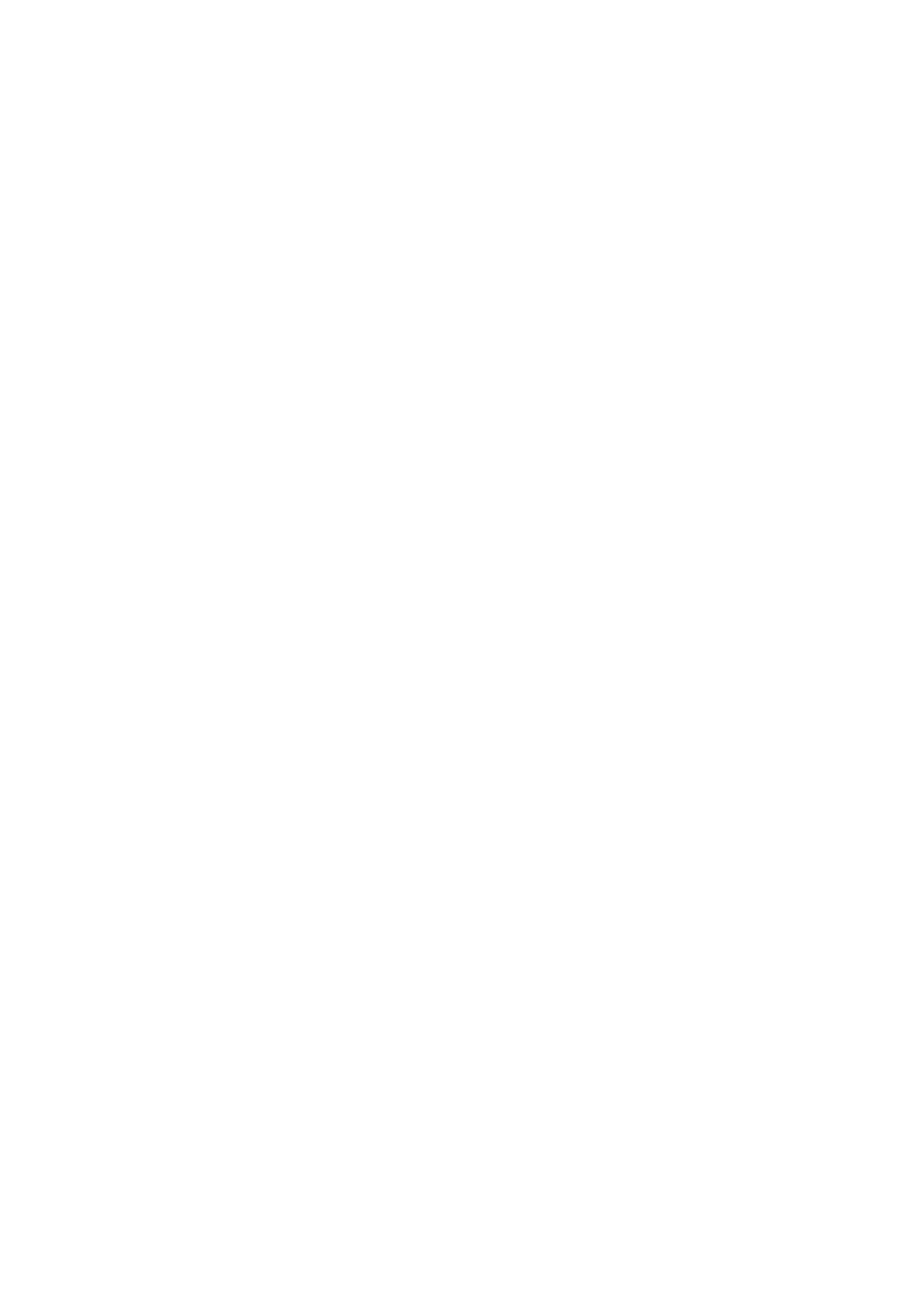# **EN NL**

### **1 Allmän beskrivning**

#### **1.1 Ultrasnabb MPPT**

Speciellt när det är molnigt, när ljusets intensitet ändras hela tiden, kan en snabb MPPT-algoritm förbättra energiutnyttjandet med upp till 30% jämfört med PWMladdningsregulatorer och med upp till 10% jämfört med långsammare MPPTkontrolldon.

#### **1.2 Belastningsutgång**

För hög urladdning av batteriet kan förhindras genom att ansluta alla belastningar till belastningsutgången. Belastningsutgången kopplar ifrån belastningen när batteriet har laddats ur till en förinställd spänning.

Alternativt kan en intelligent batterihanteringsalgoritm väljas: se BatteryLife Belastningsutgången är kortslutningsskyddad.

Vissa belastningar (särskilt växelriktare) ansluts bäst direkt till batteriet och växelriktarens fjärrkontroll ansluts till belastningsutgången. Det kan behövas en särskild gränssnittskabel, vänligen se avsnitt 3.6.

### **1.3 BatteryLife: intelligent batterihantering**

När en solcellsaddningsregulator inte kan ladda batteriet fullt under en dag blir resultatet ofta att batteriet hela tiden går från "delvis laddat" till "urladdat". Det här driftläget (ingen regelbunden full uppladdning) kan förstöra ett blysyrebatteri på några veckor eller månader.

Batterilivslängdsalgoritmen kommer att övervaka laddningstillståndet hos batteriet, och vid behov, dag efter dag lätt öka lastfrånkopplingsnivån (dvs. koppla ifrån belastningen tidigare) tills energiupptagningen är tillräcklig för att på nytt ladda batteriet till nästan 100%. Från den tidpunkten och framåt kommer lastfrånkopplingsnivån att moduleras så att nästan 100% laddning uppnås ungefär en gång i veckan.

#### **1.4 Invändig temperatursensor**

Kompenserar absorption och floatladdningar för temperaturförändringar.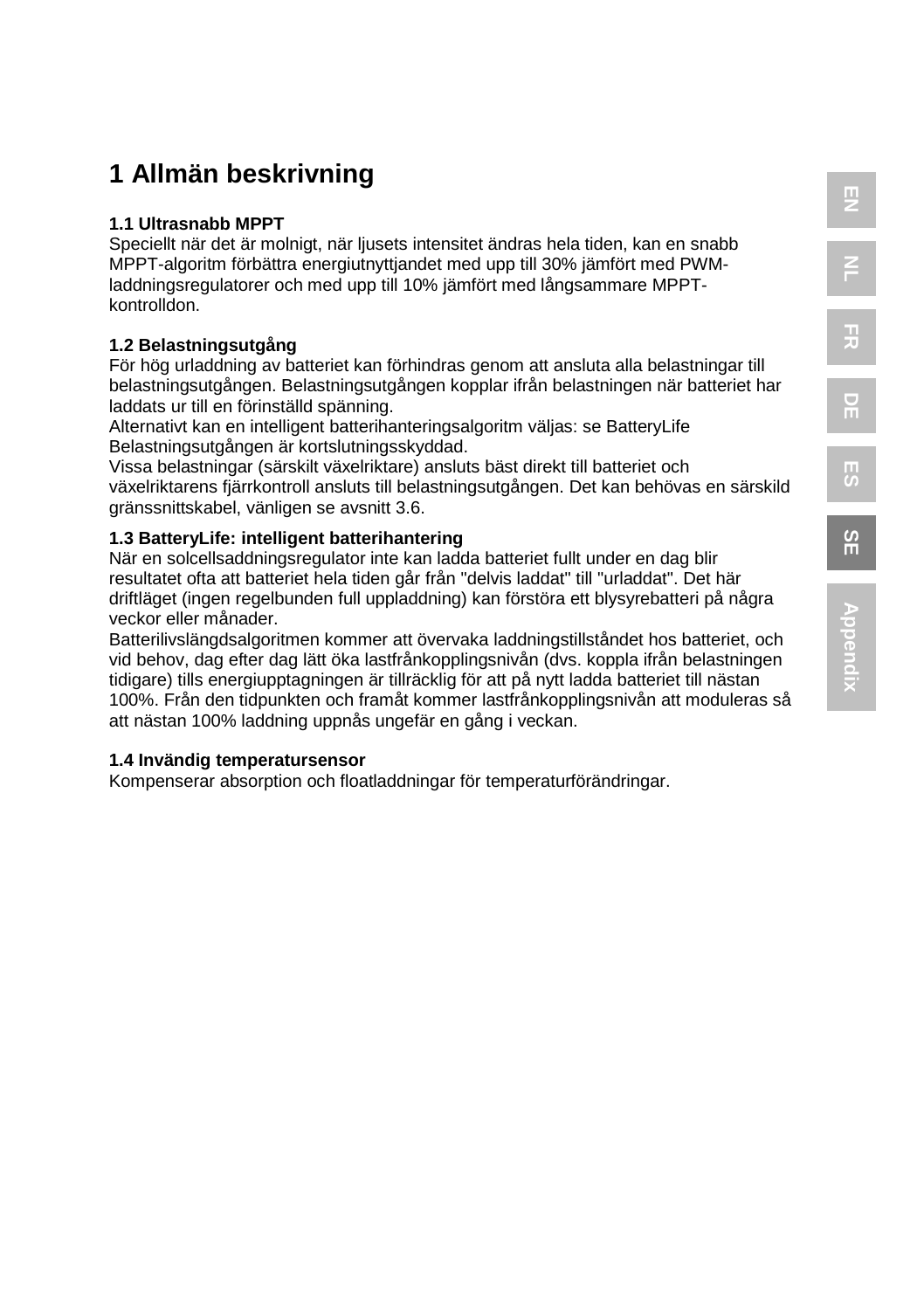#### **1.5 Automatisk igenkänning av batterispänning**

MPPT 100/15 ställer automatiskt om för 12V eller 24V-system.

#### **1.6 Trestegsladdning**

Laddningsregulatorn BlueSolar MPPT har konfigurerats för en laddningsprocess i tre steg: Bulk – Absorption - Float.

#### 1.6.1. Bulkfasen

I den här fasen levererar regulatorn så mycket spänning som möjligt för att snabbt ladda batterierna. När batterispänningen uppnår inställningen för absorptionsspänning aktiverar regulatorn nästa fas (absorption).

#### 1.6.2. Absorptionsfasen

I den här fasen växlar regulatorn till konstant spänning, där absorptionsspänningen tillämpas för batteriet. När laddningsströmmen minskar till inställningen för floatövergång är batteriet fulladdat och regulatorn övergår till floatfasen.

#### 1.6.3. Floatfasen

I den här fasen tillämpas floatspänning på batteriet för att bibehålla denna i ett fullständigt laddat läge.

När batterispänningen sjunker under 13,2 volt i minst en minut startas en ny laddningscykel.

1.6.4. Utjämning

Hänvisning till avsnitt 3.8.1.

#### **1.7 Övervaknings- och konfigureringsmöjligheter**

#### 1.7.1 Appen VictronConnect

Med appen VictronConnect kan man anpassa ett flertal parametrar. Appen VictronConnect kan laddas ner från:

http://www.victronenergy.nl/support-and-downloads/software/

- Bluetooth-dongle krävs vid användning av Bluetooth Smart.
- VE.Direct till USB-kabel krävs vid användning av dator.

Hänvisning till vitboken för datakommunikation på vår webbplats.

#### 1.7.2 Övervakning

För ColorControl-panel eller MPPT-regulatorn krävs VE.Direct-kabel







**MPPT Control Color Control**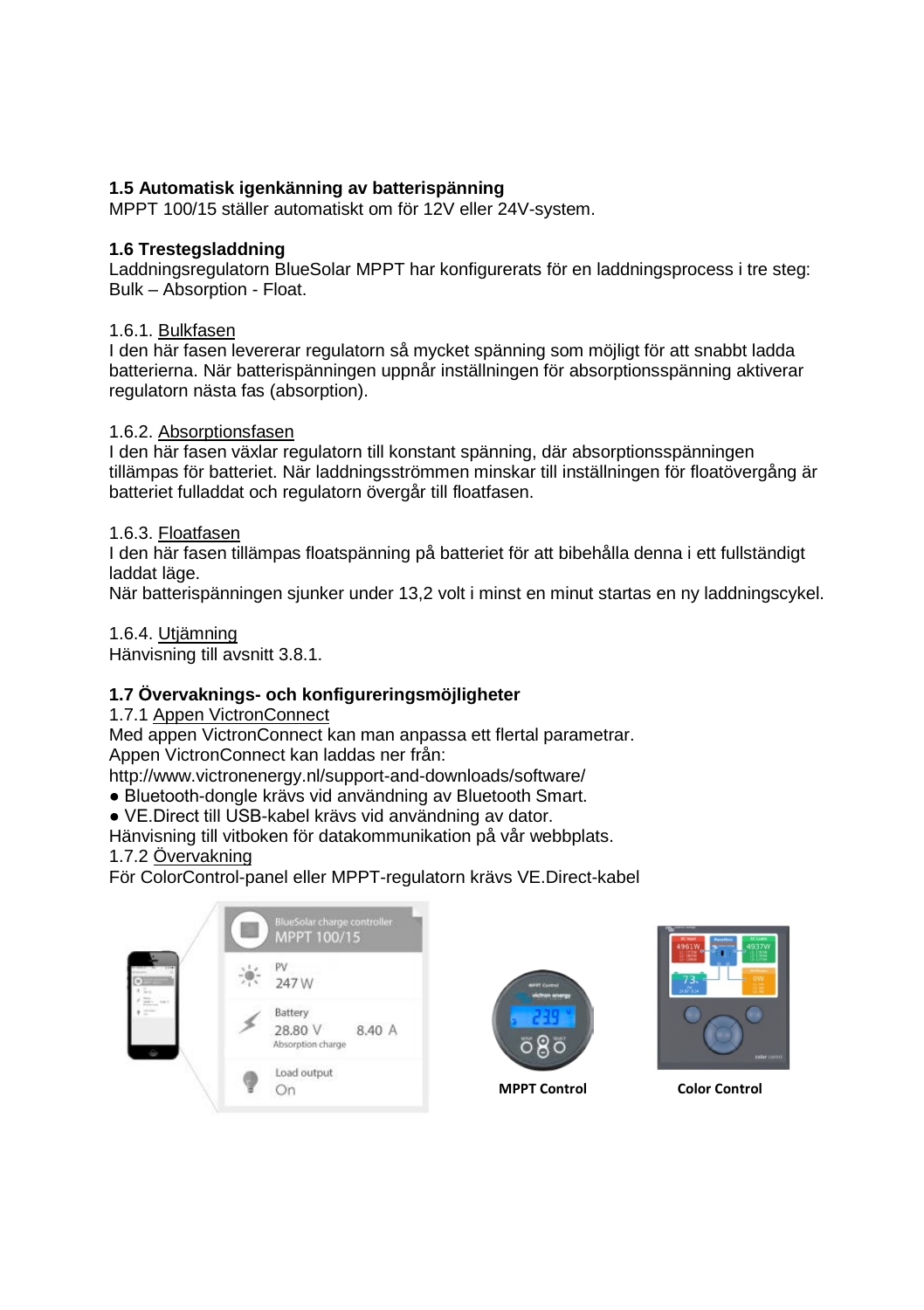**SPARA FÖRESKRIFTERNA – Den här manualen innehåller viktiga föreskrifter som ska följas under installation och vid underhåll.**

**Fara för explosion på grund av gnistor**



**Risk för elektriska stötar**

● Det rekommenderas att du läser den här manualen noggrant innan produkten installeras och tas i bruk.

● Produkten har utvecklats och testats i enlighet med internationella standarder. Utrustningen bör endast användas för sitt avsedda användningsområde.

● Installera produkten i en värmeskyddad miljö. Säkerställ därför att det inte finns några kemikalier, plastdelar, gardiner eller andra textilier, etc. i utrustningens omedelbara närhet.

● Produkten får inte monteras i områden där användare har åtkomst.

● Säkerställ att utrustningen används under korrekta användningsförhållanden. Använd aldrig produkten i fuktiga miljöer.

● Använd inte produkten på platser där gas- eller dammexplosioner kan inträffa.

● Se till att det alltid finns tillräckligt med fritt utrymme runt produkten för en tillräcklig ventilering.

● Se tillverkarens instruktioner för batteriet för att säkerställa att batteriet passar för användning med denna produkt. Batteritillverkarens säkerhetsinstruktioner ska alltid följas.

● Skydda solmodulerna från oavsiktligt ljus under installation, t.ex. genom att täcka över dem.

- Vidrör inte oisolerade kabeländar.
- Använd endast isolerade verktyg.
- Anslutningar ska alltid göras i den ordning som beskrivs i avsnitt 3.6.

● Personen som installerar produkten måste tillhandahålla kabeldragavlastning för att förhindra överbelastning av anslutningarna.

● Utöver denna manual måste systemdriften eller servicemanualen innehålla en manual för underhåll av den batterityp som används.

**EN**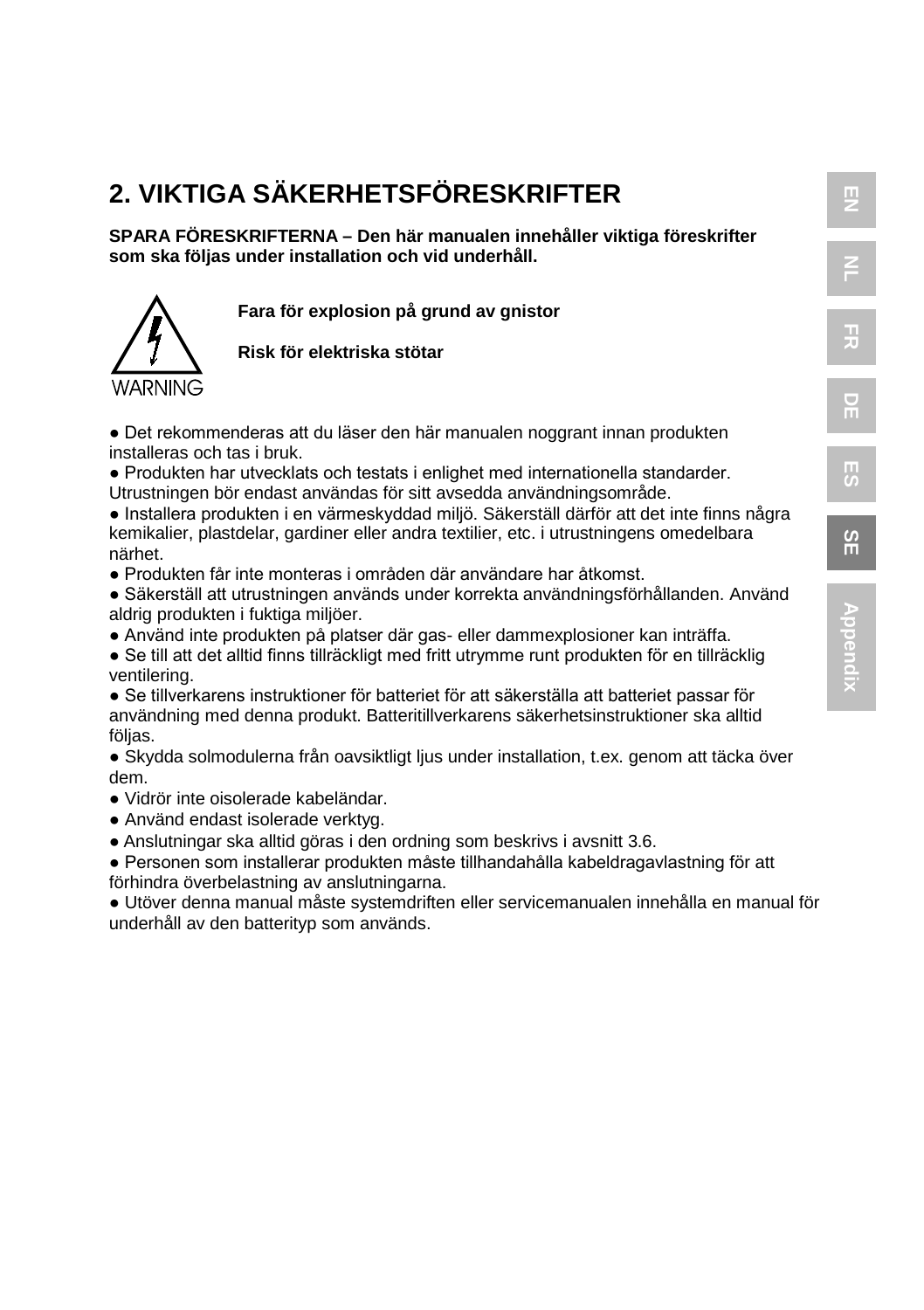### **3. Montering**

#### **VARNING: DC-INGÅNGEN ÄR INTE ISOLERAD FRÅN BATTERIKRETSEN VIKTIGT! OMGIVNINGEN KRING BATTERIET OCH LADDAREN FÅR INTE SKILJA MER ÄN 5°C FÖR ATT TEMPERATURKOMPENSATIONEN SKA FUNGERA KORREKT.**

#### **3.1. Allmänt**

● Montera vertikalt på ett icke brännbart underlag med strömterminalerna vända nedåt.

● Montera dem nära batteriet, men aldrig direkt ovanför batteriet (för att förhindra skador på grund av gasning från batteriet).

● Felaktig intern temperaturkompensation (t.ex. om omgivningen kring batteriet och laddaren skiljer sig mer än 5°C), kan leda till att batteriets livslängd förkortas.

● Batteriinstallationen måste utföras enligt reglerna om förvaringsbatterier i de kanadensiska elföreskrifterna [Canadian Electrical Code], del I.

● Batterianslutningarna (och för Tr-versionen även solcellsanslutningar) måste skyddas mot oavsiktliga kontakter (t.ex. installeras med ett hölje).

#### **3.2 Jordning**

*● Konfiguration för batterijordning:* laddaren kan konfigureras som ett positivt eller negativt jordsystem.

 Obs: använd endast en jordad anslutning för att undvika felaktig funktion av systemet. ● *Chassijordning:* En separat jordad väg är tillåten för chassijorden eftersom den är isolerad från den positiva och negativa terminalen.

● Enligt NEC (USA:s nationella elföreskrifter) måste man använda ett externt jordfelsskydd (GFPD). Victron MPPT-laddare har inget internt jordfelsskydd. Systemets elektriska negativa pol ska bindas till jorden genom ett jordfelsskydd på en (och endast en) plats.

● Laddaren får inte anslutas till jordade solcellspaneler.

#### **VARNING: OM ETT JORDFEL VISAS KAN DET INNEBÄRA ATT BATTERITERMINALERNA OCH ANSLUTNA KRETSAR ÄR OJORDADE OCH FARLIGA.**

#### **3.3 Solcellskonfiguration (se även MPPT-Excelbladet på vår webbsida)**

● Se till att det är möjligt att koppla bort alla strömförande ledare i en solcellskälla från alla andra ledare i en byggnad eller annan struktur.

● En switch, kretsbrytare eller någon annan anordning, antingen ac eller dc, får inte installeras i en jordad ledare om användning av den switchen, kretsbrytaren eller andra anordningen lämnar den jordade ledaren i ett ojordat läge medan systemet är strömförande.

● Regulatorn fungerar bara om PV-spänningen överstiger batterispänningen (Vbat).

● PV-spänningen måste överstiga Vbat + 5V för regulatorn för att starta. Därefter är den lägsta PV-spänningen Vbat + 1V

● Maximal tomgångsspänning för PV: 100V.

Regulatorn kan användas med vilken PV-konfiguration som helst som uppfyller de tre ovanstående villkoren.

#### **Till exempel:**

12V batteri och monto eller polykristallina paneler

- Minimalt antal celler i serie: 36 (12V panel).
- Rekommenderat antal celler för högsta regulatoreffektivitet: 72 (2x 12V panel i serie eller 1x 24V panel).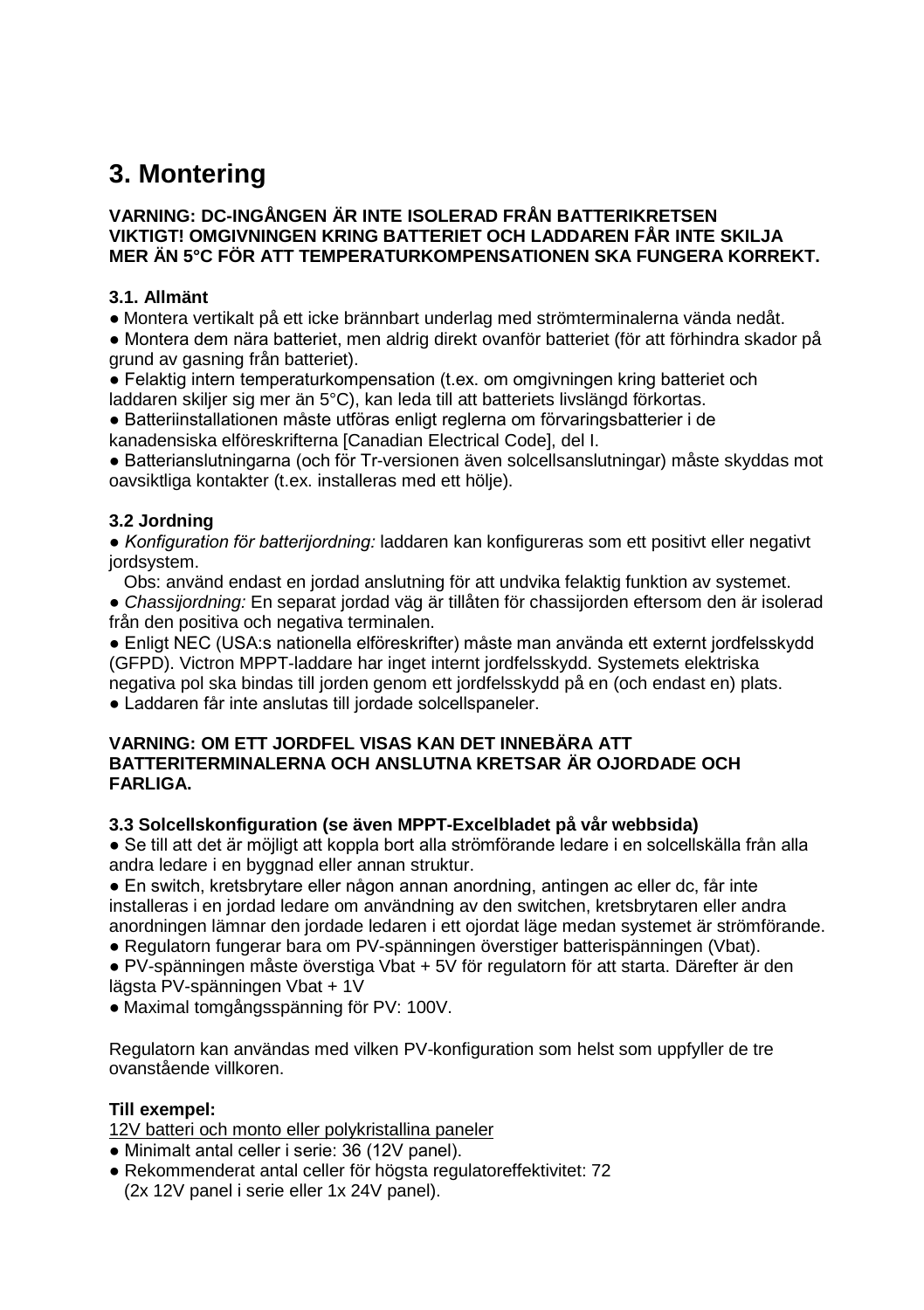● Maximum: 144 celler (4x 12V paneler i serie).

#### 24V batteri och monto eller polykristallina paneler

- Minimalt antal celler i serie: 72 (2x 12V panel i serie eller 1x 24V panel).
- Maximum: 144 celler (4x 12V paneler i serie).

Obs: Vid låga temperaturer kan tomgångsspänningen i en uppsättning med 144 solarceller överskrida 100 Volt, beroende på lokala förhållanden och cellspecifikationer. I sådant fall måste antalet celler i serie minskas.

**EN**

**NL**

**FR**

**DE**

**ES**

**SE**

#### **3.4. Konfigurering av kontrollenheten (se figur 1 och 2)**

Det finns en 4-stiftskontakt tillgänglig för att välja ett av de tre batteristyrningsalternativen:

● **Ingen brygga:** BatteryLife-algoritm (se 1.2.2.)

● **Brygga mellan stift 1 och stift 2:** vanlig (se 1.2.1.) Frånkoppling låg spänningslast: 11,1V eller 22,2V Automatiskt omkoppling av belastning: 13,1V eller 26,2V

#### ● **Brygga mellan stift 2 och stift 3:** vanlig (se 1.2.1.)

Frånkoppling låg spänningslast: 11,8V eller 23,6V Automatiskt omkoppling av belastning: 14V eller 28V

#### **3.5 LED**

**Grön LED:** visar vilken algoritm för kontroll av belastningsutgången som har valts. **På:** en av de två vedertagna algoritmerna för kontroll av belastningsutgången (se Fig. 2) **Blinkar:** Batterilivslängdsalgoritm för kontroll av belastningsutgången (se Fig. 2)

**Gul LED:** indikerar laddningssekvens **Av:** ingen ström från PV-panel (eller så är PV-panelen ansluten med omvänd polaritet) **Blinkar snabbt:** bulkladdning (batteri i delvis laddat tillstånd) **Blinkar långsamt:** absorptionsladdning (batteri laddat till 80% eller mer) **På:** floatladdning (batteri helt laddat)

#### **3.6 Kabelanslutningssekvens (se figur 3)**

**Första:** anslut kablar till laddningsanslutningarna, men se till att alla laddningsanslutningar är avstängda.

**Andra:** anslut batteriet (detta gör det möjligt för regulatorn att känna igen systemspänningen).

**Tredje:** anslut solpanelen (när den är ansluten med omvänd polaritet blir regulatorn varm men laddar inte batteriet).

Systemet är nu redo att användas.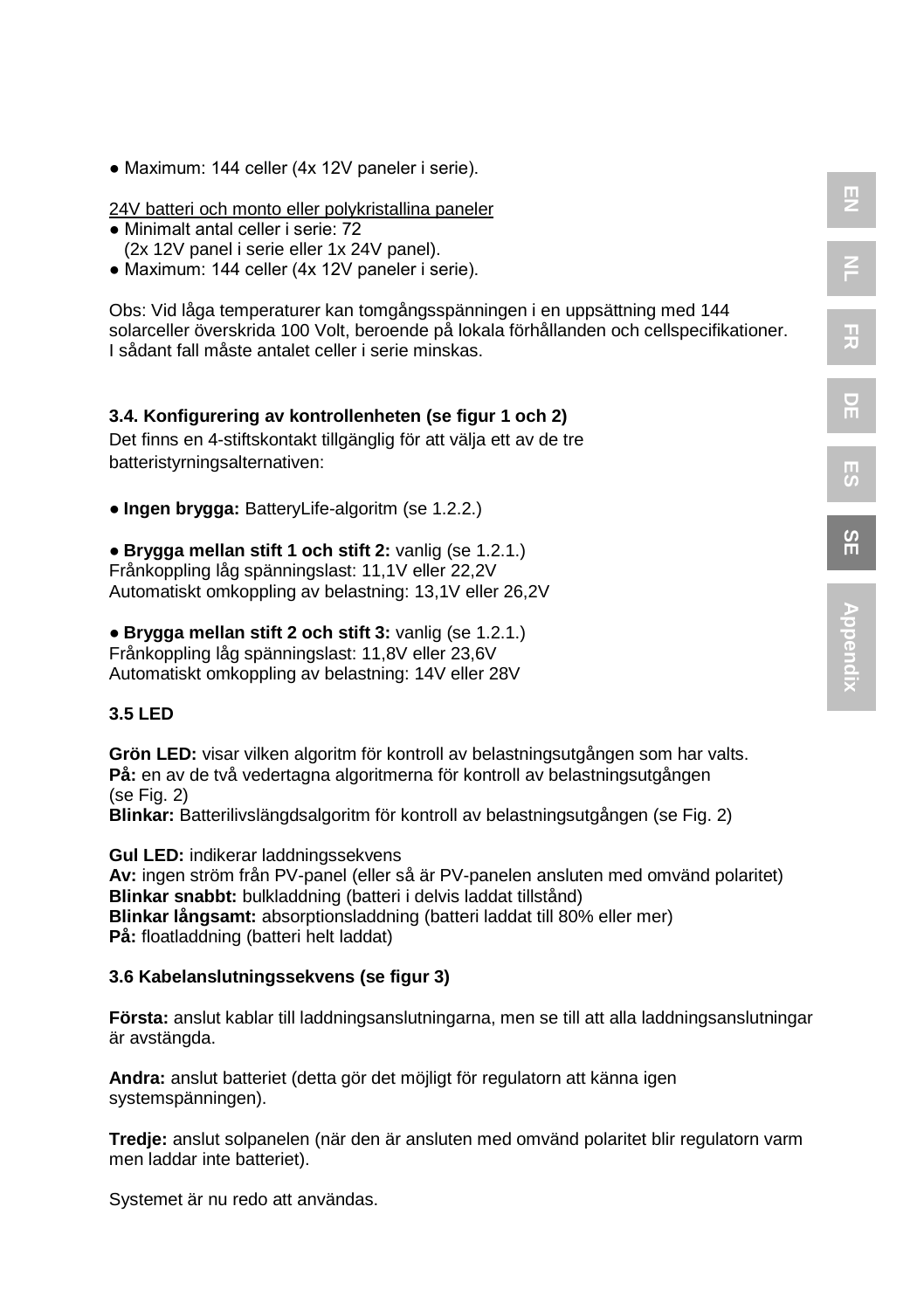#### **3.7 Ansluta en omvandlare**

Strömutgången kan användas för likströmsförsörjning och samtidigt styra en omvandlare.

Victron-omvandlarmodellerna Phoenix 12/800, 24/800, 12/1200 och 24/1200 kan styras genom att man ansluter vänster sida av omvandlarens fjärrkontroll direkt till solpanelens strömutgång (se figur 4).

För Victron-omvandlarmodellerna Phoenix 12/180, 24/180, 12/350, 24/350, Phoenix Inverter C och MultiPlus C behövs en gränssnittskabel (MPPT 70/15 till på- och avkabeln för omvandlarens fjärrkontroll, artikelnummer ASS030550100, se figur 5).

#### **3.8 Information om batteriladdning**

Laddningskontrollenheten startar en ny laddningscykel varje morgon när solen börjar lysa. Maximal absorptionstid bestäms av den batterispänning som uppmätts alldeles innan solarladdaren startar på morgonen.

| Batterispänning Vb<br>(@uppstartning) | Maximal absorptionstid |  |  |
|---------------------------------------|------------------------|--|--|
| Vb < 23.8V                            | 6 timmar               |  |  |
| 23.8V < Vb < 24.4V                    | 4 timmar               |  |  |
| 23.8V < Vb < 24.4V                    | 2 timmar               |  |  |
| Vb < 25.2V                            | 1 timmar               |  |  |

(dividera spänningarna med 2 för ett 12 voltssystem)

Om absorptionsperioden avbryts på grund av ett moln eller på grund av effekthungrig belastning, kommer absorptionsprocessen att återupptas när absorptionsspänningen uppnås senare under dagen, tills absorptionsperioden har avslutats.

Absorptionsperioden avslutas även när den utmatade strömmen i solarladdaren sjunker till mindre än 1 amp, inte på grund av låg utmatning från solpanelen utan därför att batteriet är fulladdat (svansströmavbrott).

Algoritmen förhindrar överladdning av batteriet på grund av daglig absorptionsladdning, när systemet fungerar utan belastning, eller med en mindre belastning.

#### **3.8.1. Automatisk utjämning**

Den automatiska utjämningen är som standard inställd på "AV". Genom att använda appen VictronConnect (se avsnitt 3.9) kan du ändra denna inställning till ett nummer mellan 1 (varje dag) och 250 (en gång var 250:e dag). När den automatiska utjämningen är aktiverad kommer absorptionsladdningen att följas av en spänningsbegränsad konstantströmsperiod. Strömmen begränsas till 8 % av bulkströmmen på en fabriksinställd batterisort och till 25% av bulkströmmen på en användarinställd batterisort. Bulkströmmen fungerar som märkström om inte en lägre maxström har valts.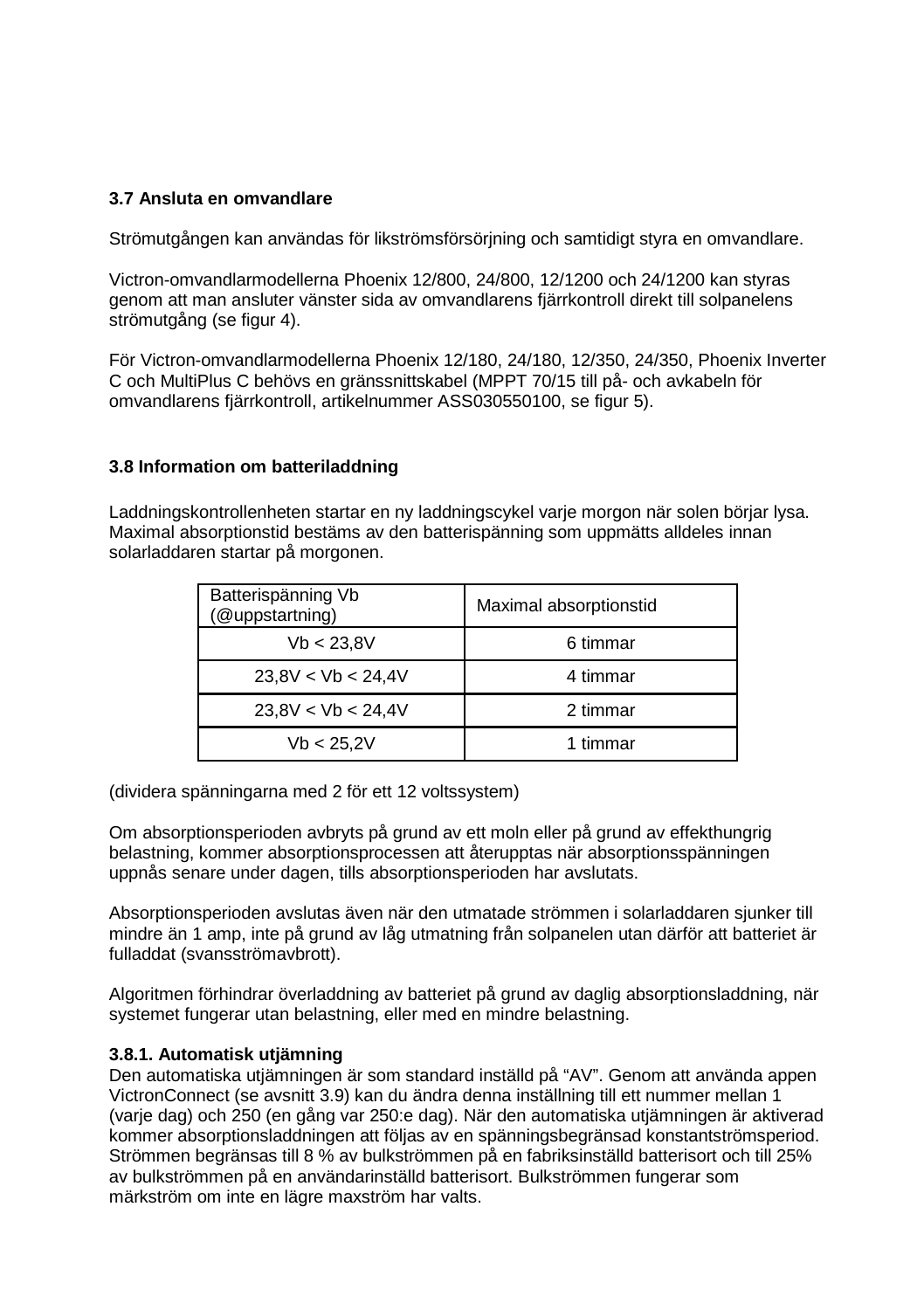När du använder en fabriksinställd batterisort avslutas den automatiska utjämningen när spänningsgränsen på 16,2V / 32,4V uppnås eller efter t = (absorptionstid)/8, vad som än inträffar först.

Med en användarinställd batterisort avslutas den automatiska utjämningen efter  $t = (absorptionstid)/2.$ 

Om den automatiska utjämningen inte hinner bli helt klar på en dag kommer den inte att återupptas nästa dag, utan nästa utjämningsprocess kommer att ske enligt det inställda dagsintervallet.

#### **3.9 VE.Direkt kommunikationsport**

Se avsnitt 1.7

**SE**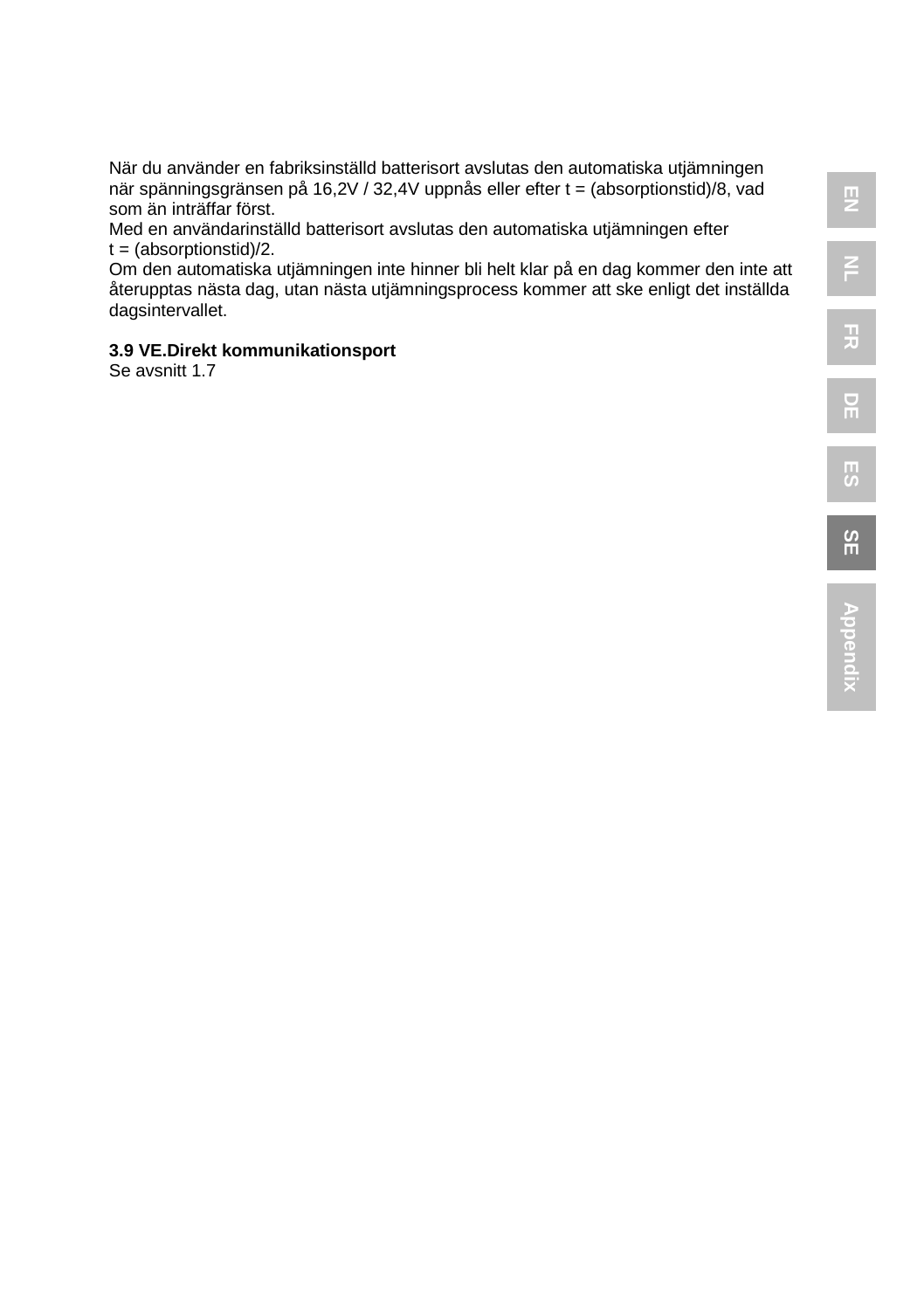### **4. Felsökning**

| Problem                          | Möjlig orsak                                                                                                    | Lösning                                                                                                                                                                   |  |
|----------------------------------|-----------------------------------------------------------------------------------------------------------------|---------------------------------------------------------------------------------------------------------------------------------------------------------------------------|--|
| Laddaren fungerar inte           | Inverterad PV-anslutning                                                                                        | Anslut PV korrekt                                                                                                                                                         |  |
|                                  | Ingen säkring isatt                                                                                             | Sätt i en säkring på 20A                                                                                                                                                  |  |
| Trasig säkring                   | Omvänd batterianslutning                                                                                        | Anslut batteriet korrekt<br>1.<br>2.<br>Byt säkring                                                                                                                       |  |
|                                  | Dålig batterianslutning                                                                                         | Kontrollera batterianslutningen                                                                                                                                           |  |
|                                  | Kabelförlusten för hög                                                                                          | Använd kablar med ett större<br>tvärsnitt                                                                                                                                 |  |
| Batteriet är inte<br>fulladdat   | Stor temperaturskillnad<br>mellan laddare och batteri<br>$(T_{\text{miljö\_laddare}} > T_{\text{miljö\_batt}})$ | Kontrollera att miljöförhållanden<br>är desamma för laddare och<br>batteri                                                                                                |  |
|                                  | Endast för 24V-system: fel<br>systemspänning vald (12V<br>istället för 24V) av<br>laddningsregulatorn           | Koppla ur PV och batteri, efter<br>att ha kontrollerat att<br>batterispänningen är minst<br>>19V, anslut korrekt igen                                                     |  |
|                                  | En battericell är defekt                                                                                        | Byt ut batteriet                                                                                                                                                          |  |
| Batteriet är överladdat          | Stor temperaturskillnad<br>mellan laddare och batteri<br>$(T_{\text{miliö ladder}} < T_{\text{miliö batt}})$    | Kontrollera att miljöförhållanden<br>är desamma för laddare och<br>batteri                                                                                                |  |
|                                  | Maxström överstigs                                                                                              | Kontrollera att utströmmen inte<br>överstiger 15 A                                                                                                                        |  |
| Strömutgången blir<br>inte aktiv | DC-ström i kombination<br>med kapacitetsbelastning<br>(t.ex. växelriktare)<br>tillämpas                         | Koppla ur likströmen under start<br>av kapacitetsbelastningen.<br>Koppla ur växelströmmen ur<br>omvandlaren eller anslut<br>omvandlaren så som beskrivs i<br>avsnitt 3.6. |  |
|                                  | Kortslutning                                                                                                    | Kontrollera om det är<br>kortslutning i anslutningen                                                                                                                      |  |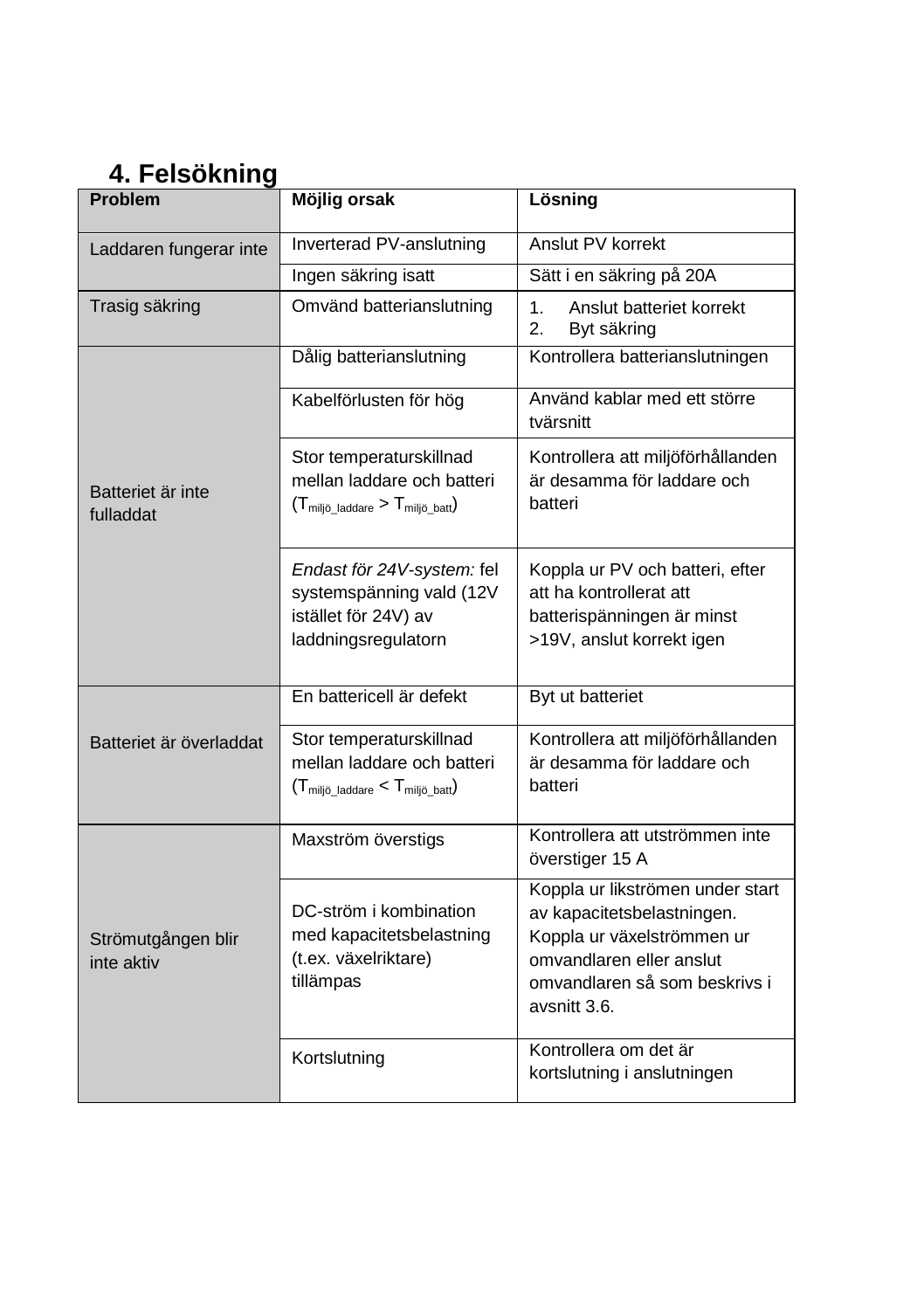### **5. Specifikationer**

| <b>Blue Solar Laddningsregulator</b>                                  | <b>MPPT 100/15</b>                                                                      |  |  |  |
|-----------------------------------------------------------------------|-----------------------------------------------------------------------------------------|--|--|--|
| Batterispänning                                                       | 12/24V Autoval                                                                          |  |  |  |
| Maximal batteriström                                                  | <b>15A</b>                                                                              |  |  |  |
| Nominell PV effekt, 12V<br>1a,b)                                      | <b>220W</b>                                                                             |  |  |  |
| Nominell PV effekt, 24V<br>(a,b)                                      | 440W                                                                                    |  |  |  |
| Max. PV kortslutningsström 2)                                         | 20A                                                                                     |  |  |  |
| Frånkoppling automatisk last                                          | Ja, maximum last 15A                                                                    |  |  |  |
| Maximal PV-tomgångsspänning                                           | 100V                                                                                    |  |  |  |
| Max. verkningsgrad                                                    | 98%                                                                                     |  |  |  |
| Självkonsumtion                                                       | 10 <sub>m</sub> A                                                                       |  |  |  |
| Laddningsspänning 'absorption'                                        | 14,4V/28,8V (justerbar)                                                                 |  |  |  |
| Laddningsspänning 'float'                                             | 13,8V/27,6V (justerbar)                                                                 |  |  |  |
| laddningsalgoritm                                                     | flerstegs anpassningsbar                                                                |  |  |  |
| Temperaturkompensation                                                | -16mV / °C resp. -32mV / °C                                                             |  |  |  |
| Kontinuerlig/högsta belastningsström                                  | 15A/50A                                                                                 |  |  |  |
| Frånkoppling lågspänningslast                                         | 11,1V/22,2V eller 11,8V/23,6V<br>eller algoritm för batteritid                          |  |  |  |
| Aterkopling lågspänningslast                                          | 13,1 V/26,2 V eller 14 V/28 V<br>eller algoritm för batteritid                          |  |  |  |
| Skydd                                                                 | Batteri omkastad polaritet (säkring)<br>Utmatningskortslutning<br>För hög temperatur    |  |  |  |
| Driftstemperatur                                                      | -30 till +60°C (full märkeffekt upp till 40°C)                                          |  |  |  |
| Luftfuktighet                                                         | 100% icke-kondenserande                                                                 |  |  |  |
| Maximal driftshöjd                                                    | 5000 m (fullskalig utmatning upp till 2000 m)                                           |  |  |  |
| Driftsmiljö                                                           | Inomhus Typ 1, obetingat                                                                |  |  |  |
| Föroreningsgrad                                                       | PD <sub>3</sub>                                                                         |  |  |  |
| Datakommunikationsport                                                | <b>VE.Direct</b><br>Hänvisning till vitbok för datakommunikation på vår webb-<br>plats. |  |  |  |
|                                                                       | <b>HÖLJE</b>                                                                            |  |  |  |
| Färg                                                                  | <b>Blue (RAL 5012)</b>                                                                  |  |  |  |
| Kraftterminaler                                                       | 6 mm <sup>2</sup> / AWG10                                                               |  |  |  |
| Skyddsklass                                                           | IP43 (elektroniska komponenter)<br>IP 22 (anslutningsarea)                              |  |  |  |
| Vikt                                                                  | 0.4 <sub>kq</sub>                                                                       |  |  |  |
| Mått (h x b x d)                                                      | $100 \times 113 \times 47$ mm                                                           |  |  |  |
|                                                                       | <b>STANDARDER</b>                                                                       |  |  |  |
| Säkerhet                                                              | <b>EN/IEC 62109</b>                                                                     |  |  |  |
| 1a) Om mer PV-effekt ansluts kommer kontrolldonet begränsa inströmen. |                                                                                         |  |  |  |

1a) Om mer PV-effekt ansluts kommer kontrolldonet begränsa inströmen.

1b) PV-effekten måste överstiga Vbat + 5V för att kontrolldonet ska starta. Därefter är den lägsta PV-spänningen Vbat + 1V

2) En PV array med en högre kortslutningsström kan skada regulatorn.

**FR DE SE**

**图**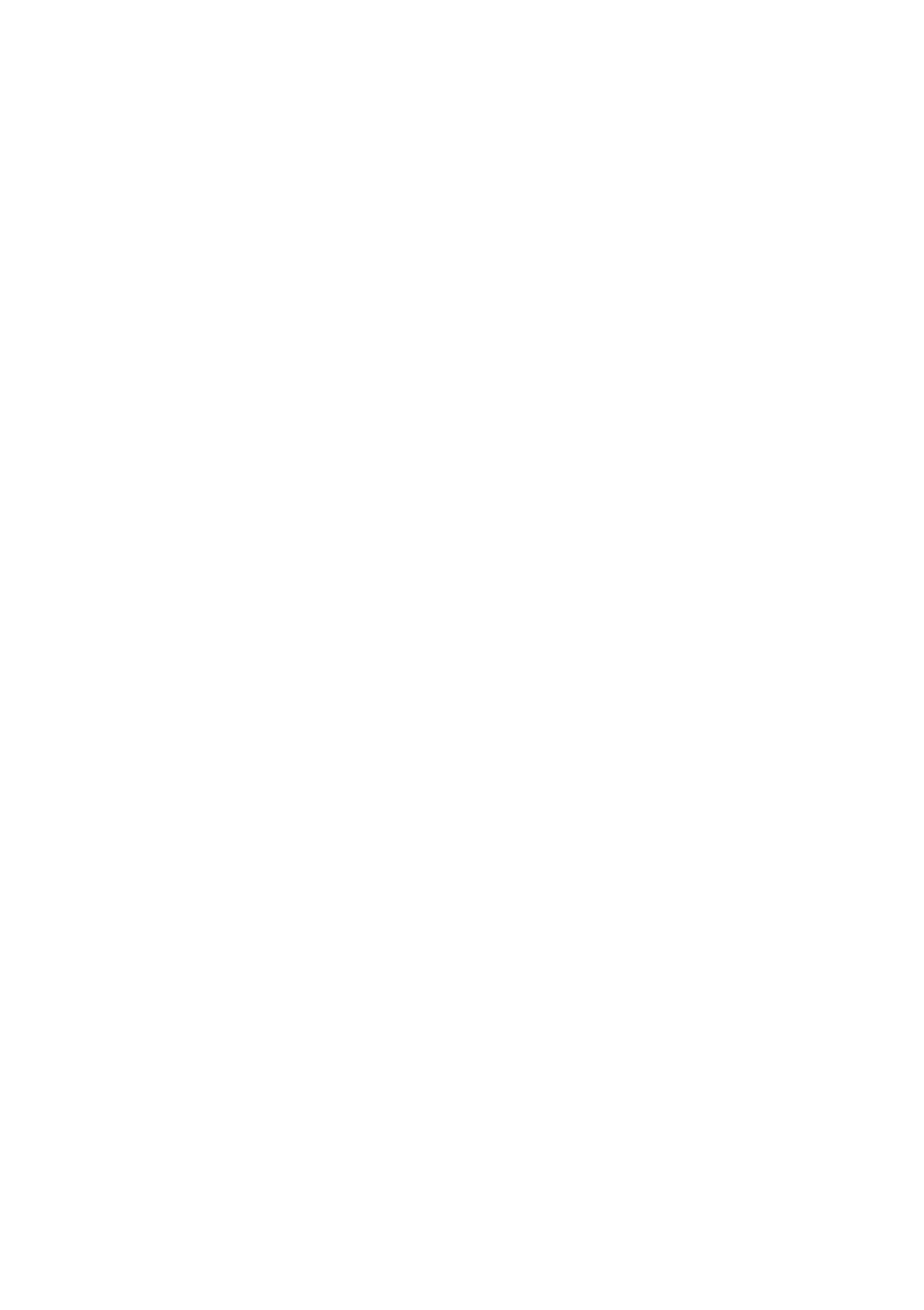**Figure 1a: configuration pins**



**Figure 1b: pin numbering**

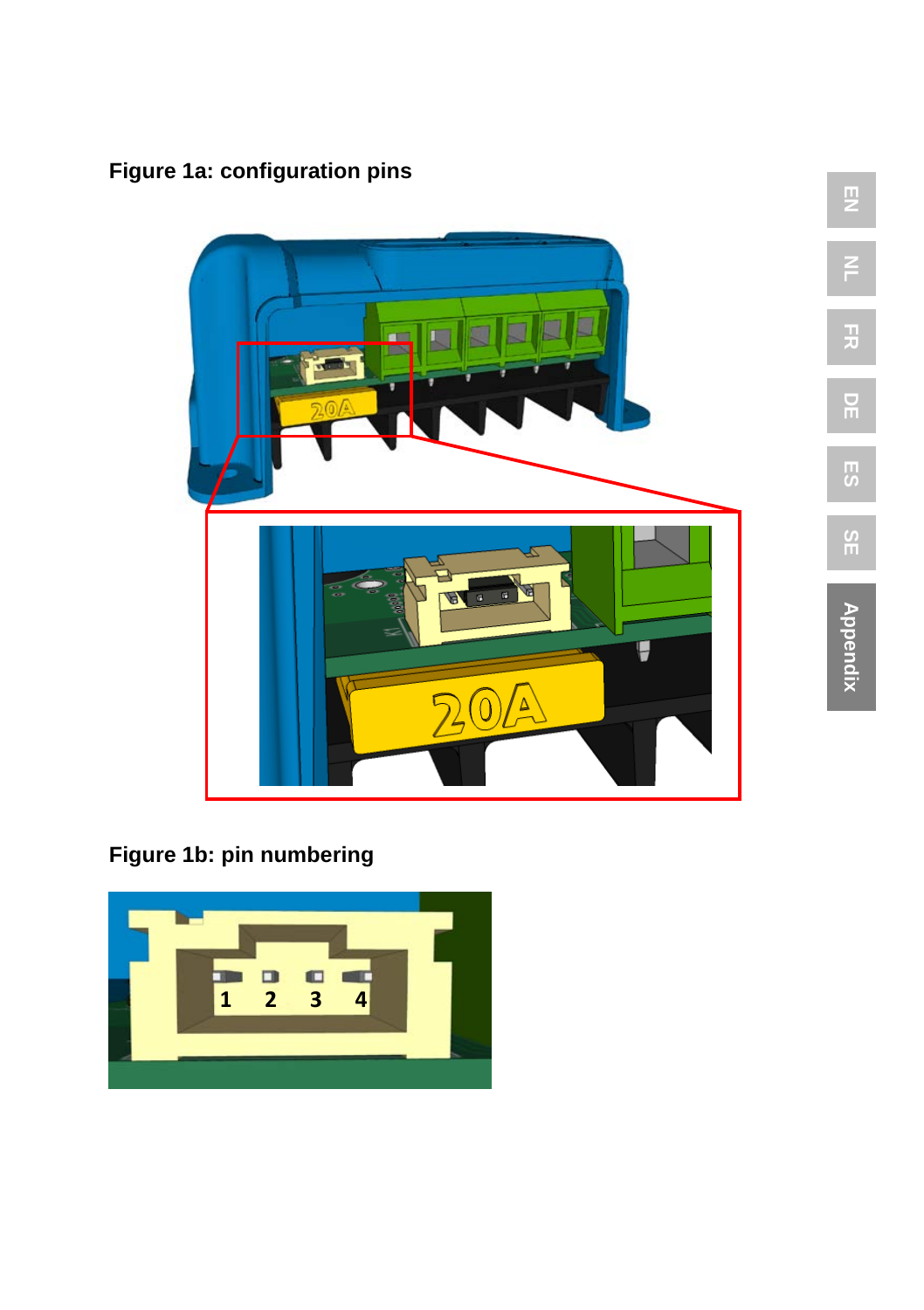### **Figure 2: Battery management options**

| EN: No bridge: BatteryLife algorithm<br>NL: Geen brug: BatteryLife algoritme<br>FR: Pas de pont : Algorithme BatteryLife<br>DE: Keine Überbrückung: BatteryLife Algorithmus<br>ES: Ningún puente: algoritmo BatteryLife<br>SE: Ingen brygga: BatteryLife-algoritm                                                                                                                                                                                                                                                                                                                                                                                                                                                                                                                                                                                                                |  |
|----------------------------------------------------------------------------------------------------------------------------------------------------------------------------------------------------------------------------------------------------------------------------------------------------------------------------------------------------------------------------------------------------------------------------------------------------------------------------------------------------------------------------------------------------------------------------------------------------------------------------------------------------------------------------------------------------------------------------------------------------------------------------------------------------------------------------------------------------------------------------------|--|
| EN: Bridge between pin 1 and 2:<br>Low voltage disconnect: 11.1V or 22.2V<br>Automatic load reconnect: 13.1V or 26.2V<br>NL: Brug tussen pin 1 en 2:<br>Belastingsontkoppeling bij lage spanning: 11,1V of 22,2V<br>Automatische belastingsherkoppeling: 13,1V of 26,2V<br>FR: Pont entre broche 1 et 2 :<br>Déconnexion en cas de tension réduite : 11,1 V ou 22,2 V<br>Reconnexion automatique de la charge : 13,1 V ou 26,2 V<br>DE: Überbrückung zwischen Pol 1 und Pol 2:                                                                                                                                                                                                                                                                                                                                                                                                   |  |
| Unterbrechung bei geringer Spannung: 1.1V oder 22.2V<br>Automatisches Wiederanschließent: 3,1V oder 26,2V<br>ES: Puente entre pines 1 y 2:<br>Desconexión por baja tensión: 11,1V o 22,2V<br>Reconexión automática de la carga: 13,1V ó 26,2V<br>SE: Brygga mellan stift 1 och 2:<br>Frånkoppling låg spänning: 11,1V eller 22,2V<br>Automatiskt omkoppling av belastning: 13,1V eller 26,2V                                                                                                                                                                                                                                                                                                                                                                                                                                                                                     |  |
| EN: Bridge between pin 2 and 3:<br>Low voltage disconnect: 11.8V or 23.6V<br>Automatic load reconnect: 14.0V or 28.0V<br>NL: Brug tussen pin 2 en 3:<br>Belastingsontkoppeling bij lage spanning: 11,8V of 23,6V<br>Automatische belastingsherkoppeling: 14,0V of 28,0V<br>FR: Pont entre broche 2 et 3 :<br>Déconnexion en cas de tension réduite : 11,8 V ou 23,6 V<br>Reconnexion automatique de la charge : 14,0 V ou 28,0 V<br>DE: Überbrückung zwischen Pol 2 und Pol 3:<br>Unterbrechung bei geringer Spannungs: 12,0V oder 24,0V<br>Automatisches Wiederanschließen: 14,0V oder 28,0V<br>ES: Puente entre pines 2 y 3:<br>Desconexión por baja tensión: 11,8V ó 23,6V<br>Reconexión automática de la carga: 14,0V ó 28,0V<br>SE: Brygga mellan stift 2 och 3:<br>Frånkoppling låg spänning: 11,8V eller 23,6V<br>Automatiskt omkoppling av belastning: 14,0V eller 28,0V |  |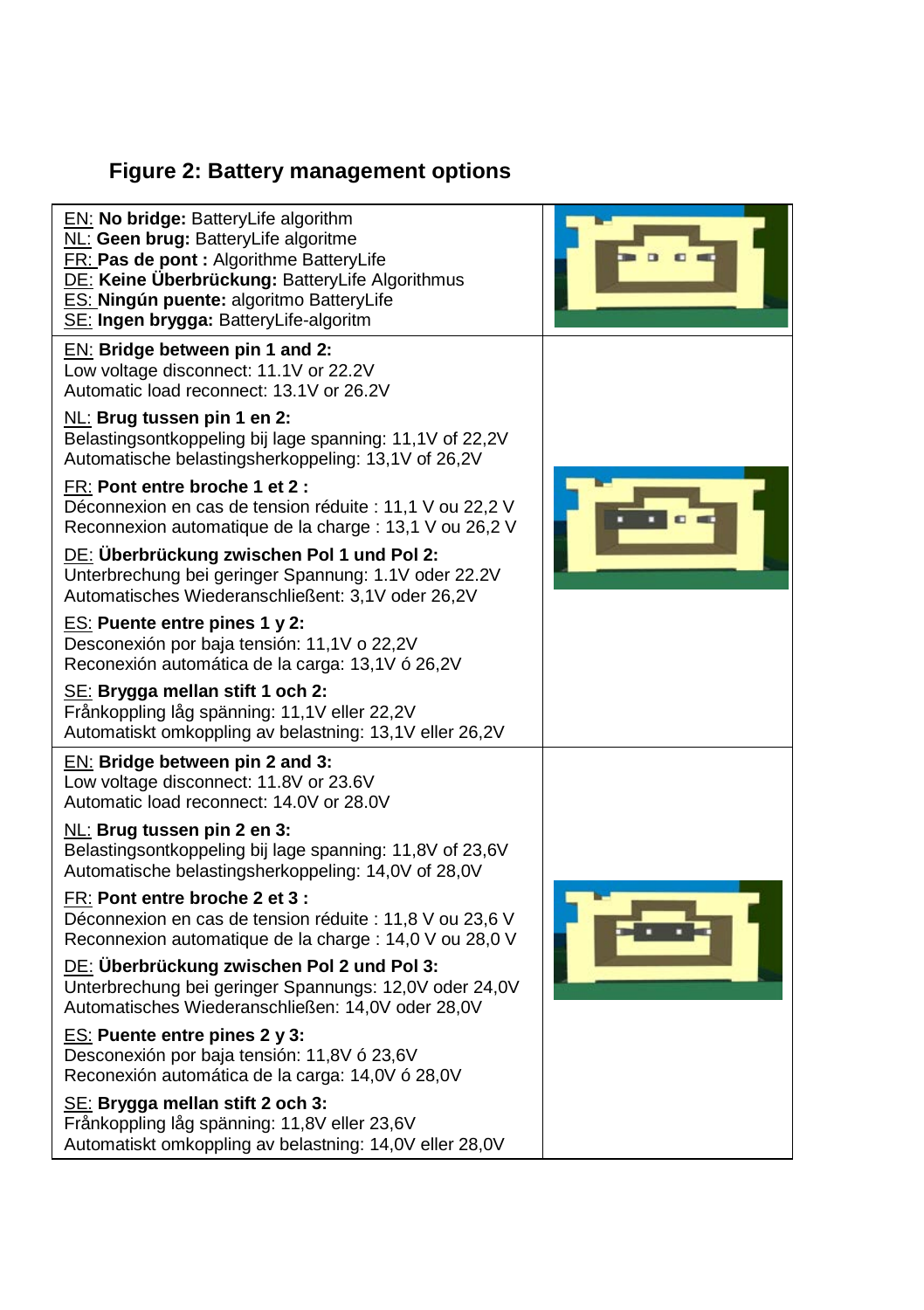**Figure 3: Power connections**



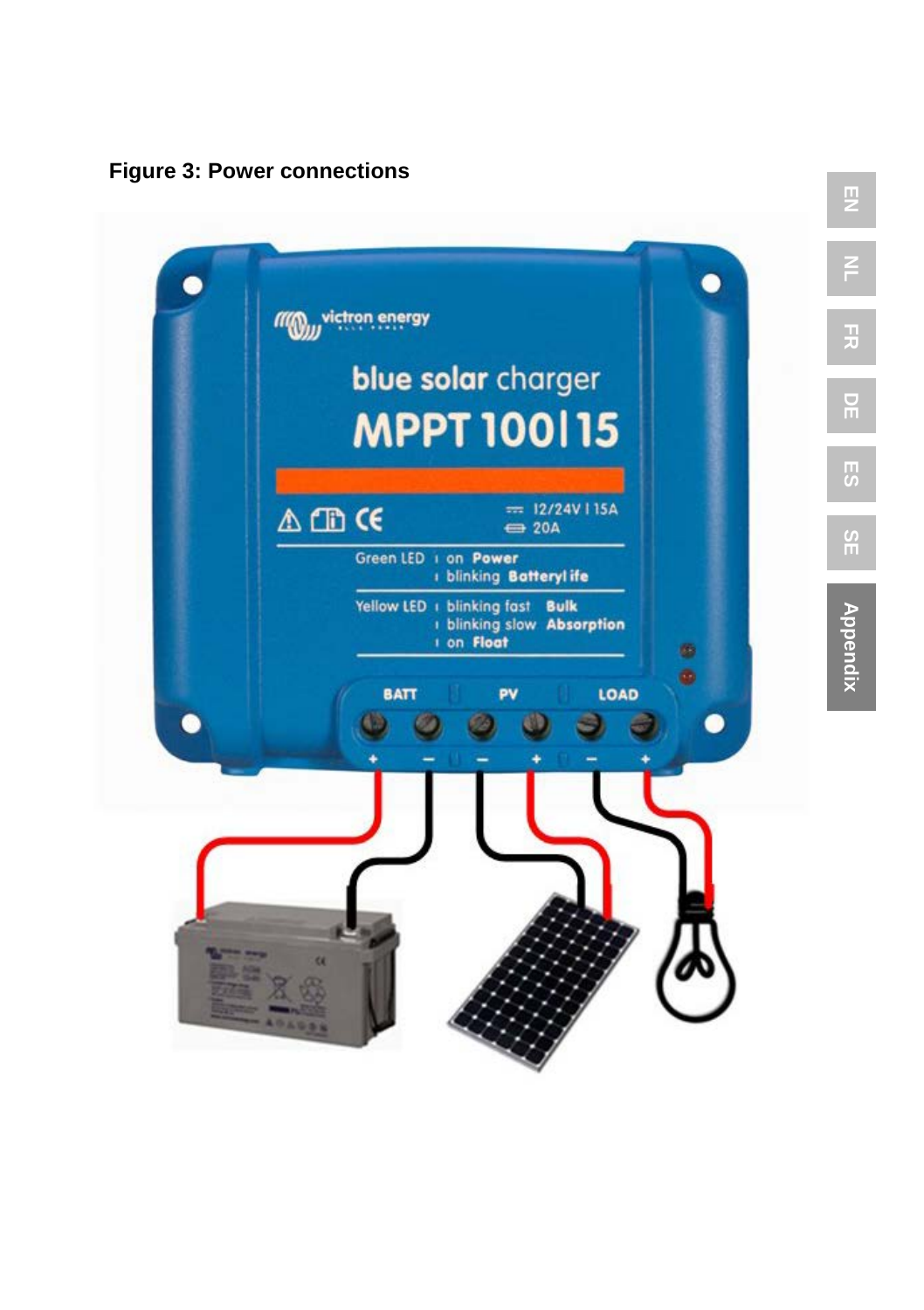**Figure 4: The Victron inverters model Phoenix 12/800, 24/800, 12/1200 and 24/1200 can be controlled by connecting the right side connection (1) of the inverter remote control directly to the solar charger load output**



**Figure 5: For the Victron inverters model Phoenix 12/180, 24/180, 12/350, 24/350, the Phoenix Inverter C models and the MultiPlus C models an interface cable (1) is needed (MPPT 70/15 to inverter remote on-off cable, article number ASS030550100)**